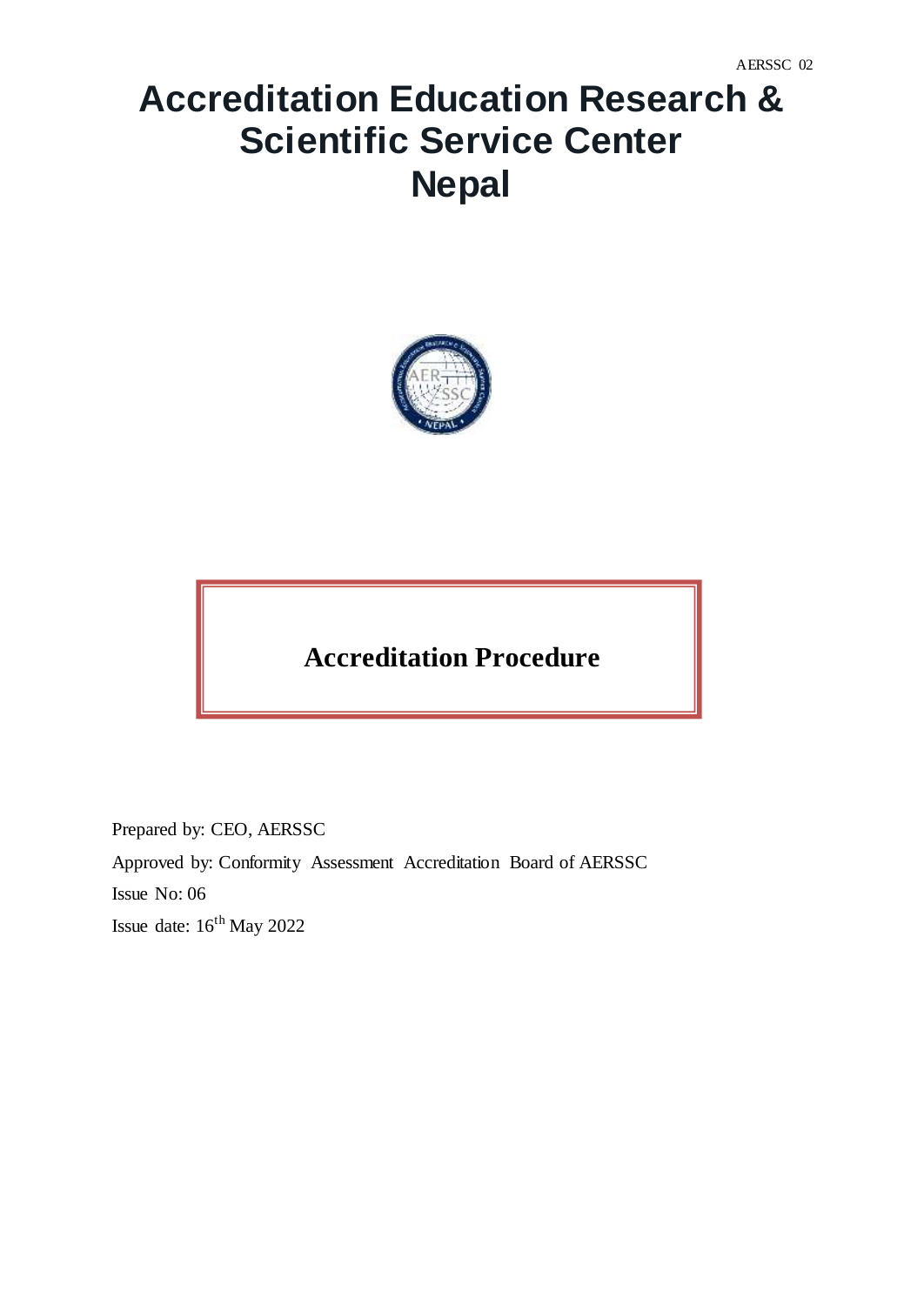

## **Revision Records**

<span id="page-1-0"></span>

| S.             | Page No. | Section        | <b>Issue</b> | Issue. | Revision Detail                                                  |
|----------------|----------|----------------|--------------|--------|------------------------------------------------------------------|
| No.            |          | No.            | Date         | No.    |                                                                  |
| $\mathbf{1}$   | 29       | 5              | 17/10/2020   | 02     | laboratory is assessed for<br>5.1.1<br>Once<br>a                 |
|                |          |                |              |        | accordance with<br><b>ISO/IEC</b><br>$\mathbf{in}$<br>competence |
|                |          |                |              |        | 17025:2017 or ISO 15189:2012, it is granted                      |
|                |          |                |              |        | accreditation for a period of three years. To                    |
|                |          |                |              |        | maintains<br>technical<br>that<br>$\mathbf{i}$<br>its<br>ensure  |
|                |          |                |              |        | subjected to<br>competence, it is<br>yearly                      |
|                |          |                |              |        | inspections<br>verify<br>surveillance<br>to<br>that<br>$\dot{a}$ |
|                |          |                |              |        | continues to comply with the requirements of                     |
|                |          |                |              |        | ISO/ IEC 17025:2017 or ISO 15189:2012 and                        |
|                |          |                |              |        | conditions<br>with<br>the<br>other<br>of<br>terms<br>and         |
|                |          |                |              |        | accreditation.<br>The<br>date<br>of                              |
|                |          |                |              |        | surveillance/reassessment visit is decided<br>by                 |
|                |          |                |              |        | CEO of AERSSC in consultation with the                           |
|                |          |                |              |        | laboratory management.                                           |
| $\overline{2}$ | 30       | 5              | 17/10/2020   | 02     | 5.2.4 AERSSC shall inform the accredited                         |
|                |          |                |              |        | laboratory at least three months before the due                  |
|                |          |                |              |        | of<br>accreditation for<br>conducting<br>date<br>the             |
|                |          |                |              |        | surveillance<br>visit<br>and<br>the<br>laboratory<br>shall       |
|                |          |                |              |        | conform its readiness within 15 days.                            |
| $\overline{3}$ | 31       | $\overline{5}$ | 17/10/2020   | 02     | 5.3.1The laboratory may apply for assessment                     |
|                |          |                |              |        | every 3 years by submitting an application 3                     |
|                |          |                |              |        | months before the expiry of accreditation in the                 |
|                |          |                |              |        | prescribed application form (F 01a or b). A                      |
|                |          |                |              |        | copy of the current Quality Manual of the                        |
|                |          |                |              |        | laboratory which describes the Quality system                    |

| Accreditation Education Research & Scientific Service Center, Nepal |                                |
|---------------------------------------------------------------------|--------------------------------|
| <b>Document No: AERSSC 02</b>                                       | <b>Accreditation Procedure</b> |
|                                                                     |                                |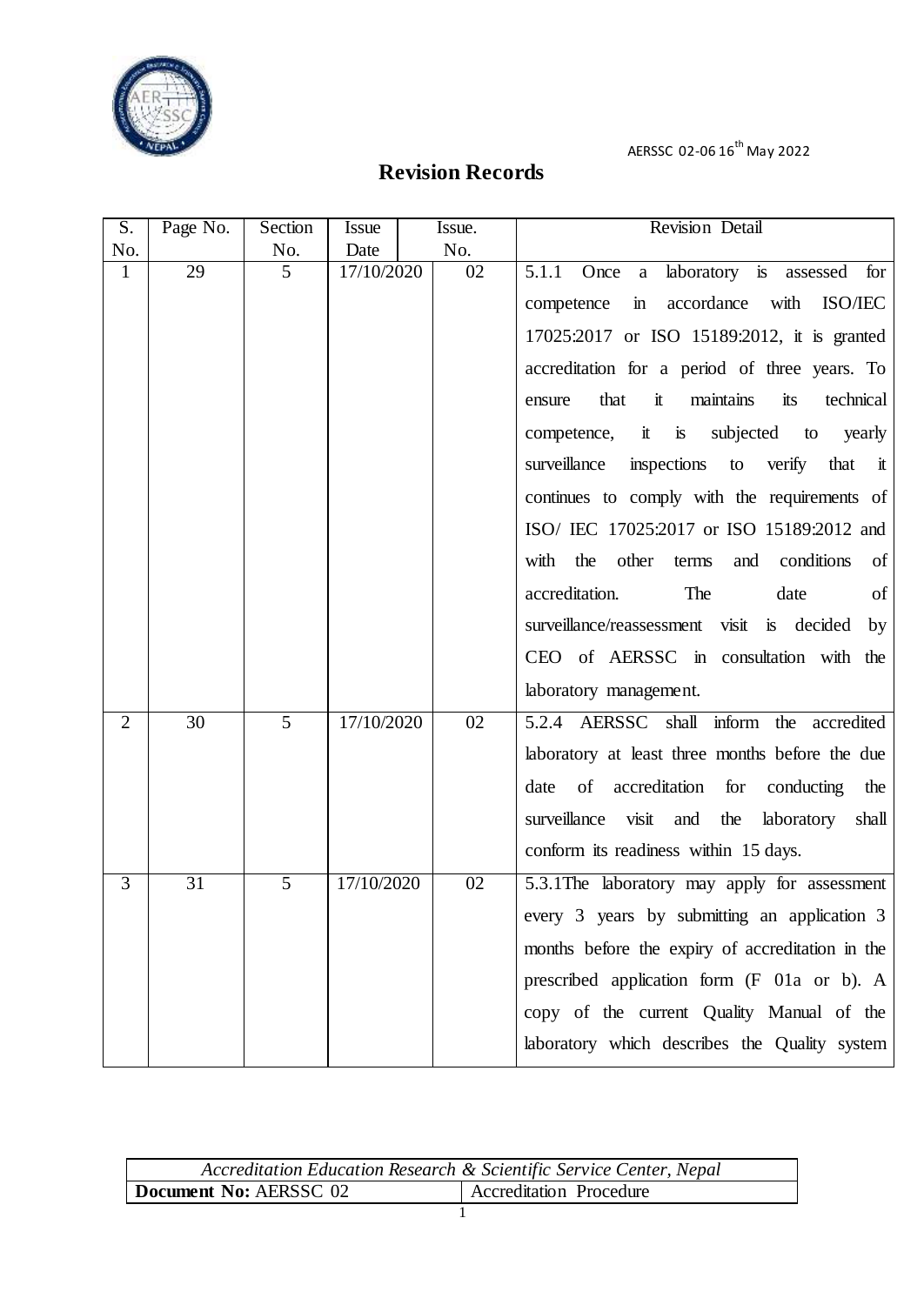

|                | ' NEPAL' |                 |            |                 | AERSSC 02-06 16 <sup>th</sup> May 2022                                      |
|----------------|----------|-----------------|------------|-----------------|-----------------------------------------------------------------------------|
|                |          |                 |            |                 | $\mathbf{m}$<br>17025:2017<br>accordance<br>with<br><b>ISO</b><br><b>or</b> |
|                |          |                 |            |                 | ISO15189:2012 should be made available.                                     |
| $\overline{4}$ | 55-79    | $F_{02}$ to     | 9/4/2022   | 03              | Forms Revised as per it's applicability for use                             |
|                |          | F 13            |            |                 |                                                                             |
| 6              | 12       | 4.10            | 25/4/2022  | 04              | Section 4.10<br>and Section 4.11 merged for                                 |
|                |          |                 |            |                 | clarity                                                                     |
| $\overline{7}$ | 55       | F <sub>02</sub> | 25/4/2022  | 04              | Form updated                                                                |
| 8              | 26       | Section         | 25/4/2022  | 04              | Section updated for clarity                                                 |
|                |          | 4.13 and        |            |                 |                                                                             |
|                |          | Section         |            |                 |                                                                             |
|                |          | 4.14            |            |                 |                                                                             |
| 9              |          | Section         | 25/4/2022  | 04              | Removed                                                                     |
|                |          | 10, 11          |            |                 |                                                                             |
|                |          | and 12          |            |                 |                                                                             |
| 10             |          | Section         | 05/05/2022 | 05              | Removal<br>of<br>for<br>for<br>clause<br>procedure                          |
|                |          | 4.11.2.2        |            |                 | <b>Constitution of Assessment Team</b>                                      |
| 11             | 67       | Form            | 05/05/2022 | $\overline{05}$ | Amendment as per new version                                                |
|                |          | (F 09c)         |            |                 |                                                                             |
| 12             | 15       | Section         | 5/16/2022  | 06              | Addition of the clause<br>for<br>arrangement<br>for                         |
|                |          | 4.11.2.2        |            |                 | assessment duration                                                         |
|                |          |                 |            |                 |                                                                             |

| Accreditation Education Research & Scientific Service Center, Nepal |                                |  |
|---------------------------------------------------------------------|--------------------------------|--|
| Document No: AERSSC 02                                              | <b>Accreditation Procedure</b> |  |
|                                                                     |                                |  |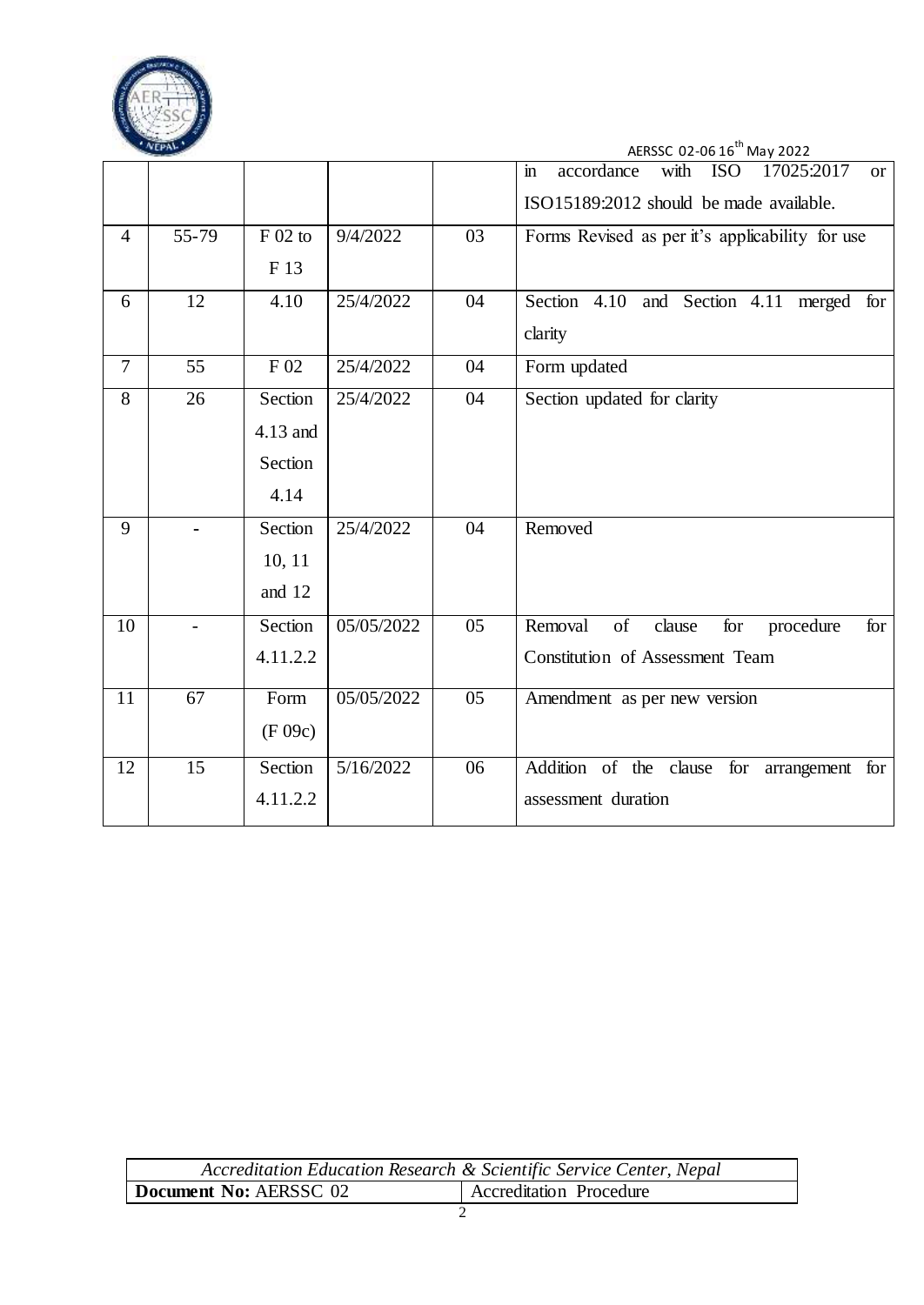

## <span id="page-3-0"></span>Table of contents

| 1.1  |                                                                             |  |  |  |
|------|-----------------------------------------------------------------------------|--|--|--|
| 2.   |                                                                             |  |  |  |
| 2.1  |                                                                             |  |  |  |
| 2.2  |                                                                             |  |  |  |
| 2.3  |                                                                             |  |  |  |
| 2.4  |                                                                             |  |  |  |
| 2.5  |                                                                             |  |  |  |
| 2.6  |                                                                             |  |  |  |
| 2.7  |                                                                             |  |  |  |
| 3.   |                                                                             |  |  |  |
| 4.0  |                                                                             |  |  |  |
| 4.1  |                                                                             |  |  |  |
| 4.2  |                                                                             |  |  |  |
| 4.3  |                                                                             |  |  |  |
| 4.4  |                                                                             |  |  |  |
| 4.5  |                                                                             |  |  |  |
| 4.6  |                                                                             |  |  |  |
| 4.7  | Procedure for Registration of an Application and Acknowledgement  10        |  |  |  |
| 4.8  | Procedure for Preliminary Review for Adequacy of Application11              |  |  |  |
| 4.9  |                                                                             |  |  |  |
| 4.10 |                                                                             |  |  |  |
| 4.11 |                                                                             |  |  |  |
| 4.12 |                                                                             |  |  |  |
| 4.13 | Procedure for Analysis of Assessment & Preparation of Assessment Summary 26 |  |  |  |
| 4.14 |                                                                             |  |  |  |
| 4.15 |                                                                             |  |  |  |
| 4.16 |                                                                             |  |  |  |
|      |                                                                             |  |  |  |
| 5.1  |                                                                             |  |  |  |
| 5.2  |                                                                             |  |  |  |
| 5.3  |                                                                             |  |  |  |
| 5.4  |                                                                             |  |  |  |
|      |                                                                             |  |  |  |
| 7.   |                                                                             |  |  |  |

| Accreditation Education Research & Scientific Service Center, Nepal |                                |  |
|---------------------------------------------------------------------|--------------------------------|--|
| Document No: AERSSC 02                                              | <b>Accreditation Procedure</b> |  |
|                                                                     |                                |  |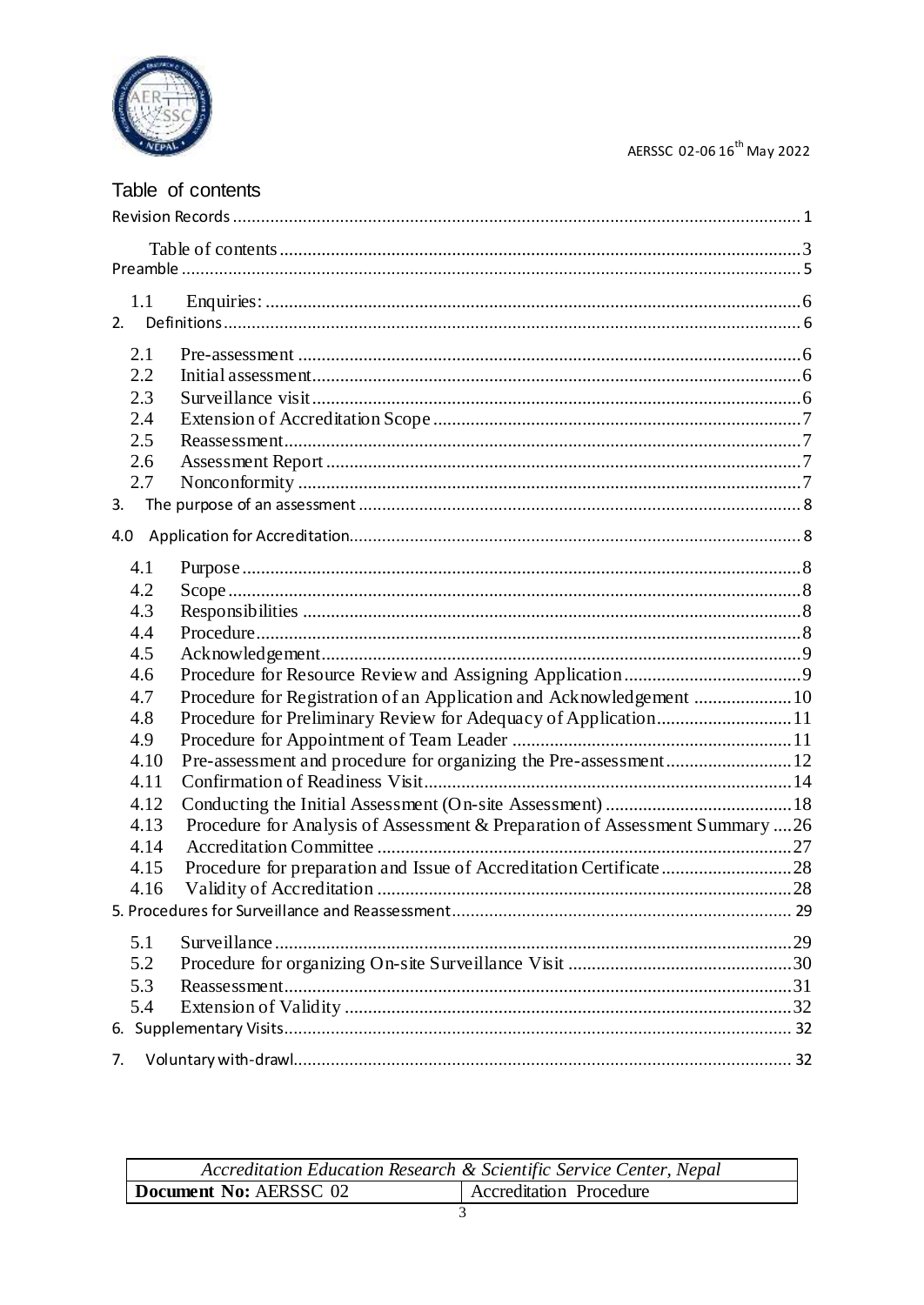

| NEPAL <sup>1</sup> | AERSSC 02-06 16 <sup>th</sup> May 2022 |
|--------------------|----------------------------------------|
|                    |                                        |
|                    |                                        |
|                    |                                        |
|                    |                                        |

| Accreditation Education Research & Scientific Service Center, Nepal |                         |  |
|---------------------------------------------------------------------|-------------------------|--|
| Document No: AERSSC 02                                              | Accreditation Procedure |  |
|                                                                     |                         |  |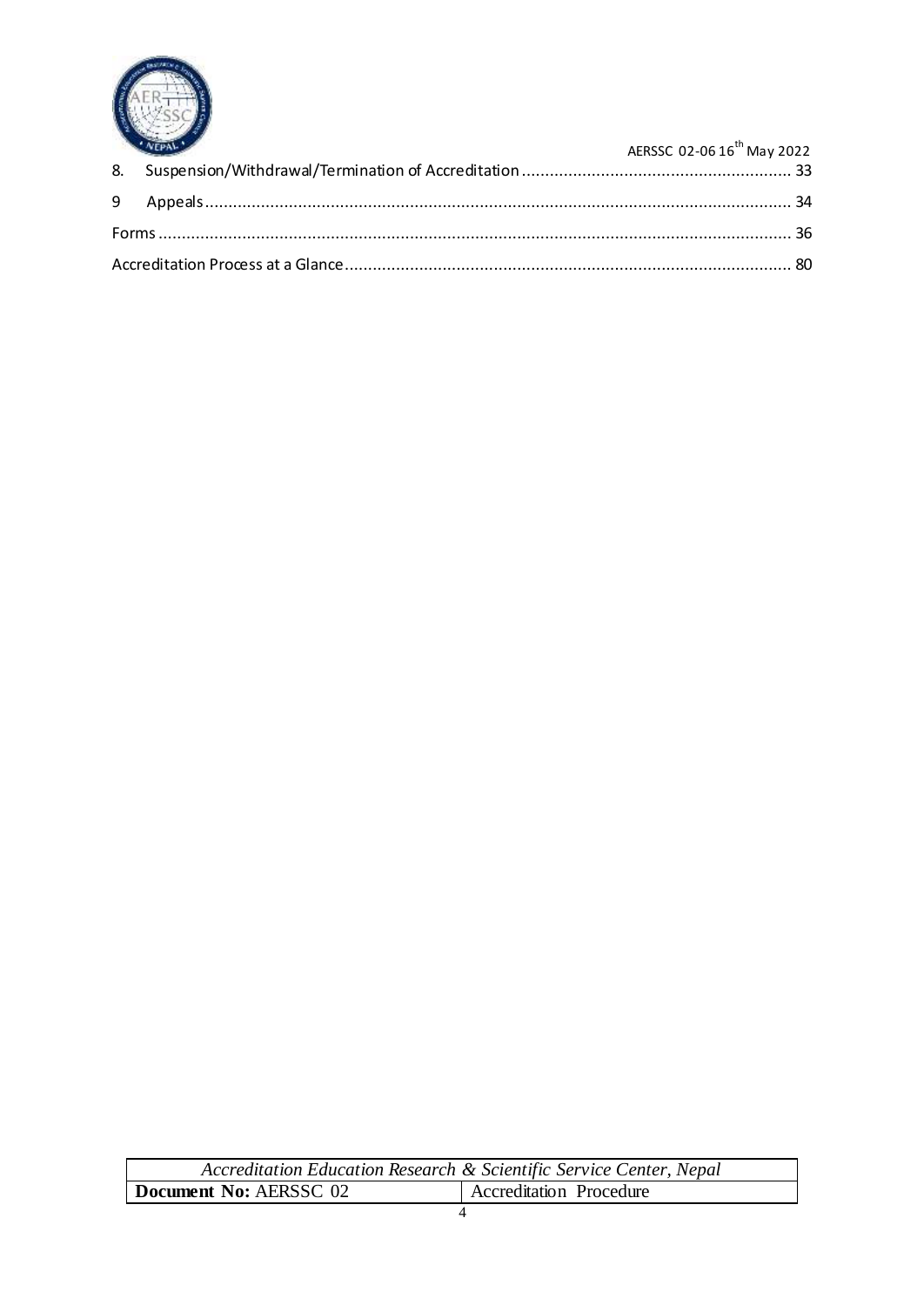

## Preamble

<span id="page-5-0"></span>This operational Procedure Manual is a supporting document to the Quality manual of AERSSC (AERSSC 01). It provides information on following aspects as supplement to the main Quality Manual AERSSC 01.

- Procedures of various functions of accreditation process
- Functions and responsibilities of various functionaries of Accreditation body
- Implementation process of laid down functions /procedures The adherence to the procedures is obligatory to ensure an effective quality management system and transparency at AERSSC for grant of accreditation.

## Kathmandu

Date: 28/01/2019 Chief Executive Officer

| Accreditation Education Research & Scientific Service Center, Nepal |                                |  |
|---------------------------------------------------------------------|--------------------------------|--|
| <b>Document No: AERSSC 02</b>                                       | <b>Accreditation Procedure</b> |  |
|                                                                     |                                |  |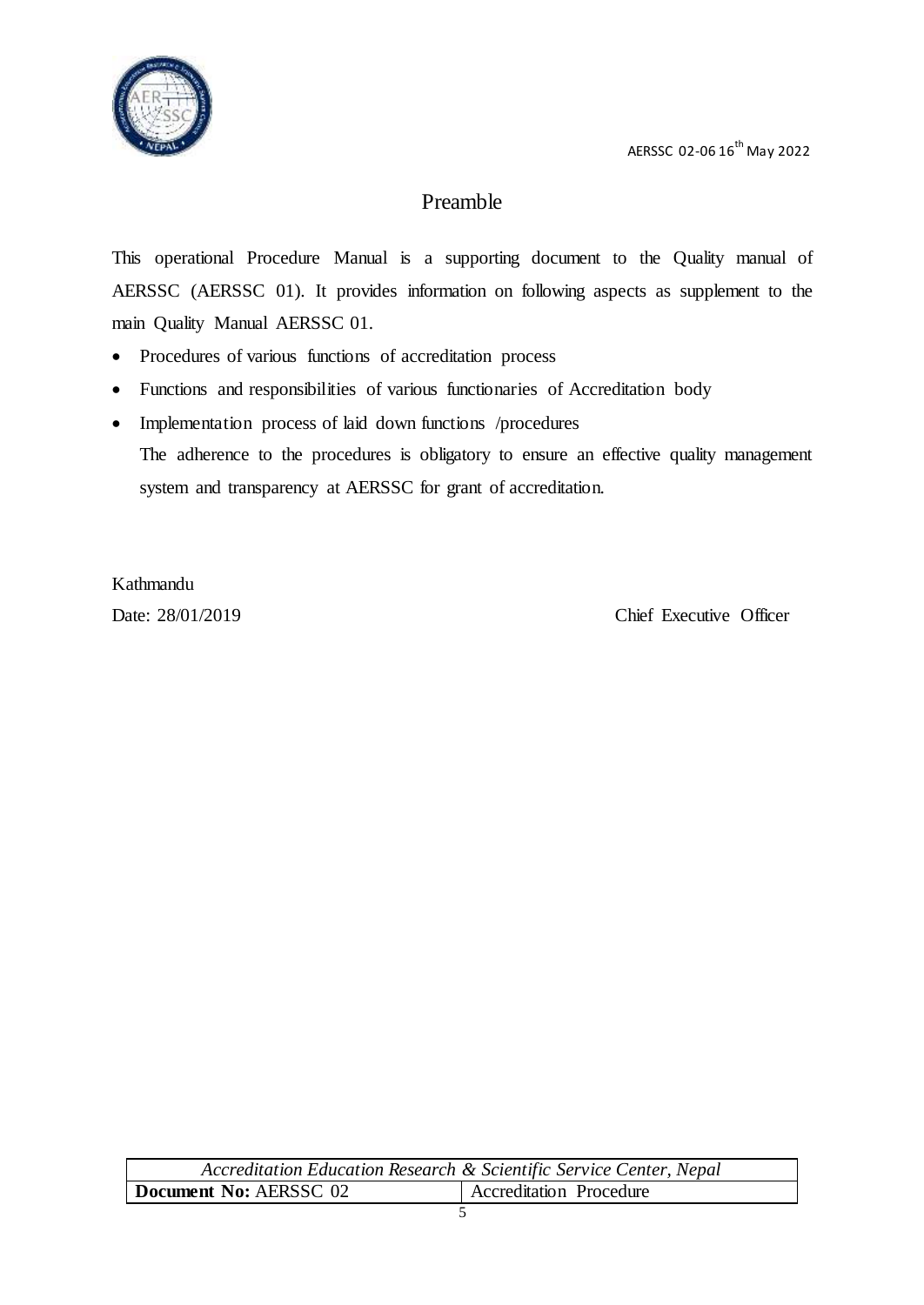

### **1. Introduction and purpose**

The procedure deals with initial stages of accreditation starting from enquiry stage to receipt of application.

- <span id="page-6-0"></span>1.1 Enquiries:
- 1.1.1 The Laboratory shall make enquiries about accreditation procedure, requirements of accreditation, scope, terms & conditions and fee structure etc.
- 1.1.2 The Chief executive or a designated officer at AERSSC shall update the laboratory with all necessary information and formalities involved estimation about the time frame. He shall also brief the laboratory about preparations needed and sources of study material. He shall send an application format and guidance for completing the application. The terms and conditions shall also be explained to the laboratory.

## <span id="page-6-1"></span>**2. Definitions**

The definitions in ISO/IEC17025:2017, ISO/IEC 17024 and ISO 15189:2012 are applicable.

## <span id="page-6-2"></span>2.1 Pre-assessment

The purpose of the assessment is to evaluate the organization"s readiness for accreditation. The quality management system, the premises, the equipment and the competence of the personnel involved in the management system are evaluated during the pre-assessment.

#### <span id="page-6-3"></span>2.2 Initial assessment

Initial assessment is an onsite assessment at the applicant's premises and consists of an assessment of the organization's competence to perform specific tasks for which accreditation is sought.

#### <span id="page-6-4"></span>2.3 Surveillance visit

After granting accreditation AERSSC shall undertake periodical surveillance to the applicant"s premises in order to have confidence that the organization always fulfills the accreditation requirements.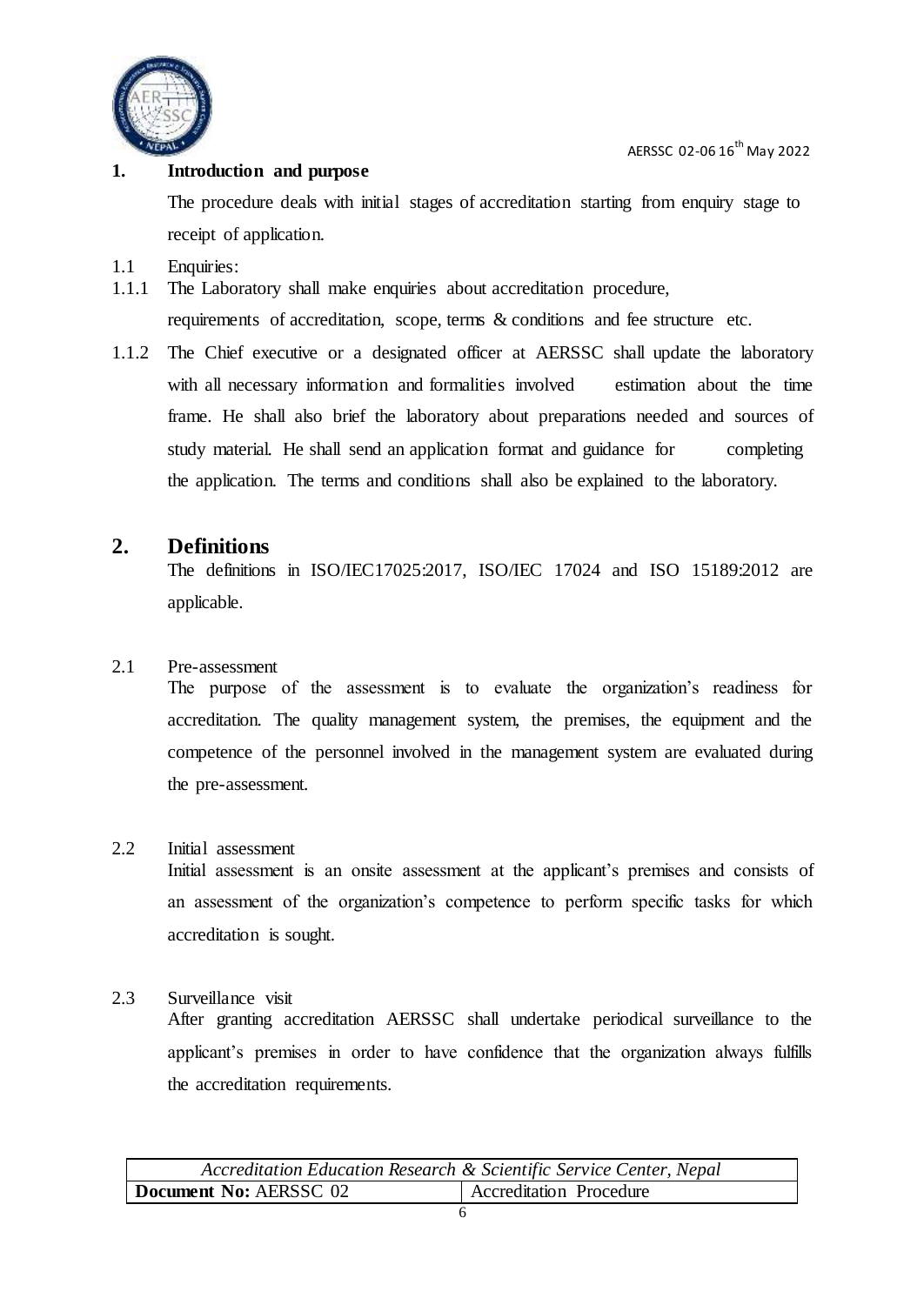

The first surveillance assessment shall be undertaken not more than twelve (12) months after the initial assessment. Intervals between surveillance assessments shall not exceed two years.

## <span id="page-7-0"></span>2.4 Extension of Accreditation Scope

An accredited laboratory can at any time apply for extension of its accreditation scope to AERSSC. AERSSC can assess the extension of accreditation scope at the same time as the surveillance assessment or separately.

### <span id="page-7-1"></span>2.5 Reassessment

The reassessment shall be a complete assessment covering the laboratory scope of accreditation and the results of proficiency Testing/Inter laboratory comparisons.

## <span id="page-7-2"></span>2.6 Assessment Report

After each assessment, the Team Leader shall submit the assessment report to AERSSC within two weeks after the assessment. The report shall include all inputs and recommendations from the assessment team.

## <span id="page-7-3"></span>2.7 Nonconformity

**N**onconformity is defined as a non-fulfillment of the requirements.

Nonconformities are graded into two categories:

Major  $- A$  nonconformity which directly affects the quality management system and the results of tests/verification

Minor  $- A$  nonconformity which does not affect the results of tests and verification made by the laboratory.

| Accreditation Education Research & Scientific Service Center, Nepal |                         |
|---------------------------------------------------------------------|-------------------------|
| <b>Document No: AERSSC 02</b>                                       | Accreditation Procedure |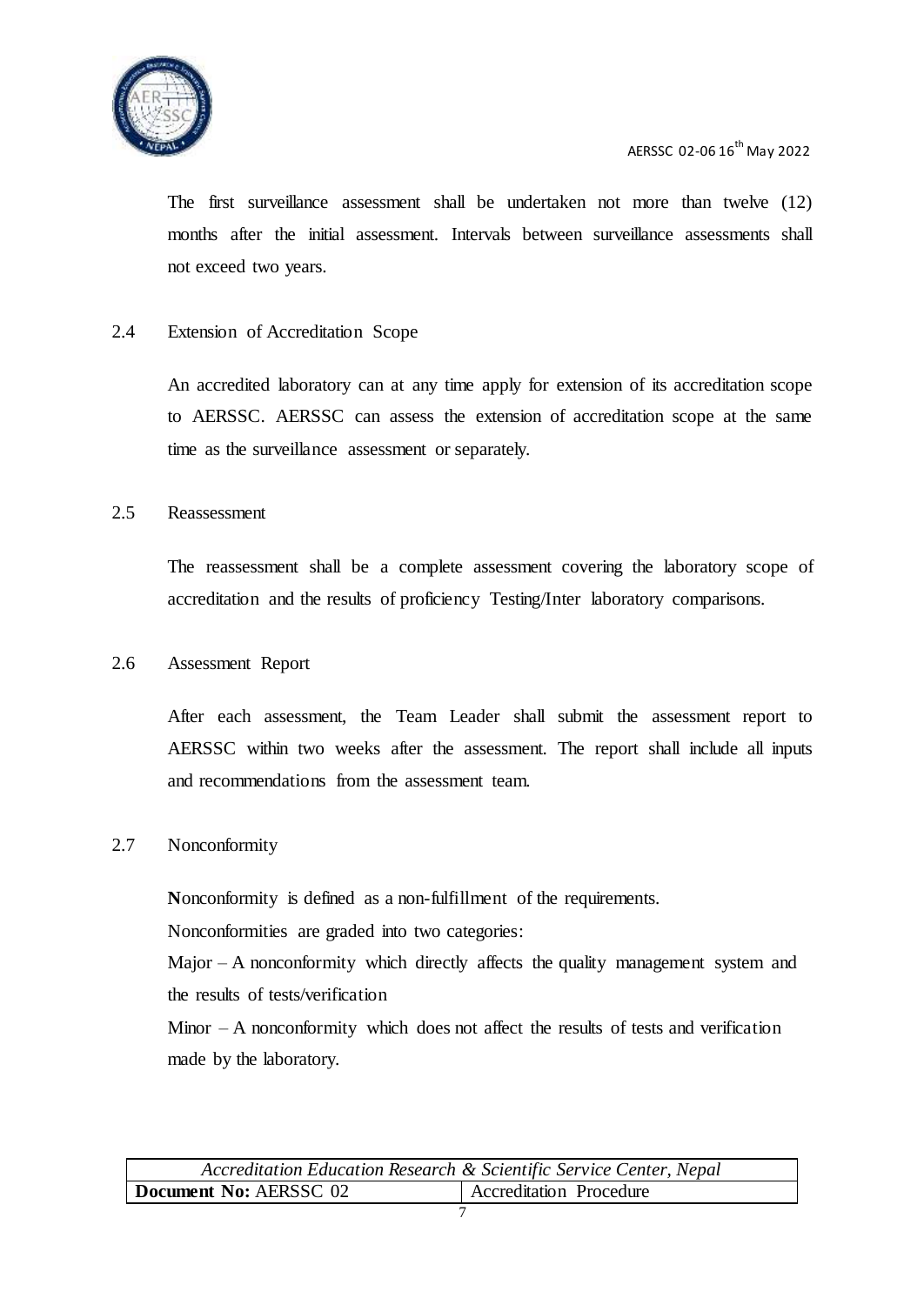



## <span id="page-8-0"></span>3. **The purpose of an assessment**

The purpose of an assessment is to:

- Examine and evaluate the technical competence of a Conformity Assessment Body (CAB) to perform calibrations, tests, verifications;
- Certifications and /or other services covered by their scope of accreditation;
- Evaluate whether the CAB"s documented management system complies with the requirements of the relevant accreditation standard;
- Confirm that the operational and technical activities being performed by the CAB are technically valid, appropriate and conform to the CAB"s documented management system;
- Establish whether a CAB satisfies all relevant international requirements for Accreditation.

## <span id="page-8-1"></span>**4. Application for Accreditation**

## <span id="page-8-2"></span>4.1 Purpose

This procedure outlines the process for receiving and processing applications for Accreditation.

<span id="page-8-3"></span>4.2 Scope

This procedure for applications for accreditation applies for all scopes of accreditation offered by AERSSC. Laboratories operating under Governmental system or under private managements are eligible to seek accreditation.

## <span id="page-8-4"></span>4.3 Responsibilities

All applications for accreditation shall be processed by the relevant Officer.

## <span id="page-8-5"></span>4.4 Procedure

The flowchart for processing applications for accreditation is annexed (Annexure 1). All applications to the AERSSC for accreditation must be:

• made using the Application Form (F 01 a or b)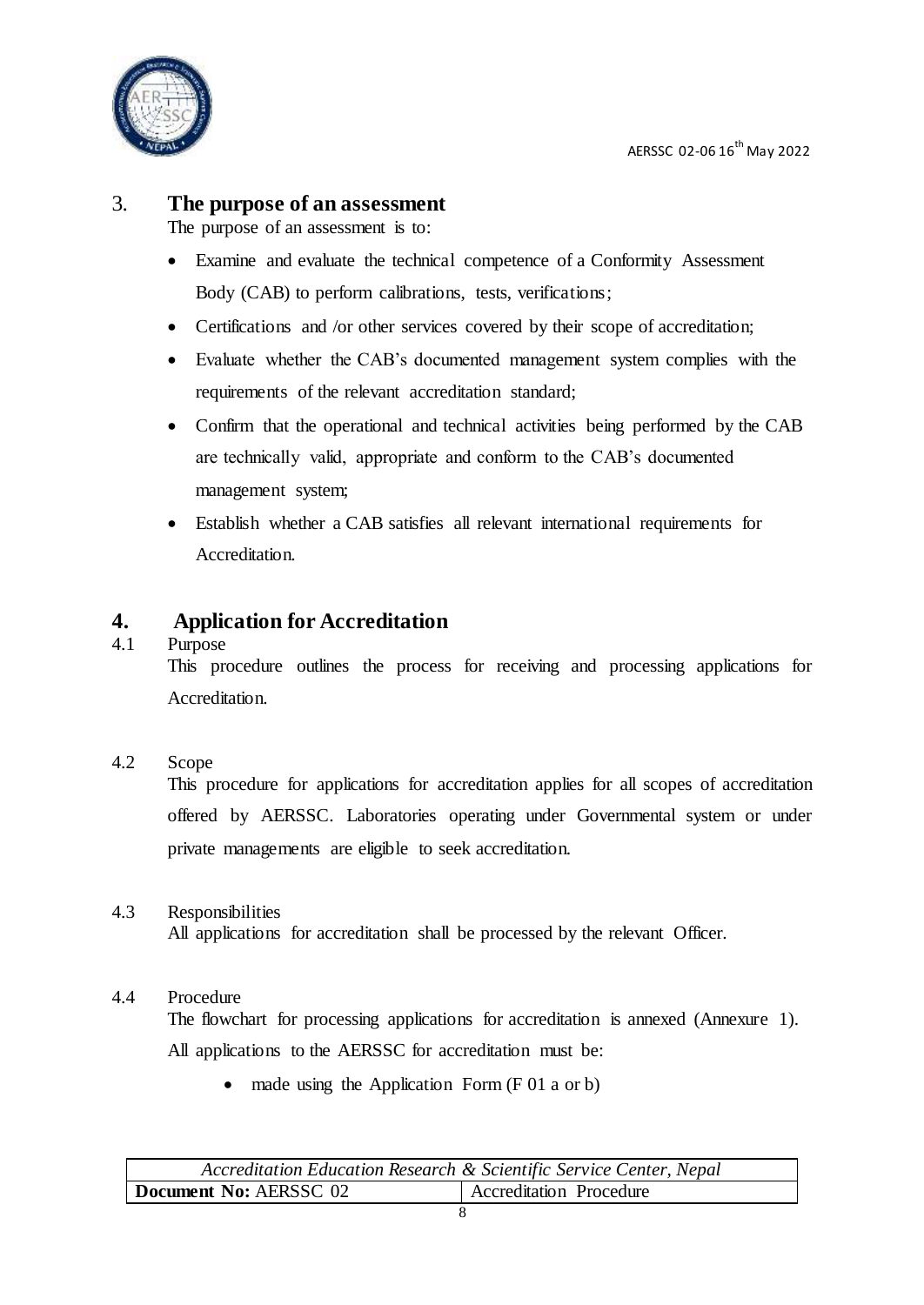

- Include all necessary information
- Be accompanied with proof of payment of the prescribed fee
- Applications can be made electronically or in hardcopy.
- <span id="page-9-0"></span>4.5 Acknowledgement

The AERSSC shall designate an accreditation officer to deal with the applicant laboratory. He shall send an acknowledgement of receipt to the applicant.

4.5.1 It shall be responsibility of the accreditation officer to ensure that the customer"s requirements are fully understood before admitting the application for accreditation. He shall be responsible for checking that AERSSC has adequate resources to meet the scope of accreditation of the applicant. He shall be responsible for ensuring that terms & conditions of accreditation are acceptable to the applicant. Besides, the assessment schedule and dates must be ensured in consultation with the applicant laboratory so that sufficient time is available for constituting competent assessment team and scheduling assessments.

The CAB is required to complete the application form with all necessary information, including signatures where required, make payment of the appropriate application fee and provide a proposed scope for which accreditation is sought in the format prescribed by AERSSC (F 01a or b)

- 4.5.2 The application form shall serve as the contract between the applicant and AERSSC in that it defines the terms and conditions under which the accreditation may be granted, including the payment of fees, and the rights and obligations of both AERSSC and the CAB following accreditation.
- <span id="page-9-1"></span>4.6 Procedure for Resource Review and Assigning Application
- 4.6.1 AERSSC shall accept all applications for accreditation that are within its scope of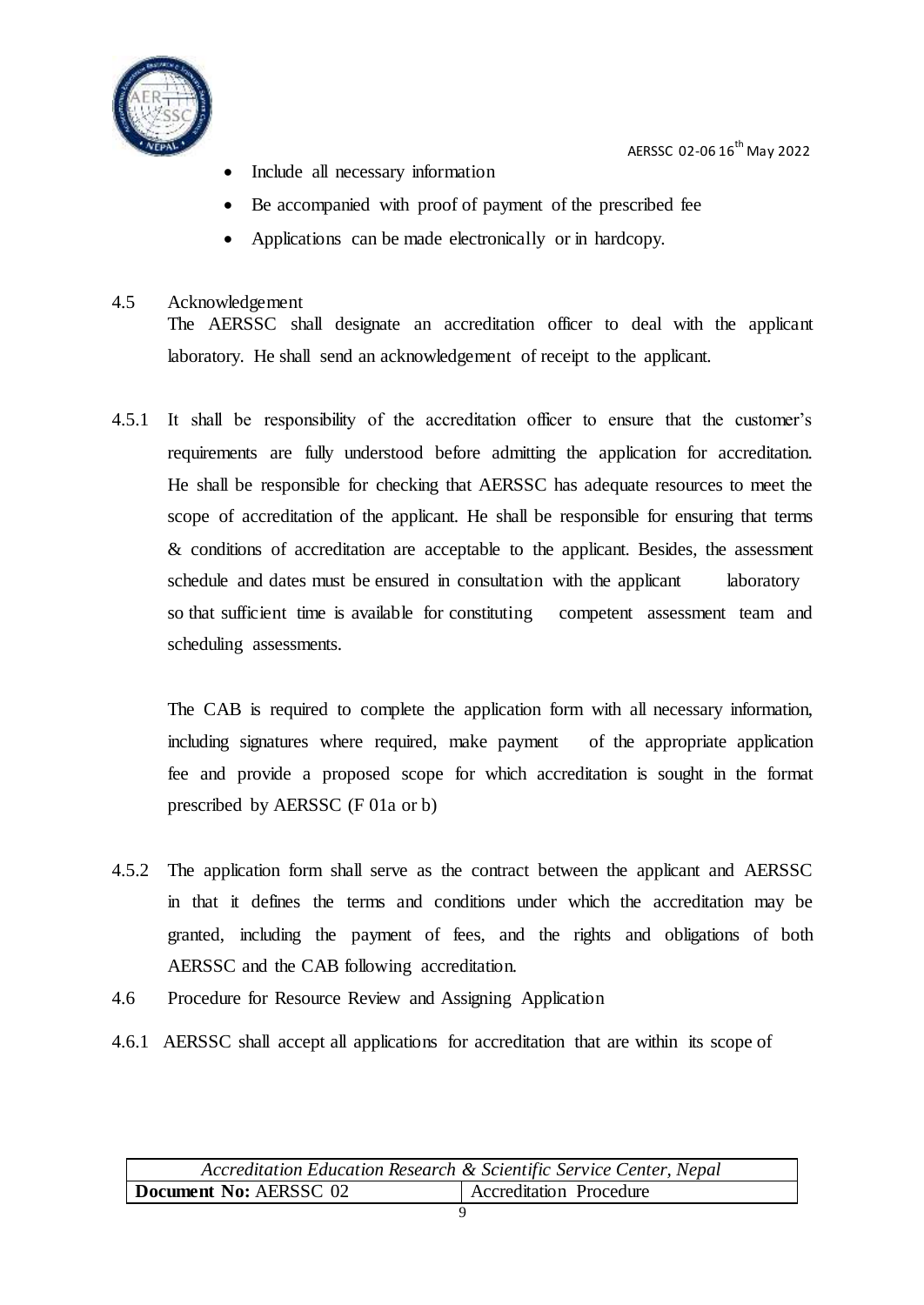

Activity and is presented in the proper format. All applications are to be processed expeditiously.

- 4.6.2 Upon receipt of an application the CEO/Accreditation Officer shall examine the application along-with the document including its quality system, a list of methods and equipment including information about calibration status, the applied field(s), discipline(s) and scope of accreditation and review the resources in terms of availability of expertise, competent assessors/experts in the applied scope of Accreditation.
- 4.6.3 Once the application is complete a formal Application Acceptance shall be sent by the CEO/concerned Accreditation Officer to the Applicant. The date of this notification shall be the formal start date for the accreditation process. The Application and any associated correspondence shall then be forwarded to the CEO/Accreditation Officer who shall then assign, with the approval of CEO/Quality Manager, a Team Leader to initiate accreditation process formally.
- 4.6.4 From the time of lodging an application, a laboratory shall be required to participate in all relevant proficiency testing programs. Evidence must be provided with application, if the laboratory had participated before in any Proficiency testing/interlaboratory comparison.
- <span id="page-10-0"></span>4.7 Procedure for Registration of an Application and Acknowledgement The application shall be registered in one of the following categories:
	- Testing
	- Medical

The file is sent to the CEO/ assigned dealing officer after completing the registration process and the records will be maintained separately for each category.

| Accreditation Education Research & Scientific Service Center, Nepal |                         |
|---------------------------------------------------------------------|-------------------------|
| Document No: AERSSC 02                                              | Accreditation Procedure |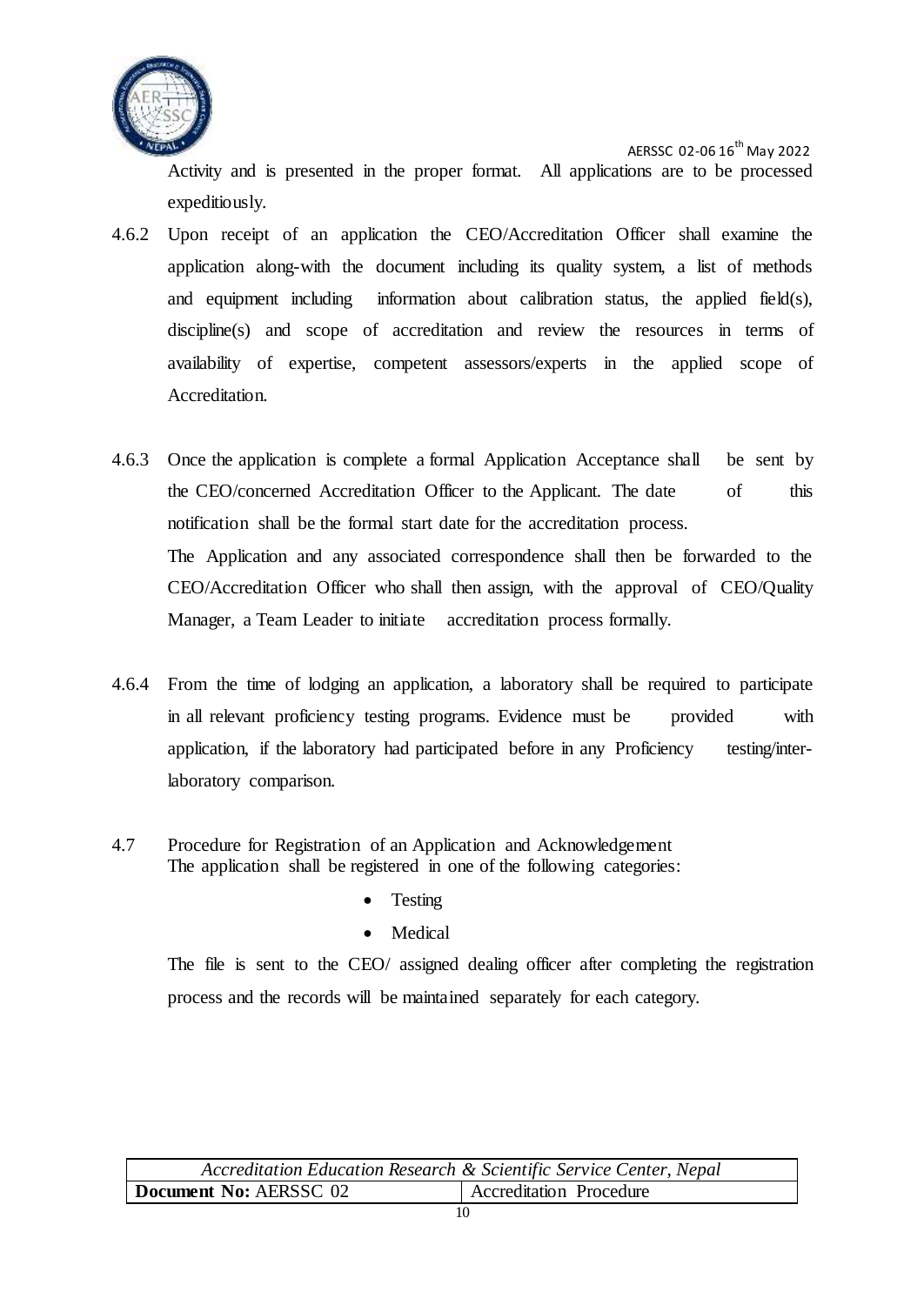

- <span id="page-11-0"></span>4.8 Procedure for Preliminary Review for Adequacy of Application
- 4.8.1 The CEO/assigned Accreditation Officer scrutinize the completeness of application(s) including the scope of accreditation by examining the applicant(s) Quality Manual to verify all the requirements of ISO/IEC 17025:2017 or ISO15189:2012 and records the detail in the prescribed format (F 02).
- 4.8.2 The applicant shall be allowed 30 days within which it must respond to with deficiencies with corrective actions, failing which the application shall be considered to have lapsed. The CAB will be advised accordingly.

Having satisfied with the contents of the application and documents sent along, the Chief Executive Officer/Accreditation Officer shall inform the applicant about the status of application and the proposed Team Leader. The CEO/accreditation officer shall ensure that the Team Leader has been selected on merit and who is well trained, experienced and has clean track record.

- <span id="page-11-1"></span>4.9 Procedure for Appointment of Team Leader
- 4.9.1 The main responsibility of Team Leader shall be detailed review for the adequacy of Quality Manual and application, to lead the team assessors/technical assessor or expert and manage the assessment in judicious manner. Hence, the selection of the Team Leader shall be made carefully.

The Team Leader appointed shall have following traits:

- Should have technical knowledge of the specific/type of accreditation/test for which the application has been made;
- Should be available for full assessment including submission of report;
- that his/her organization has not offered consultancy to the same laboratory;
- Is acceptable to the applicant laboratory including his team and requests if the CAB has any conflict of interest or justified objection on a member of the team.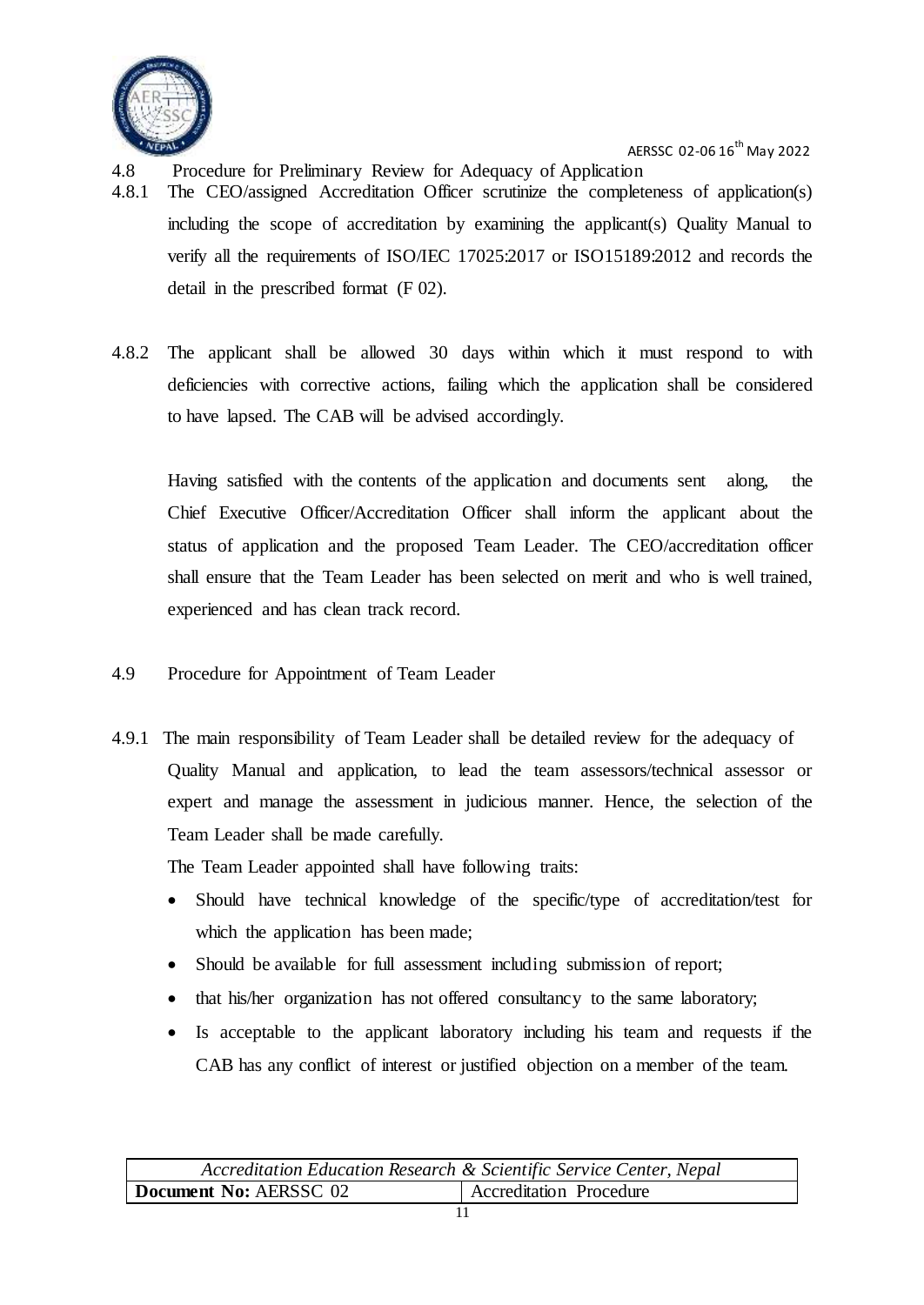

**Note: Rejection of assessors will only be considered if there is a conflict of interest.**

- 4.9.2 Once the Team Leader alongwith application form filled as per Form 32 is appointed, AERSSC shall enter into formal contracts with him/her as per Form (F 03) and declaration of Impartiality and Confidentiality as per Form (F 04a).
- 4.9.3 The role of a Technical assessor/Expert shall be to:
	- assess the adequacy of qualifications, experience and competence of technical staff through interviews and review of CVs;
	- evaluate the suitability of equipment, range of use, the status of calibration of each equipment used and maintenance and labeling equipment,
	- assess the appropriateness of the methods of procedures;
	- evaluate the suitability of the premises of the laboratory for the scope applied for, check that the environmental parameters have been recorded and if the laboratory has a system for following up on results of such measurements;
	- evaluate the results of internal quality control
- <span id="page-12-0"></span>4.10 Pre-assessment and procedure for organizing the Pre-assessment

AERSSC will appoint a Team Leader if a request from the laboratory is received for pre-assessment. Before pre-assessment Adequacy Check of the Quality Manual will be examined.

4.10.1 Adequacy Check of the Quality Manual

The Team Leader appointed by AERSSC shall examine the quality manual for compliance with ISO/IEC 17025:2017 or ISO 15189:2012 (as the case may be) and shall provide his observations/recommendations on prescribed format (F 05). The concerned laboratory shall be asked for further information and for completion of deficiencies in the quality manual where required. The revised quality manual and other information submitted by the laboratory shall be examined by the Team Leader.

| Accreditation Education Research & Scientific Service Center, Nepal |                         |
|---------------------------------------------------------------------|-------------------------|
| Document No: AERSSC 02                                              | Accreditation Procedure |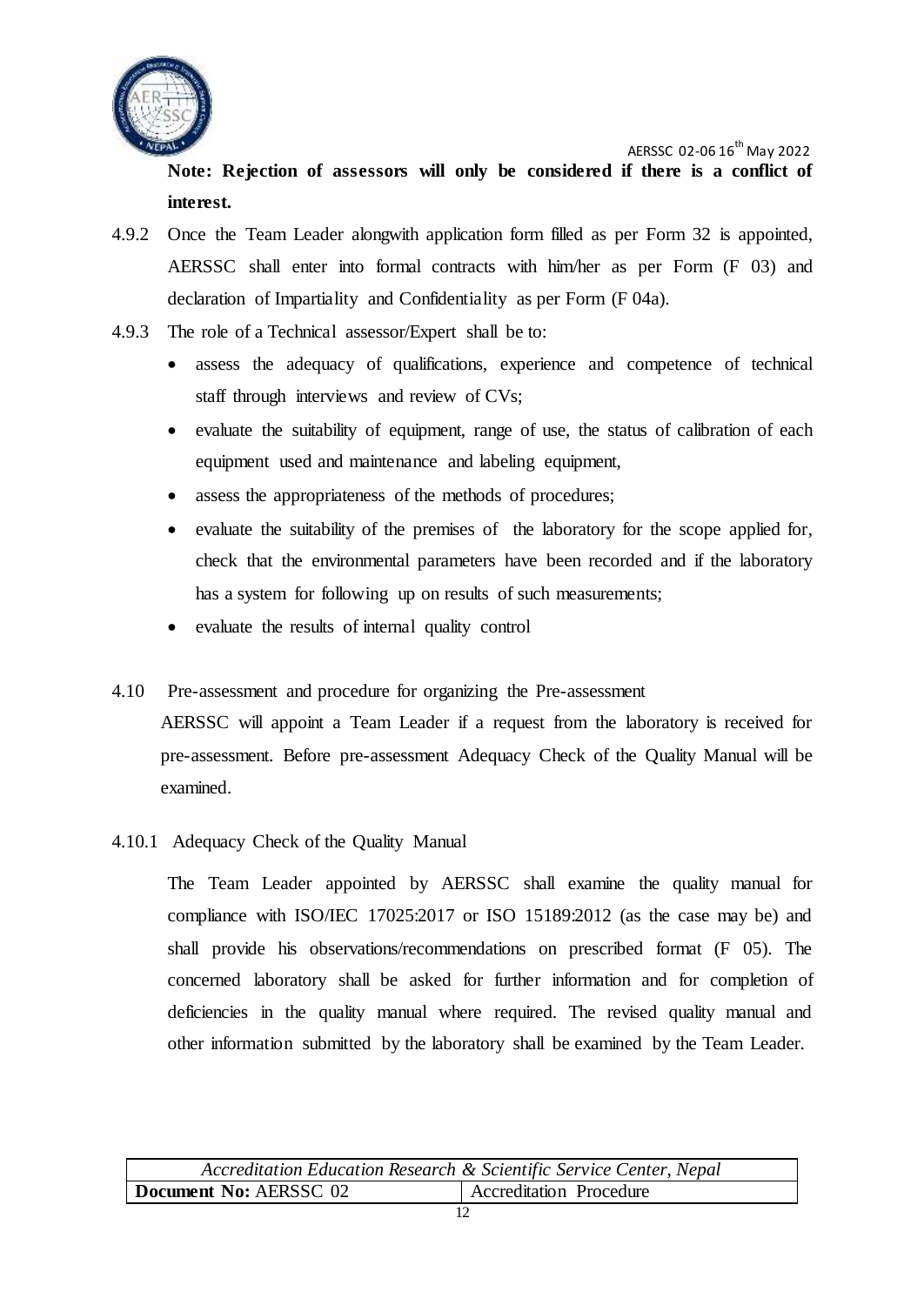

If satisfied, he shall:

- Confirm to the CEO/ concerned accreditation Officer about the adequacy of the quality manual;
- Recommend to constitute an assessment team;
- Recommend to arrange pre-assessment of the laboratory

The laboratory shall be instructed to carry out the necessary corrective actions if any and submit the same to AERSSC marking a copy to the Team Leader within 30 days of such communication before pre-assessment.

- 4.10.2 A one day pre-assessment visit shall be arranged on request. The designated Team Leader shall be required to visit the Laboratory. The pre-assessment can be carried out at a specified location (generally the central office) of the testing/calibration/medical laboratories to:
	- discuss any findings related to the documentation;
	- seek further information on the quality system;
	- briefly examine the systems which have been established and implemented;
	- agree the proposed scope(s) of accreditation
- 4.10.3 Findings of Pre- Assessment: The Team Leader shall prepare in the report of his findings using prescribed checklist as a guide in the prescribed format (F 06) and submit the same within ten days after he concludes his visit.
- 4.10.4 The report will contain comments on any nonconformity, areas which are not addressed, areas where actions are needed, areas where there are concerns or weaknesses and a recommendation on the way forward.
- 4.10.5 Once all the findings raised during the pre-assessment have been effectively cleared, AERSSC will arrange the initial on-site assessment of the laboratory within six months.

**Note: No technical assessment of the laboratory's technical capabilities of competencies will be conducted during the assessment.**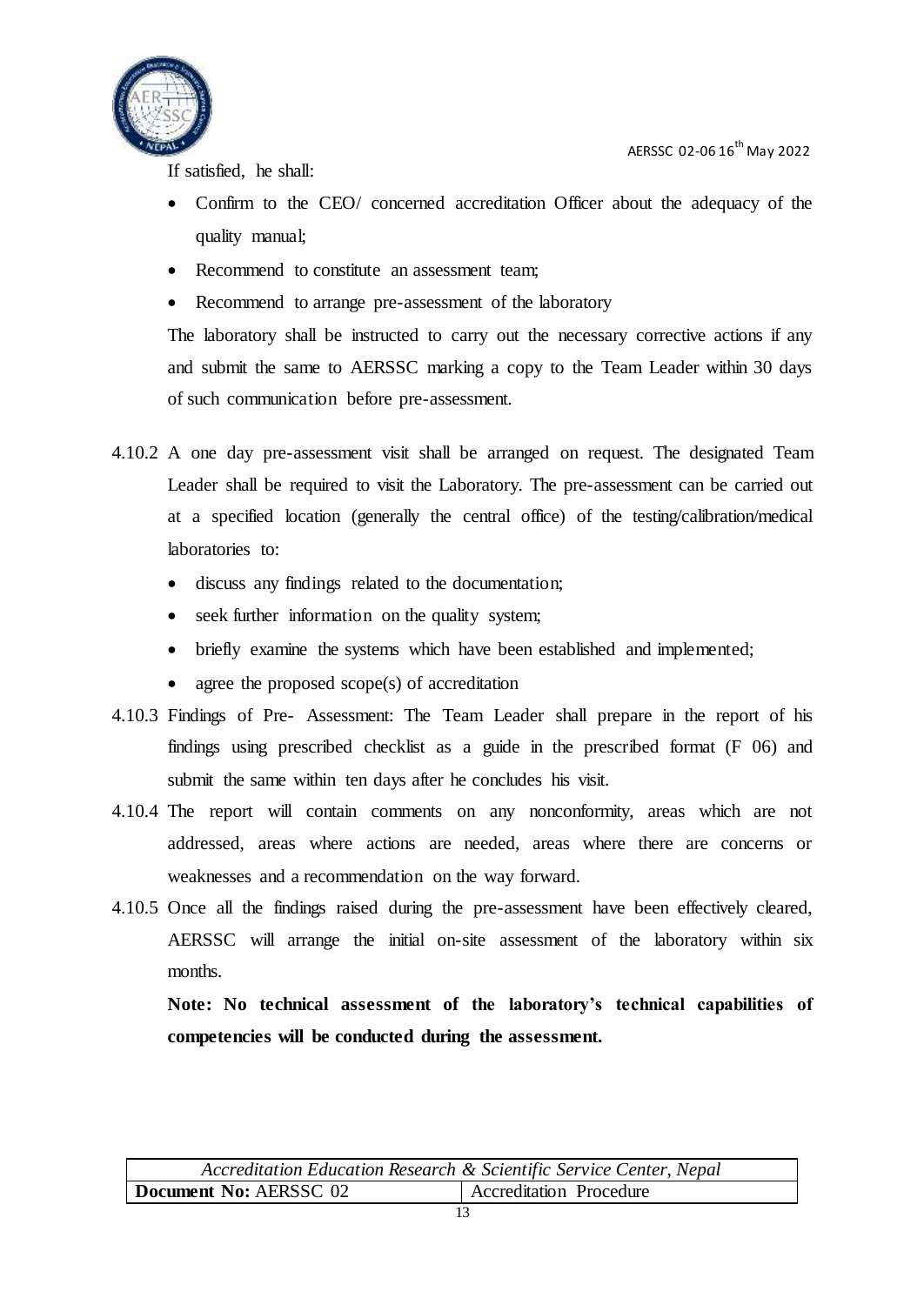

## <span id="page-14-0"></span>4.11 Confirmation of Readiness Visit

- 4.11.1 Objective of assessment: AERSSC shall organize assessment of a laboratory to find out to what extent the applicant laboratory : i) has a quality management system in place, ii) has necessary technical competency in terms of man power, equipment, resources, space environment controls and maintenance of the laboratory and iii) has capability and capacity to generate technically valid results.
	- During the visit, the lead assessor shall meet the manager of the laboratory and other concerned functionaries. He shall explain the purpose of his visit and he shall discuss following;
	- Explains the assessment methodology and the tasks of assessors. He shall specifically make clear to the laboratory about the methodology the assessment team would adopt;
	- Explains the laboratory"s obligations to confirm that it understands the procedures. The laboratory shall be required to demonstrate some experiments/tests/calibrations;
	- A tour to the laboratory and facilities shall be taken up by the Team Leader.

#### 4.11.2 Initial Assessment

4.11.2.1 Initiation of Assessment: In view of the pre-assessment visit report from the lead Assessor, the CEO/accreditation officer, shall determine to what extent the laboratory is prepared for undergoing assessment. If satisfied that Initial Assessment can be undertaken, s/he shall determine how many and what kind of assessors/experts shall be needed, s/he shall take the duration of the assessment into consideration while constituting the assessment team. The Process of on-site assessment shall then, start with formal information to the laboratory regarding Team Leader and other members of the assessment team.

| Accreditation Education Research & Scientific Service Center, Nepal |                                |
|---------------------------------------------------------------------|--------------------------------|
| <b>Document No: AERSSC 02</b>                                       | <b>Accreditation Procedure</b> |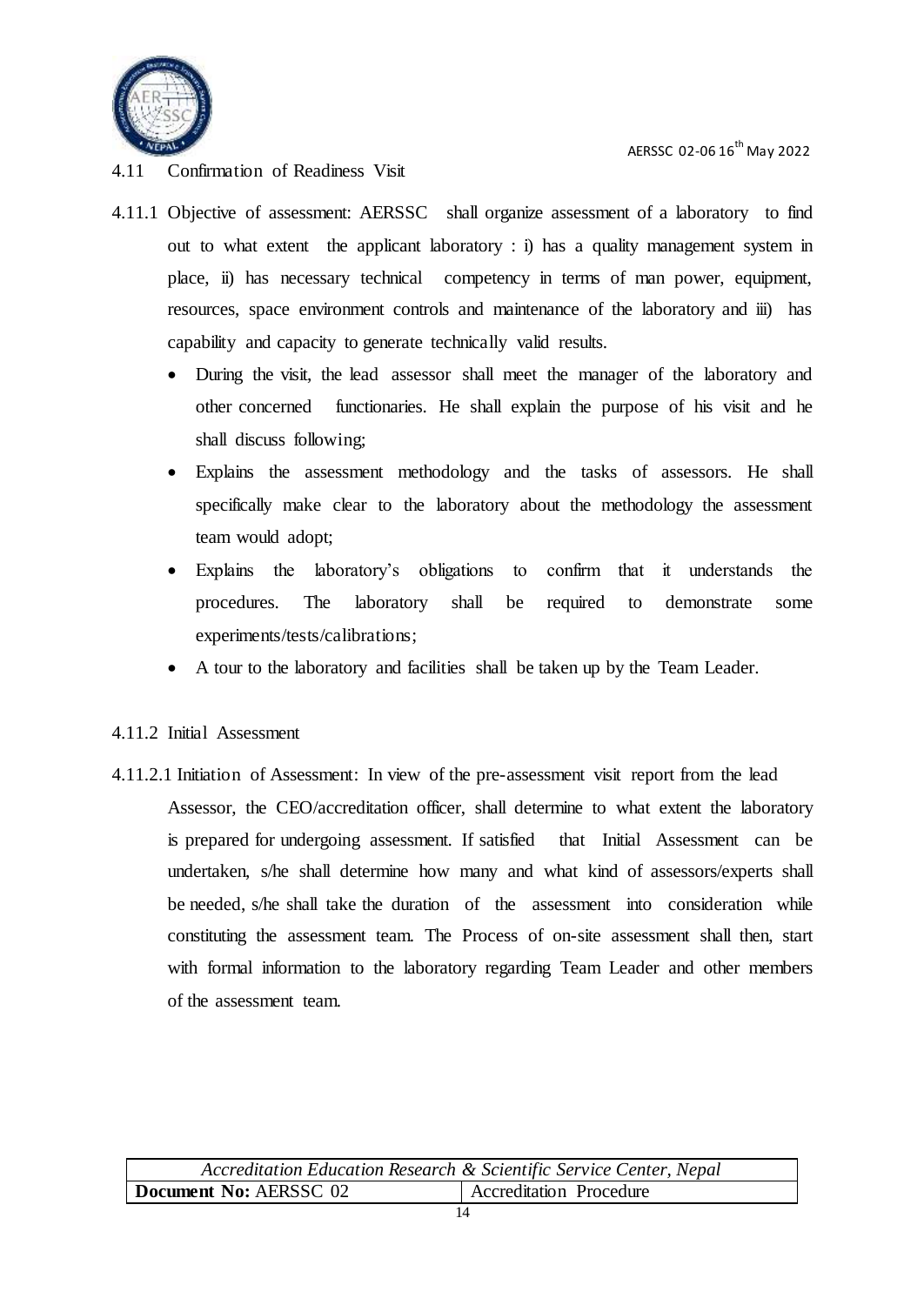

4.11.2.2 Arrangement for Assessment duration

For each section or area of activity of the laboratory competent assessor whose specialties are in conformity with the conformities assessment activities of the applicant/accredited laboratory will be appointed:

- a) When a testing laboratory cover multiple technical disciplines, specialties of the lead assessor shall cover at least one technical discipline, and give consideration in priority to technical discipline with more items of the application items if it is feasible.
- b) Number of assessors both Team leader and Technical assessors as per below requirement which has been discussed and approved by already accredited/applicant laboratories for which the laboratories have given their consent.
- Clinical Biochemistry of small sized lab number of assessors will be one Team leader and one Technical Assessor for one day from the field in which they have expertise;
- Clinical biochemistry of medium sized lab number of assessors will be one Team leader and one Technical Assessor for two days or one Team leader and two technical assessors for one day from the field in which they have expertise;
- For microbiology, serology and Molecular biology of small sized lab number of assessors will be one Team leader and one Technical Assessor for one day from the field in which they have expertise;
- For microbiology, serology and Molecular biology of medium sized lab number of assessors will be one Team leader and one Technical Assessor for two days or one Team leader and two technical assessors for one day from the field in which they have expertise;
- For Haematology, Histo and Cyto pathology of small sized lab number of assessors will be one Team leader and one Technical Assessor for one day from the field in which they have expertise;
- For Haematology, Histo and Cyto pathology of medium sized lab number of assessorswill be one Team leader and one Technical Assessor for two days or one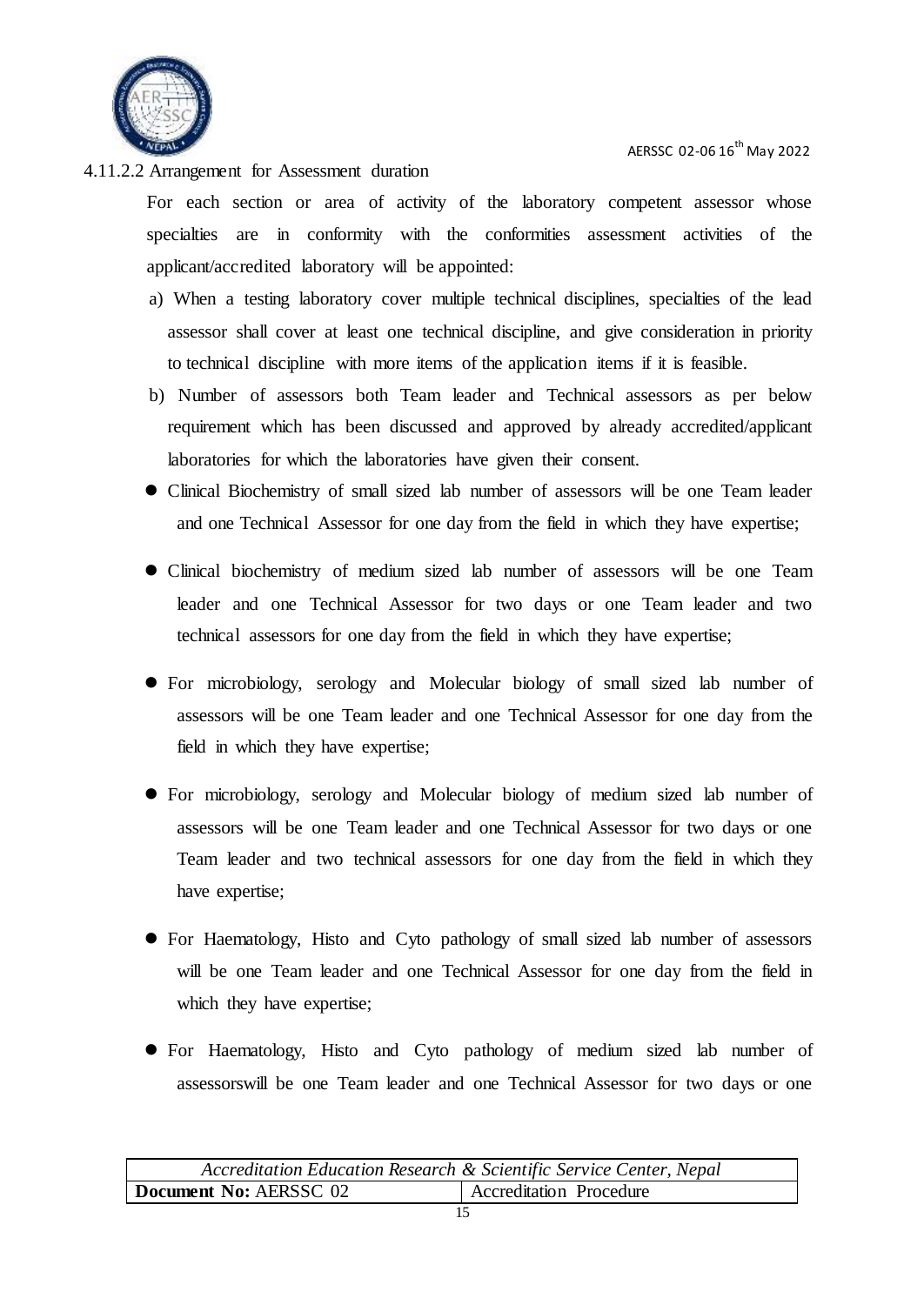

Team leader and two technical assessors for one day from the field in which they have expertise;

 For small and medium sized lab Team Leader will also be a Technical Assessor from the field in his or her area of expertise assisted by Technical expert;

In general there will be one Team leader for all levels of lab for all assessment. Under rare circumstances there could be more than two assessors assisting Team Leader in addition to Technical assessor for large and very large sized laboratories. The duration mentioned above will be applicable for surveillance assessment.

The assessment team headed by Team leader will be assisted by subject experts too during initial and reassessment of accredited labs for same duration.

| $S.no$ #       | Team Member - Title       | No.    | Function                                        |
|----------------|---------------------------|--------|-------------------------------------------------|
| $\mathbf{1}$   | Team Leader               | 01     | S/he shall be an expert and trained and         |
|                | (Preferably drawn from    |        | experienced in QMS related to ISO/IEC           |
|                | AERSSC).                  |        | 17025:2017 and ISO 15189:2012 standard.         |
|                |                           |        | He shall assess the QMS documents and           |
|                |                           |        | implementation.                                 |
| $\overline{2}$ | <b>Technical Assessor</b> | As per | They shall be technical experts and             |
|                | (Hired from outside)      | need   | specialists in areas for which accreditation is |
|                |                           |        | sought by the Laboratory. They shall assess     |
|                |                           |        | technical aspects such as methods,              |
|                |                           |        | procedures and testing skills.                  |
| 3              | <b>Observers</b>          | 01/02  | They are potential assessors and shall be       |
|                | (internal/external)       |        | observers only. They shall be inducted with     |
|                |                           |        | the purpose of learning assessment              |
|                |                           |        | techniques.                                     |

4.11.2.3 The Assessment Team: The team shall be constituted of following:

| Accreditation Education Research & Scientific Service Center, Nepal |                         |
|---------------------------------------------------------------------|-------------------------|
| Document No: AERSSC 02                                              | Accreditation Procedure |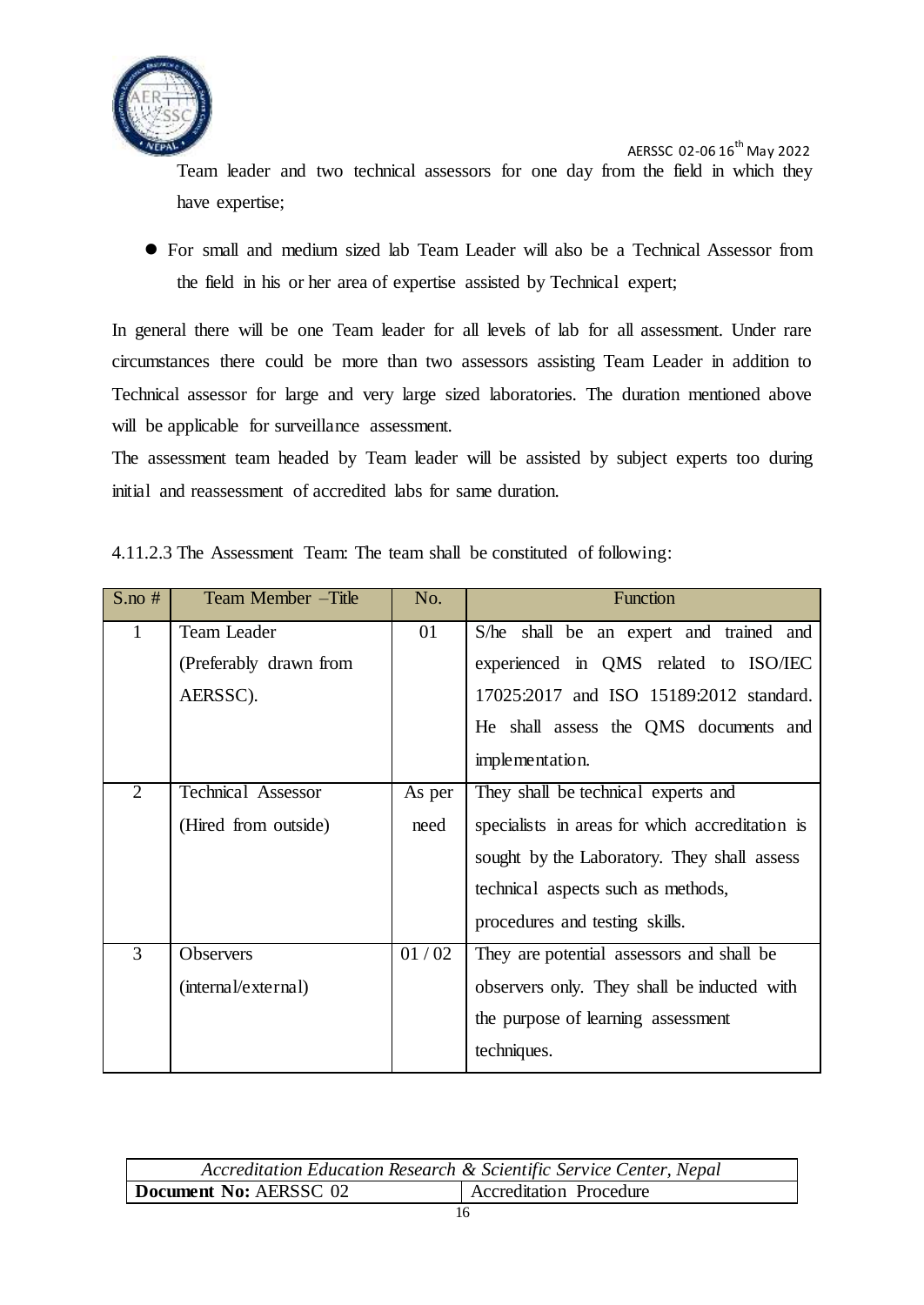

In case the Team Leader is appointed from out-side, AERSSC shall ensure that CEO/one officer from its office accompanies the assessment team as management representative to over view the assessment and shall ensure that the assessment is conducted in a conducive manner, smoothly amicably without violating any rule and in strict compliance to the requirements.

The assessors shall always behave objectively and in a friendly and unbiased manner with the laboratory staff with whom they are assessing. The assessors have to be open minded to accept new solutions of old problems as long as the criteria of accreditation are met in an acceptable way.

*Note: The Potential assessor who has successfully completed the 5 days training course shall be encouraged accompany the team as an observer. The Team Leader shall be requested to provide him/her guidance and a performance report at the end of the assessment.* 

The assessment team is then set up and the dates of Initial Assessment finalized by the management of the laboratory and the Team Leader.

## 4.11.2.4 Criteria of Selection of Assessment Team

The criteria of selection of the team shall be based on;

- I. Availability of the assessors and is willing to take up assignment
- II. Training in QMS and in technical areas.
- III. Competency, expertise and experience in assessment of laboratory in areas for which accreditation has been sought.
- IV. The clean track record. No adverse comments from any source reported about the assessor.
- V. Are free from any conflicts of interest
- VI. Have not rendered consultancy to the applicant Laboratory.
- VII. His/her employer can spare him/her for period of assessment.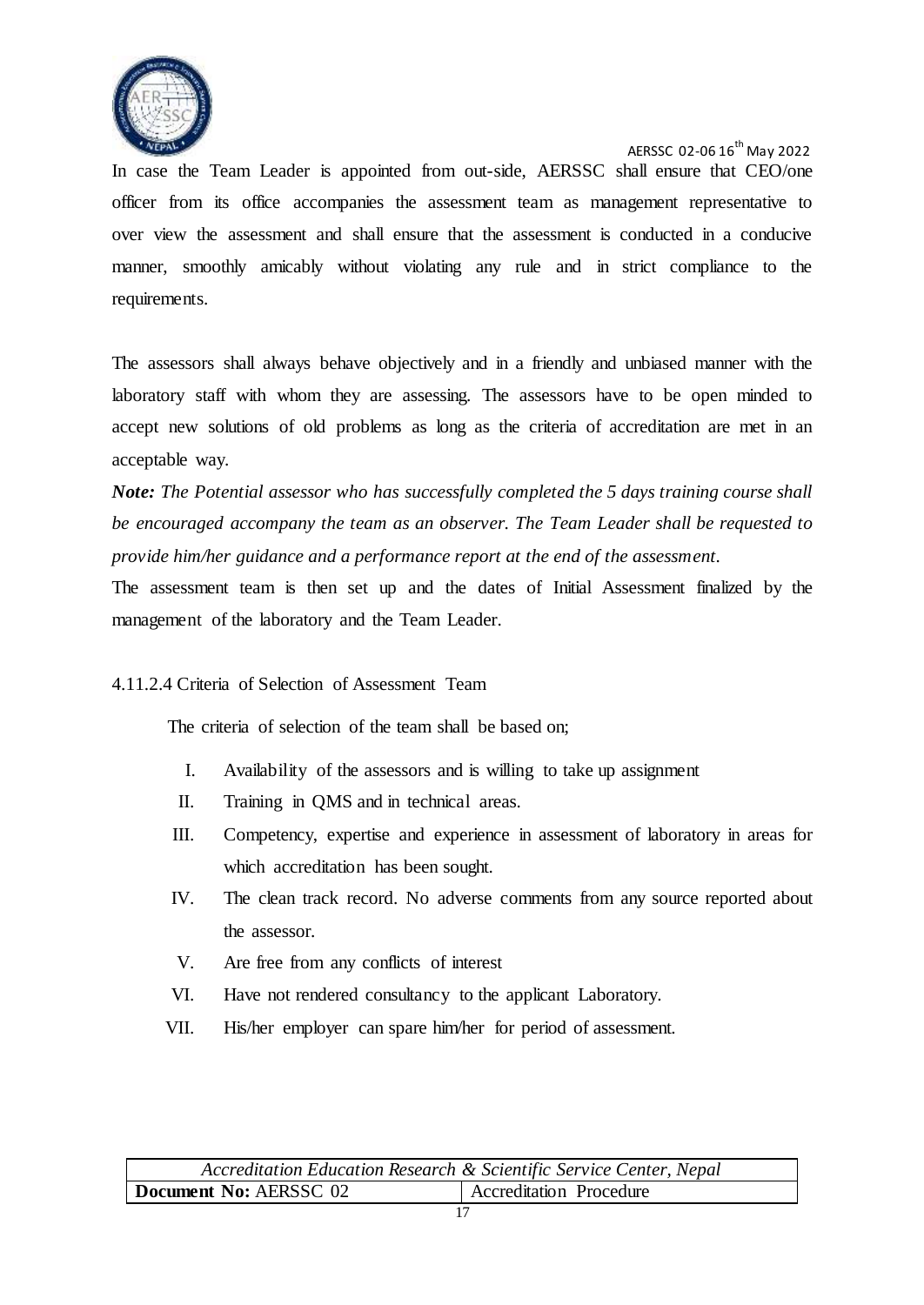

4.11.2.5 Contract with Team Leader and Assessors

The AERSSC shall enter into a contract with members of the assessment team so that their commitment is ensured. The contract shall be inked in a prescribed form (F 03).

<span id="page-18-0"></span>4.12 Conducting the Initial Assessment (On-site Assessment)

- 4.12.1 After having received consent of the laboratory and from the assessment team member, the CEO or designated Accreditation officer shall formally inform the schedule. S/he shall then execute contract with the assessment team members.
- 4.12.2 Briefing session**:** Before commencement of the actual assessment of the laboratory, the assessment team shall meet and plans the assessment program. The Team Leader shall allocate the work to different members of the assessment team. Each assessor shall be supplied with a check list. However, preferably he/she shall prepare a checklist based on various clauses of the documents and the particular requirements of the standard that are to be assessed. This checklist, which will serve as an aide memoir during assessment is finalized by each assessor in consultation with the Team Leader.
- 4.12.3 Opening Meeting**:** The actual on- site assessment process shall begin with opening meeting between the assessment team and the laboratory CEO/ quality manager and key officials. The Team Leader shall explain the objectives, scope and strategy of assessment s/he shall explain what is expected from the laboratory and shall discuss the assessment plan. The laboratory shall be asked to demonstrate a test/calibration for which accreditation has been sought. The laboratory shall assign a guide or coordinator to accompany each assessor. A tour of the laboratory shall be undertaken along with the guides.

**NOTE -1 the records of the meeting shall be prepared on prescribed format (F 08) and shall be a part of the assessment report;**

**NOTE-2: The consultants, if present during assessment from Laboratory side, shall not take any active part in assessment in any manner what so ever** 

| Accreditation Education Research & Scientific Service Center, Nepal |                         |
|---------------------------------------------------------------------|-------------------------|
| <b>Document No: AERSSC 02</b>                                       | Accreditation Procedure |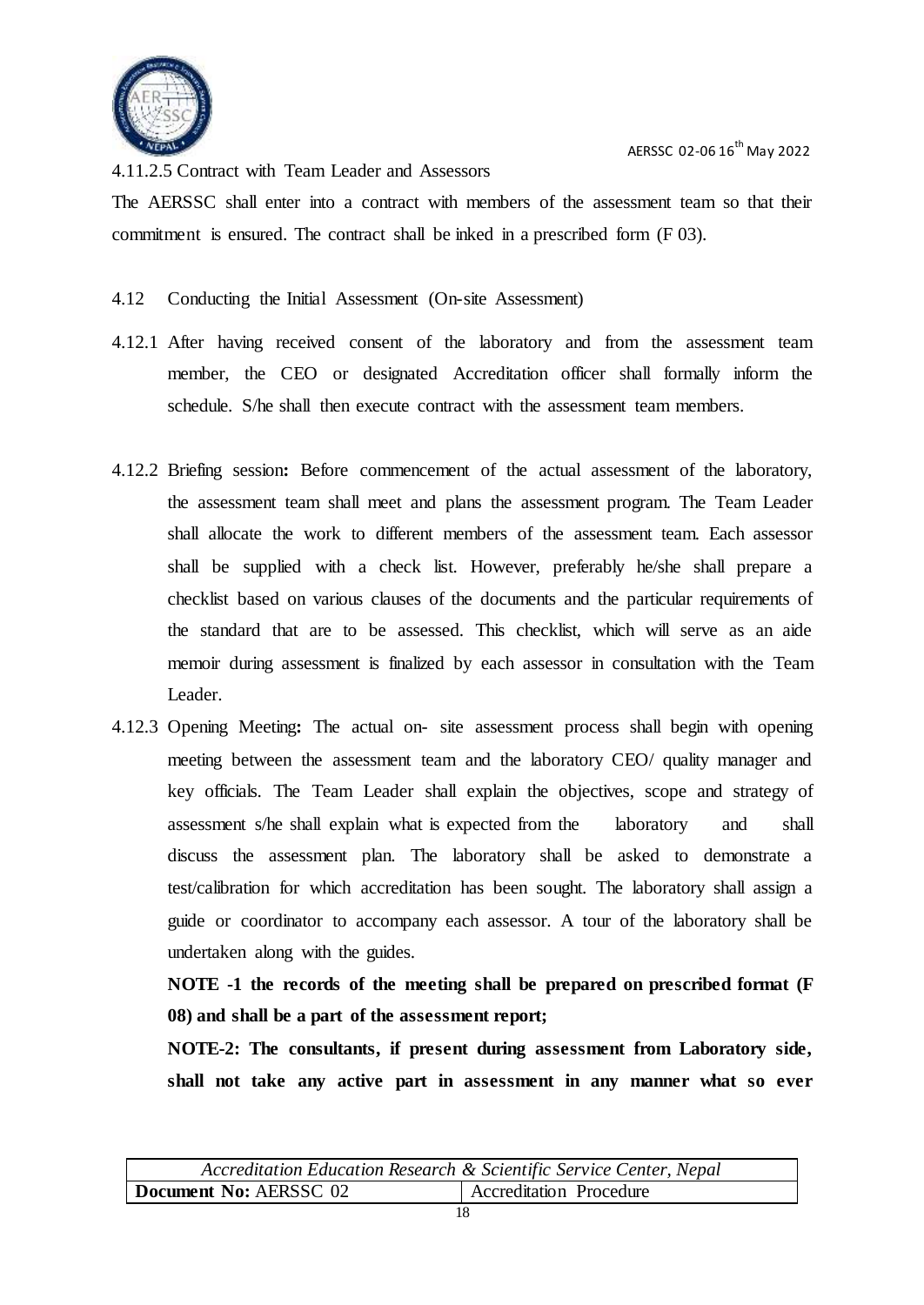

**including guidance to the laboratory personnel. They shall be prevented to effect/influence the assessment.**

4.12.4 Actual Assessment phase

The assessment team shall determine "compliance with the accreditation criteria" in depth during on-site assessment process.

During this phase of assessment, members of the assessment team shall proceed to various sections according to the tasks allotted to them. The assessment shall be carried out using check sheets based on various clauses and sub clauses of ISO/IEC 17025:2017 or ISO 15189:2012 as the case may be. The assessors shall give special attention on following major activities such as competency aspects, controlled environment of laboratory, management of equipment, calibration of and measurement traceability, reference materials and metrological traceability, in-house calibrations, method documentation and validation, sampling and handling of test items (or samples) and monitoring the validity and reliability of test results through:

- Verify availability of documented procedures, scopes and work instructions for carrying out the various tests and associated tasks;
- Interview personnel from different sections to verify that they understand the relevant procedures and instructions and actually follow them during their operations.
- Check that test equipment has the necessary capability to test/measure according to the specifications;
- Check the calibration status of equipment and reference materials used by the laboratory. Also verify from records that calibrations are being carried out regularly and is valid on assessment date;
- Check Calibration policy and procedure;
- Check records of monitoring environmental conditions, where these are required;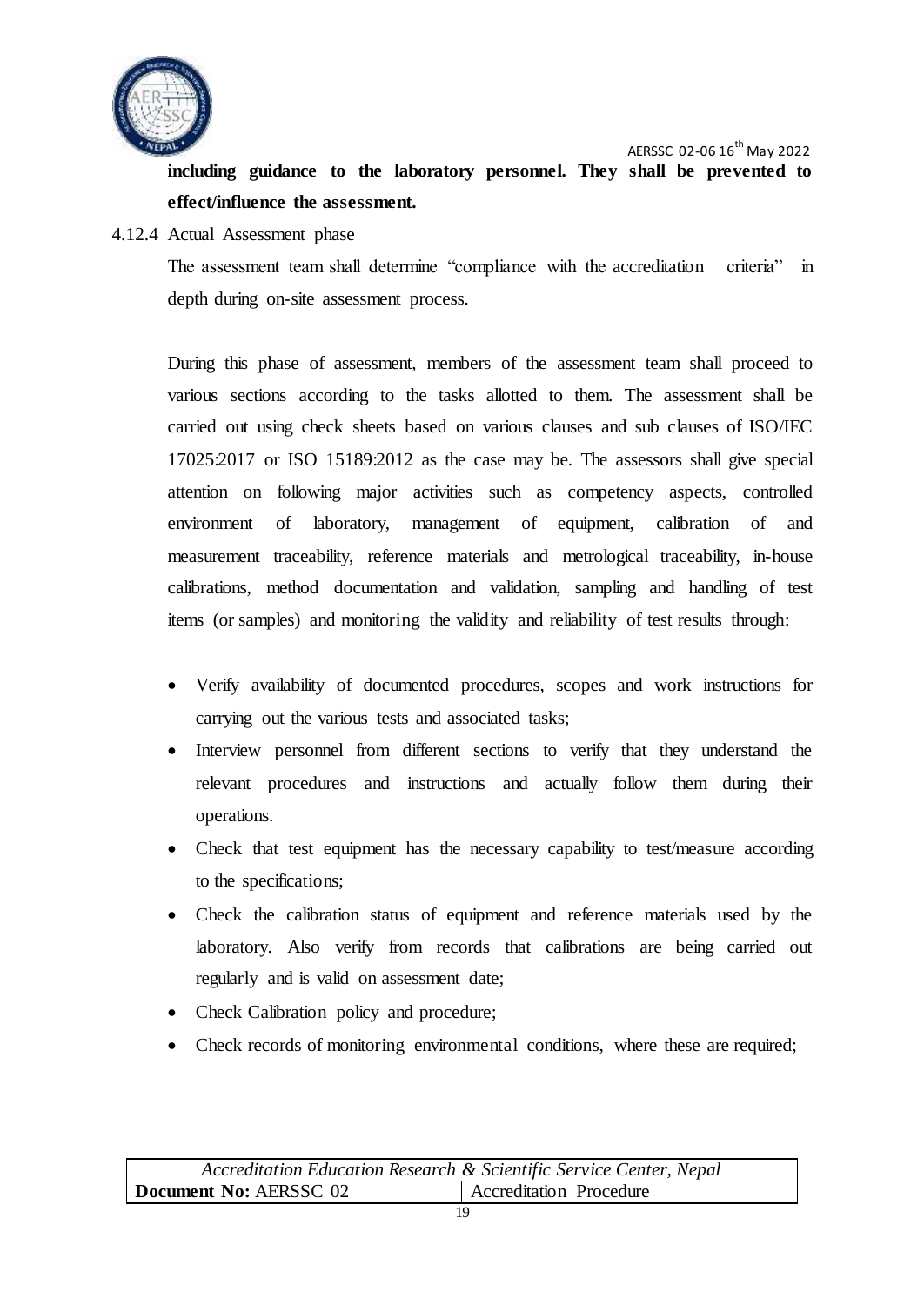

- Where possible, get certain samples retested in the presence of laboratory personnel and compare these with the results recorded earlier;
- Check the records of important activities to verify that these are being carried out in accordance with the defined procedures;
- Check personnel records, particularly the qualifications and experience of those who supervise testing and who sign the test certificates;
- Verify the existence of a procedure for determining uncertainty of measurements;
- Check records of internal quality control, inter-laboratory comparisons and participation in proficiency testing schemes;
- Check records of nonconformity in testing and the corrective/preventive actions taken;
- Check records of feedback and complaints received from customers and how these are processed;
- Check records of internal audits and corrective actions. Verify the effectiveness of a few corrective actions;
- Check records of management review and verify whether actions decided on in the last management review have been carried out;
- Check certificates already issued;
- Check the quality assurance systems
- 4.12.5 Suspension/Interruption of assessment process: During assessment, if it is noticed by the assessors that the quality system is not implemented in critical areas or if there are other major short comings that will make the assessment purposeless, the Team Leader may interrupt the assessment. The Team Leader after meeting with assessment team and after contacting the CEO/chairman of AERSSC, shall inform the CAB (laboratory being assessed), about the reason for this decision.
- 4.12.6 Major/Minor NCRs: In general any observations about partial compliance or noncompliance with the requirements of the standards are authenticated by the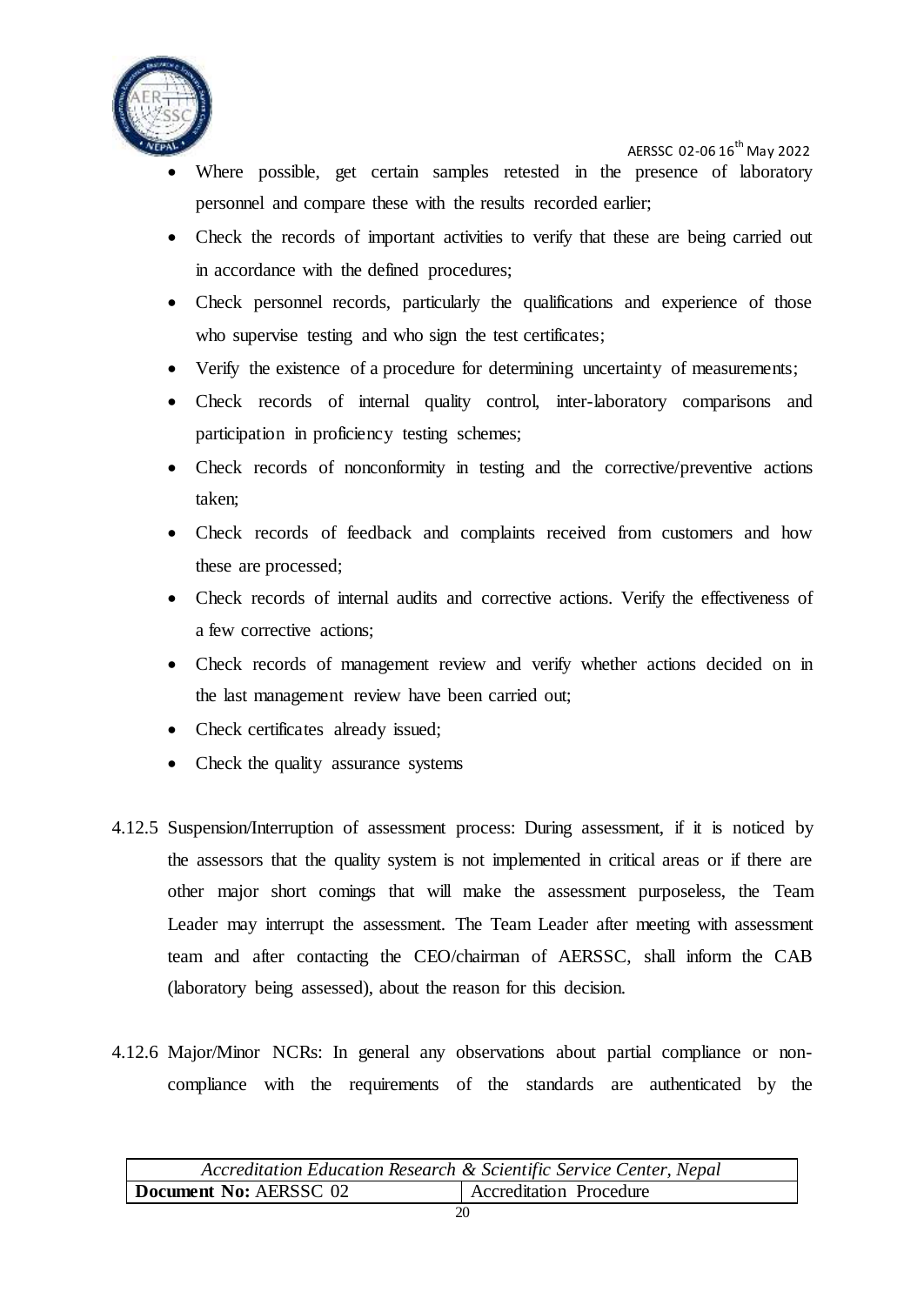

coordinator or guide from the laboratory to avoid any controversy later. There may be minor nonconformities in the quality system which can be corrected, and the assessors may advise the laboratory about these so that they can correct them during the audit itself, if possible.

In case the assessment team members observe major nonconformities in the documents and their implementation, AERSSC Secretariat shall be consulted before concluding the assessment process.

4.12.7 Witnessing of activities

Witnessing of activities is an essential part of the AERSSC assessment of laboratory applicable to their fields of operation. This is particularly important to determine the competency of the analyst/technician where the personnel professional judgment is crucial to the outcome of tests or /calibration results. It will be necessary to examine equipment and documentation, such as procedures and instructions, records, reports and planning arrangements. If an analyst/technician/metrologist operates in different locations, this examination will be arranged at a mutually acceptable location.

AERSSC assessors will ensure that their role during witnessing of activities is one of observer and they will not influence the activity being performed. The team will be looking at to see that as a minimum:

- The analyst/technician/metrologist's has the competence for the test/calibration performed;
- The analyst/technician/metrologist's competencies are consistent with the records;
- The analyst/technician/metrologist"s has been supplied with all necessary documented testing/calibration methods and procedures;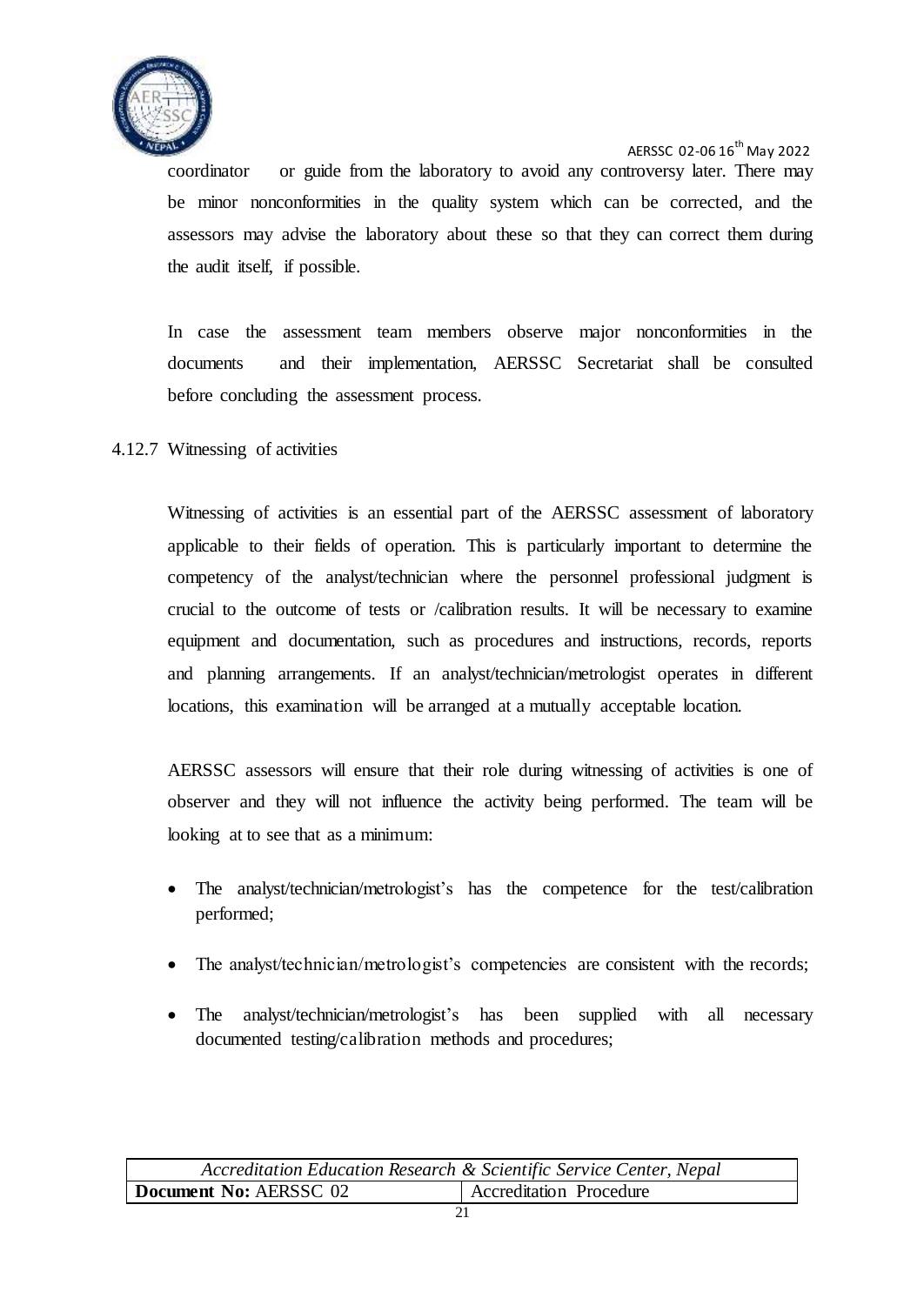

**Note: the laboratories shall preferably use standard methods. New versions of Standard methods shall be implemented within six months after their publication unless otherwise specified by the regulatory authorities.**

- The procedures are up to date;
- Records of all observations are made while on-site as required by the procedure;
- Records clearly identify what has been inspected using what method/procedure and when

### 4.12.8 Closing meeting

Each assessor shall prepare a report based on his findings. The assessors shall discuss their reports with the Team Leader and shall prepare a consolidated report. The Team Leader shall evaluate this report and his findings and shall decide whether to recommend the scope of accreditation applied for. All members of the assessment team sign the report with its recommendation. The report is then discussed with the management of the laboratory in the closing meeting. The Team Leader shall present a summary of the team"s findings along with NCRs and the recommendations. The information which could not be provided during assessment may be deferred to correspondence channel, shall be considered by the team. Finally, the Team Leader shall document all findings and matters settled during closing meeting as interim report.

An interim written report as per AERSSC Forms (F 08-12) shall be prepared and hand over to the laboratory before leaving. Occasionally, a specific issue raised in the report may also be referred for review to other technical experts where further advice is sought. In such cases, the identity of the applicant laboratory concerned is kept confidential.

| Accreditation Education Research & Scientific Service Center, Nepal |                         |
|---------------------------------------------------------------------|-------------------------|
| Document No: AERSSC 02                                              | Accreditation Procedure |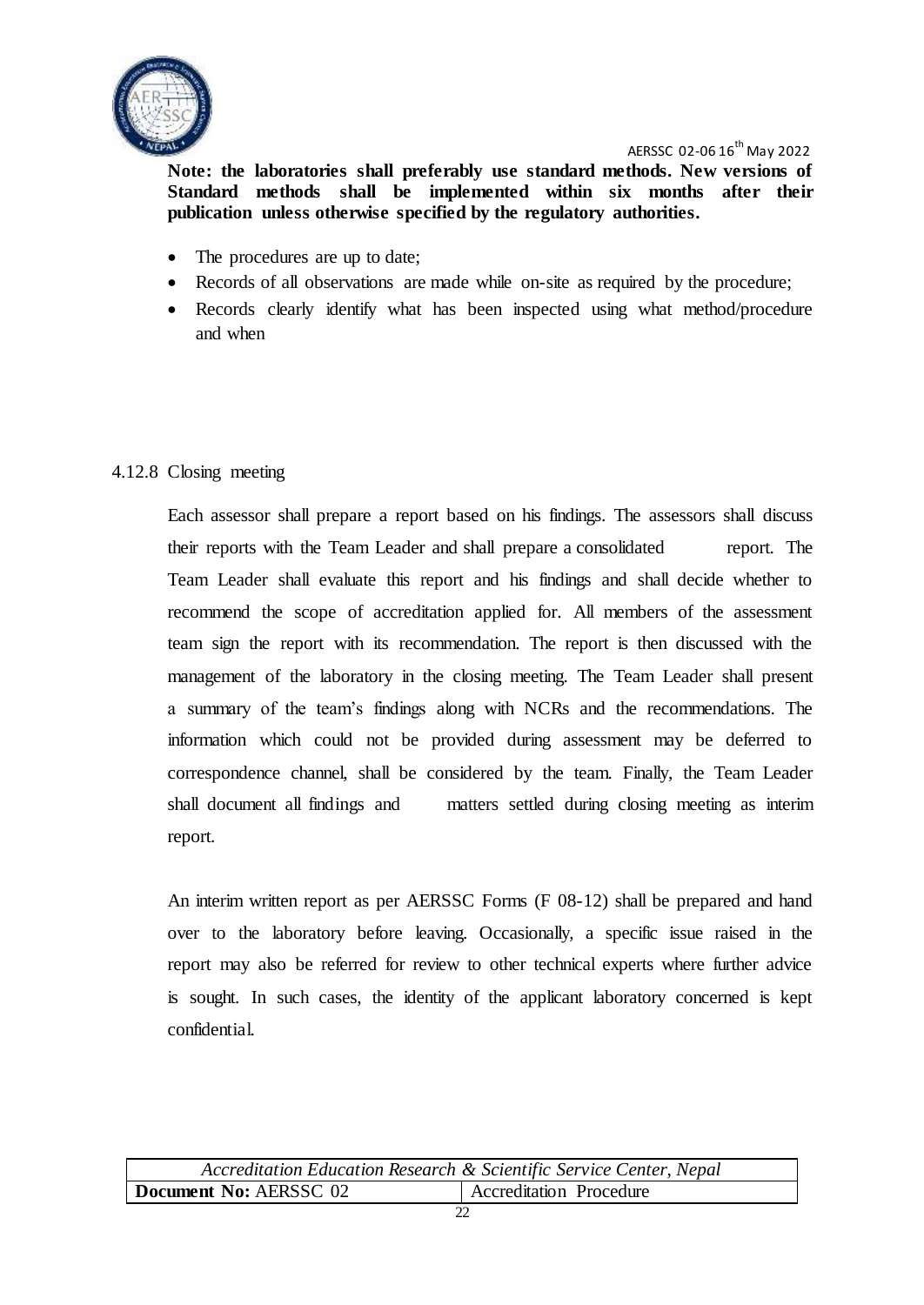

Where necessary, the final report will detail any non-conformity needing to be addressed by the applicant laboratory to allow accreditation to be recommended. In these cases, an applicant laboratory will be asked to provide AERSSC with the necessary evidence that corrective actions have been taken and NCRs have been discharged. The nature and magnitude of the nonconformities determines the type of verification needed to clear the nonconformities which means:

- in the simplest case, submission of documented evidence of corrective action taken;
- In a serious situation, an on-site 'clearance of findings' visit may be required within three months of the assessment for the assessors to verify implementation of the corrective actions.

This visit will be specifically to examine the areas of concern as disclosed in the previous assessment. However, in some rare situations (e.g. where the CAB has been suspended) the range of condition(s) is so great that a complete re-assessment is required.

The evidence must be provided within 30 working days of the issue of the confirmed report. A grace period shall be considered if sufficient evidence is submitted by the laboratory to warrant extension.

The applicant laboratory is required to communicate the corrective action take along with the documentary evidences to the AERSSC Secretariat within the time agreed upon at the end of the assessment and evidences will be sent to Team Leader once received.

The Team Leader is required to submit the assessment report within two weeks of completion of Initial Assessment. Once the nonconformity can be signed off as

| Accreditation Education Research & Scientific Service Center, Nepal |                         |
|---------------------------------------------------------------------|-------------------------|
| <b>Document No: AERSSC 02</b>                                       | Accreditation Procedure |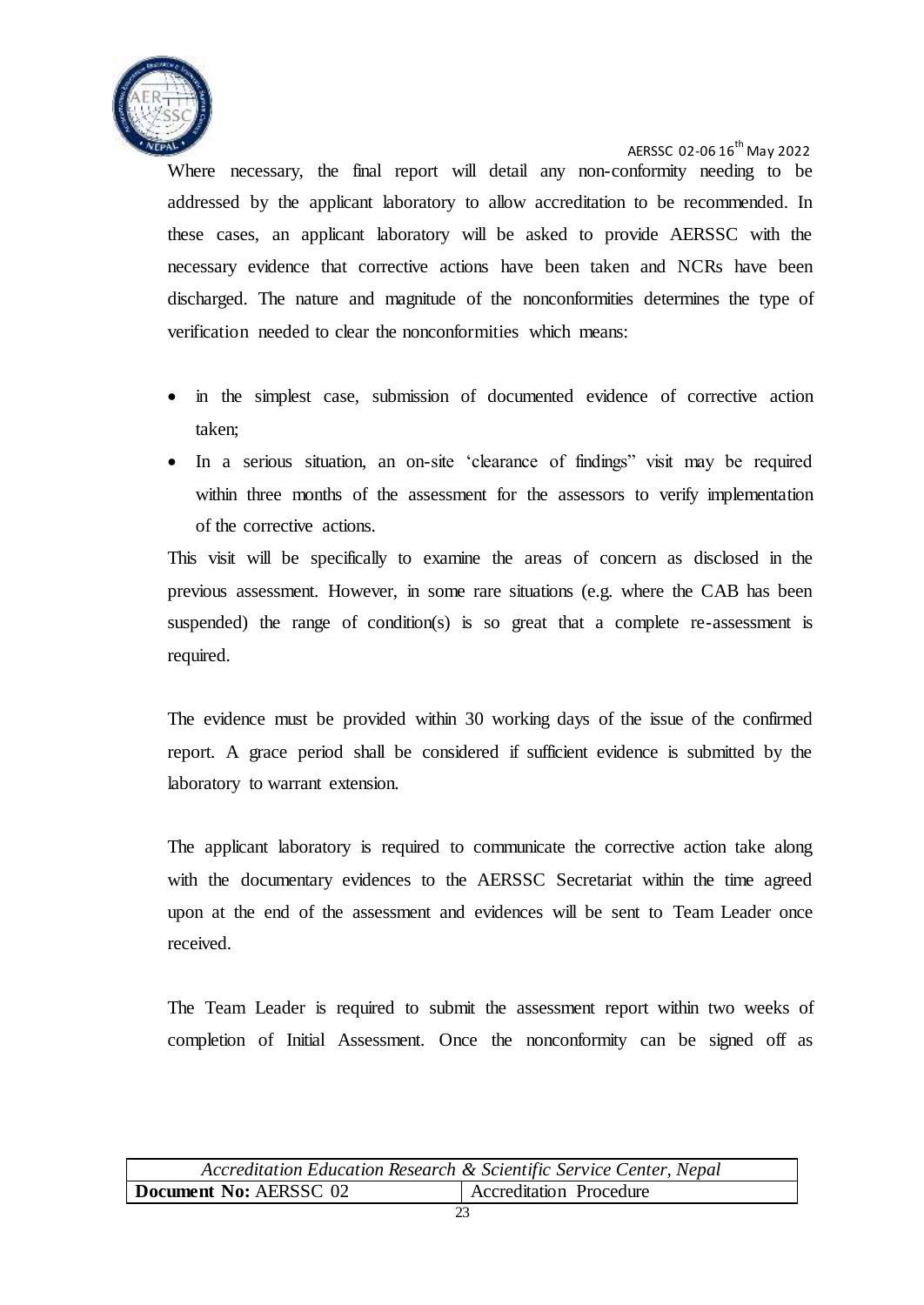

cleared and dated the Team Leader sends the final report with his recommendation to the Accreditation Board.

The Board examines it and communicates the outcome to the laboratory. The Board may advise the laboratory about non-conformances detected by the assessment team which were not resolved during the assessment. The laboratory is given an opportunity to take necessary corrective action with these and any other remaining concerns and is asked to submit a report to the Board within a specified period. When significant non-conformances are identified during the onsite assessment, the Board may arrange for a further verification visit to resolve these.

4.12.9 Feedback from the Laboratory**:** The Team Leader shall request the laboratory manager to fill in the feedback form and send the same to AERSSC directly. The feedback shall be required about following traits in a prescribed format (F- 11)

The general behavior of the assessment team:

It is important for the Team Leader/technical assessor/assessor to act, look and work in a professional manner that represents AERSSC in a positive and professionally.

Dress: Dressing for an assessment must be neat and professional;

Politeness: Be polite and act in a professional manner at all times; Never get into debate on any issue and refer any disputes to the Team Leader/or AERSSC;

Consulting: Under no circumstances can a Team Leader/assessor/Technical Expert advice, teach, give opinions or consult on any issues with the CAB and/or the staff before, during or after the assessment;

Gifts and Meals: No gifts shall be accepted from AERSSC clients. Any dining invitation or gifts while participating in an assessment should be viewed as hospitality token. Small gifts may be given at the conclusion of an assessment as a token of

| Accreditation Education Research & Scientific Service Center, Nepal |                         |
|---------------------------------------------------------------------|-------------------------|
| Document No: AERSSC 02                                              | Accreditation Procedure |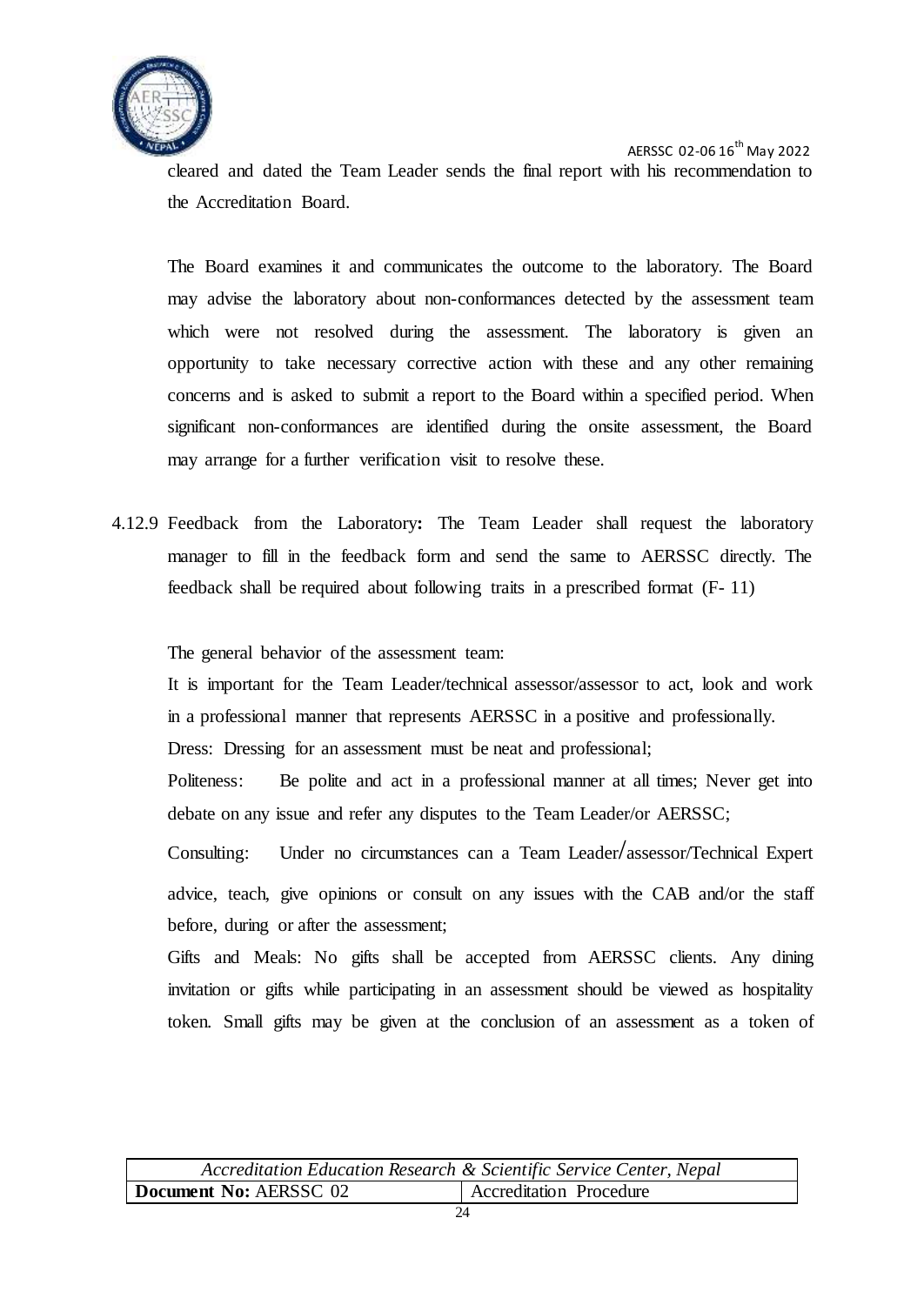

appreciation for your time and effort. However, common sense and awareness of usual business practice within culture is the best guide.

4.12.10 Knowledge of the team members about the subject under assessment:

Through the assessment, it is important to maintain a professional approach by paying attention to the following aspects:

- Cooperation with laboratory staff;
	- 1, Always be fair, flexible and prepared to listen and to reason;
	- 2. be sensitive;
	- 3. be factual;
	- 4. be decisive;
	- 5. Bear in mind staff sensitiveness and
	- 6. be aware of time
- Assessment skills

The following points should be considered carefully:

- 1. How to establish the procedures are being correctly and fully implemented?
- 2. How to establish the technical competence of personnel in the scope of work covered by the schedule of accreditation?
- 3. How to conduct a witnessing assessment?
- 4. How to conduct a vertical assessment?
- Team work

A spirit of teamwork is essential. During an assessment, team work involves a common purpose amongst all team members. It involves a mutual understanding of team roles and willingness:

- 1. To support one another;
- 2. Do not interrupt one another;
- 3. Do not undermine anyone in the team;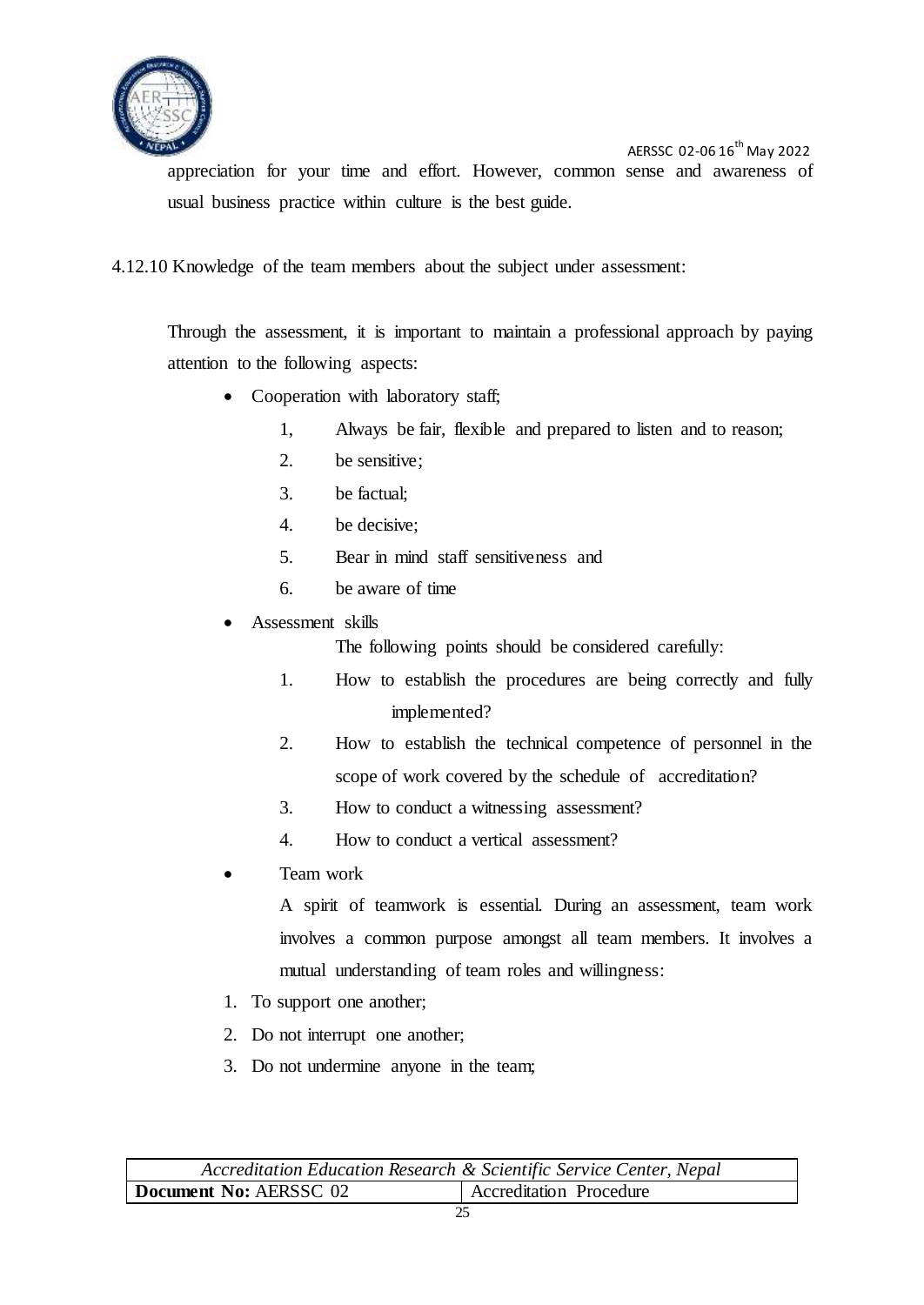

- 4. Respect each team members approach;
- 5. Avoid conflict or arguing with the facility personnel.
- Time management ability

During the time allocated for the assessment, the Lead assessor/Assessors/Technical expert must:

- 1. Gather all the information about the CAB as efficiently and effectively as possible;
- 2. Constantly evaluate findings against the CAB"s documented management system (i.e. against its policies, operational procedures, methods, etc.) and AERSSC requirements;
- 3. Identify through objective evidence any breakdown in the technical system or departures from operating procedures;
- 4. Be thorough and objective at all times.
- 5. Expectation for any undue favor in cash or in kind.
- 6. Any monetary gifts may not be accepted.
- <span id="page-26-0"></span>4.13 Procedure for Analysis of Assessment & Preparation of Assessment Summary

On receipt of the assessment report for chemical testing (F 9a, F 9b, F 9c and F 10b) and for the medical lab( F 12), the following procedure is followed by the assigned officer:

- Examine the assessment report and seek clarification from the laboratory/assessment team, if required.
- In case of significant non-conformities, closely monitor the corrective actions taken by the laboratory.
- Prepare a brief summary of the information gathered during the process of application, assessment including the additional information received from the laboratory, recommendation of the AERSSC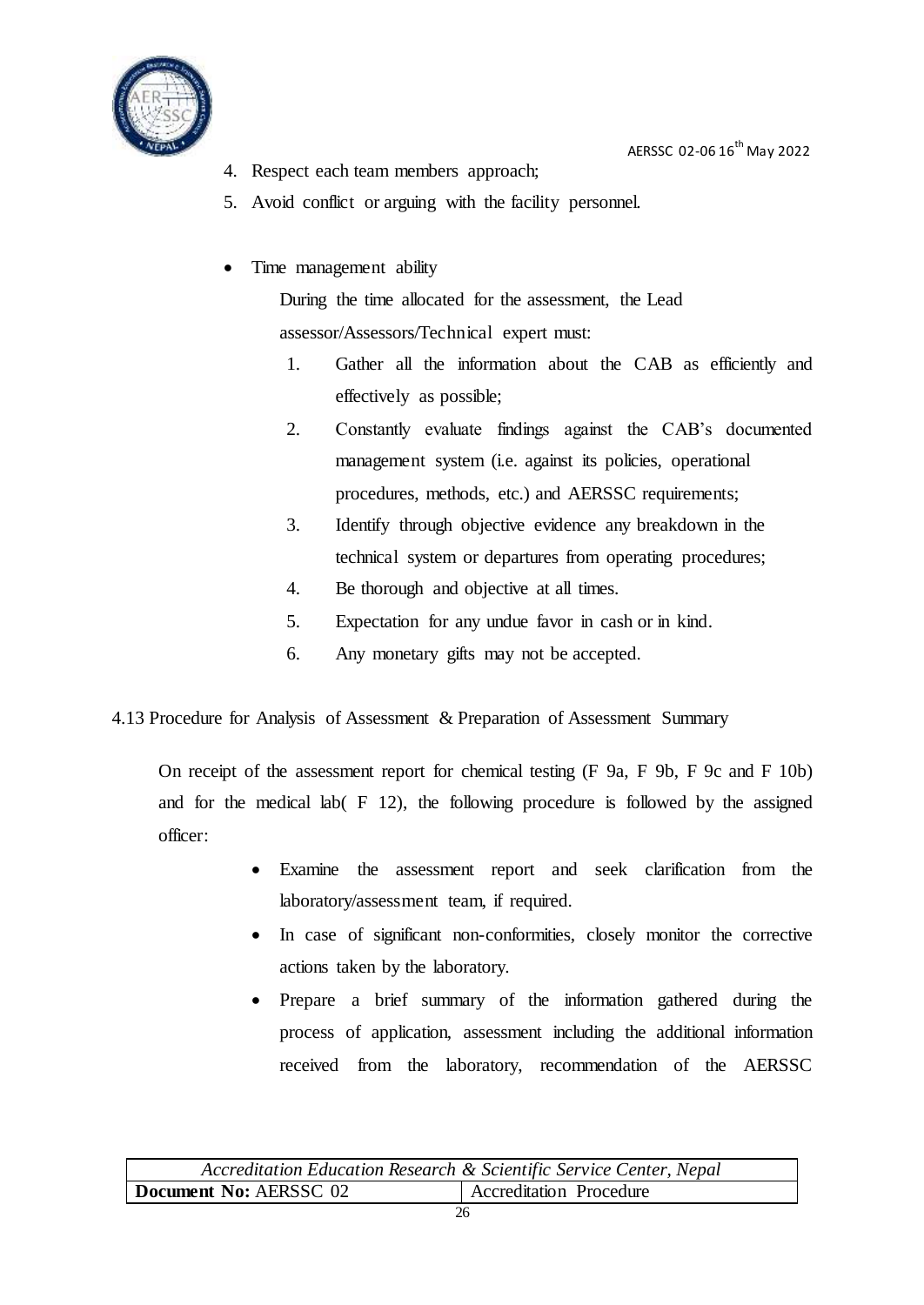

AERSSC 02-06 16<sup>th</sup> May 2022 secretariat for presentation to the members of the Accreditation Committee.

### <span id="page-27-0"></span>4.14 Accreditation Committee

- 4.14.1 The recommendation to grant, extend, reduce, maintain or deny the accreditation as formulated by the Accreditation Committee based on the assessment report for chemical testing  $(F \t 09a, F \t 09b, F \t 09c \t and F \t 10b)$  and for the medical lab( $F \t 12$ ) based on the information provided by the AERSSC Secretariat. The detailed procedure is based on the Procedure and Terms of Reference for Accreditation Committees (AERSSC 15).
- 4.14.2 Procedure for placing Reports before the Accreditation Committee The assigned officer is satisfied that the information available with him is adequate to formulate a recommendation he/she shall precede with the following:
	- The summary
	- Recommended scope
	- Non-conformities
	- Test witnessed
	- PT/ILC records

Occasionally, the Accreditation Committee may recommend that a further visit by AERSSC Team Leader or that another assessment be conducted due to the

inability to assess certain aspects of an applicant laboratory during the scheduled visit because of lack of availability of key staff or to review the effective implementation of the corrective action taken as a result of the assessment.

Record minutes of the proceedings of the Accreditation Committee meeting with respect to decision for granting, extending, reducing or maintaining accreditation, any

| Accreditation Education Research & Scientific Service Center, Nepal |                         |
|---------------------------------------------------------------------|-------------------------|
| <b>Document No: AERSSC 02</b>                                       | Accreditation Procedure |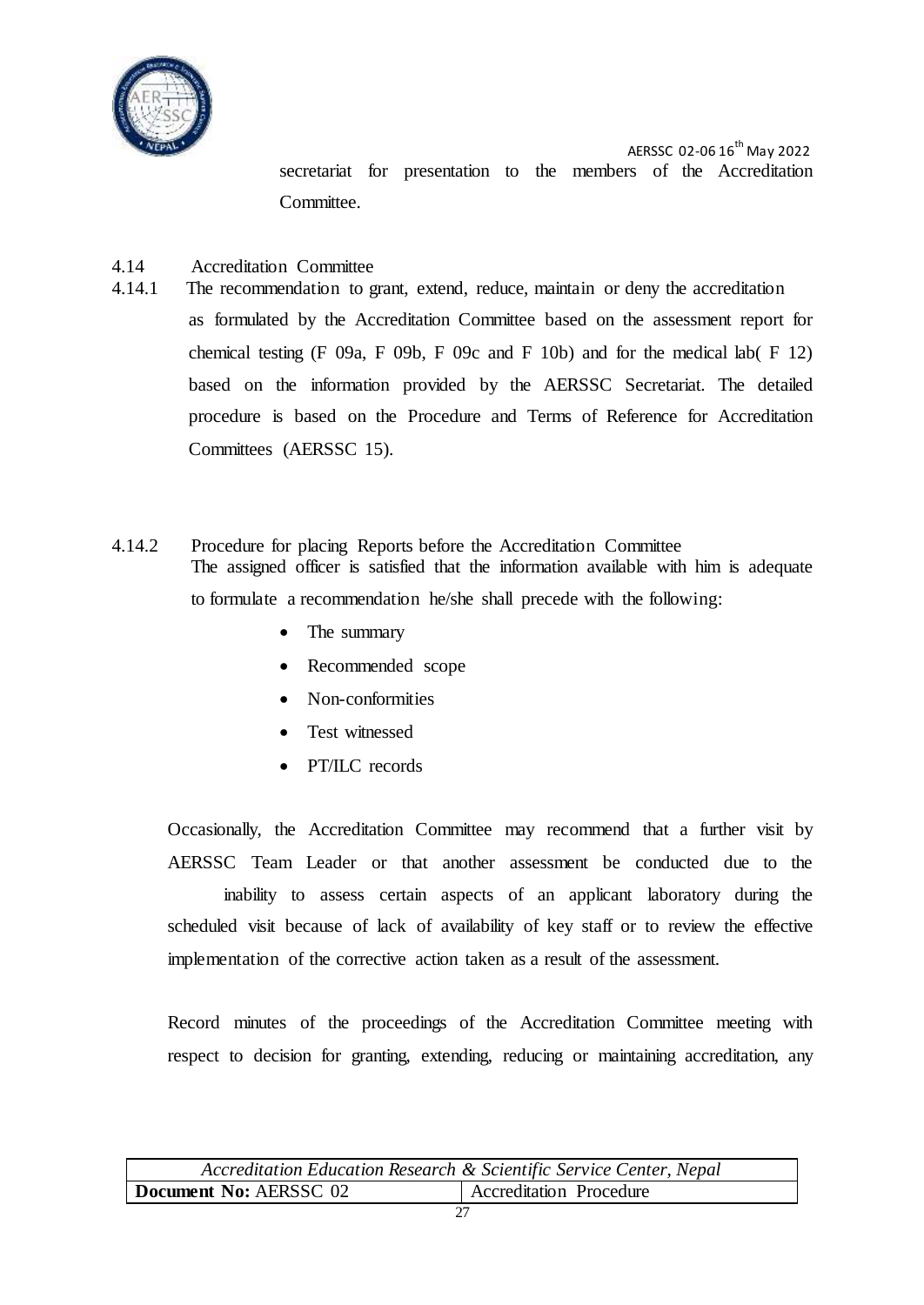

actions to be communicated to the laboratory and any further clarification to be sought from the laboratory/assessment team members.

#### <span id="page-28-0"></span>4.15 Procedure for preparation and Issue of Accreditation Certificate

After satisfactory corrective action has been taken by the laboratory, the accreditation committee of the Board examines the assessment report and any other additional information received from the laboratory and the consequent verifications. If the committee finds deficiencies in the assessment report, the secretariat obtains clarification from the Team Leader or laboratory. If however everything is in order the accreditation committee recommends the accreditation of the laboratory to the Chairman of the Accreditation Board through CEO (F 10b or F 12) for approval. Laboratories are free to appeal against the findings of assessment or decision on accreditation.

When accreditation is granted, the accreditation Board issues an Accreditation certificate with a unique number, the date of validity, and the scope of accreditation.

The accreditation certificate defines the field of testing, the materials or products that can be tested, the specific tests to be performed or the parameters which can be tested, the range of testing or limit of detection, and the accuracy. The applicant laboratory must pay the fees to the Accreditation Board before any certificates are issued to the laboratory.

<span id="page-28-1"></span>4.16 Validity of Accreditation

The AERSSC accreditation certificate shall be valid for a period of three years. On grant of accreditation, the applicant laboratory is permitted to use Symbol/claim of accreditation as per guidelines/instruction for using AERSSC symbol and claim of accreditation.

| Accreditation Education Research & Scientific Service Center, Nepal |                                |
|---------------------------------------------------------------------|--------------------------------|
| <b>Document No: AERSSC 02</b>                                       | <b>Accreditation Procedure</b> |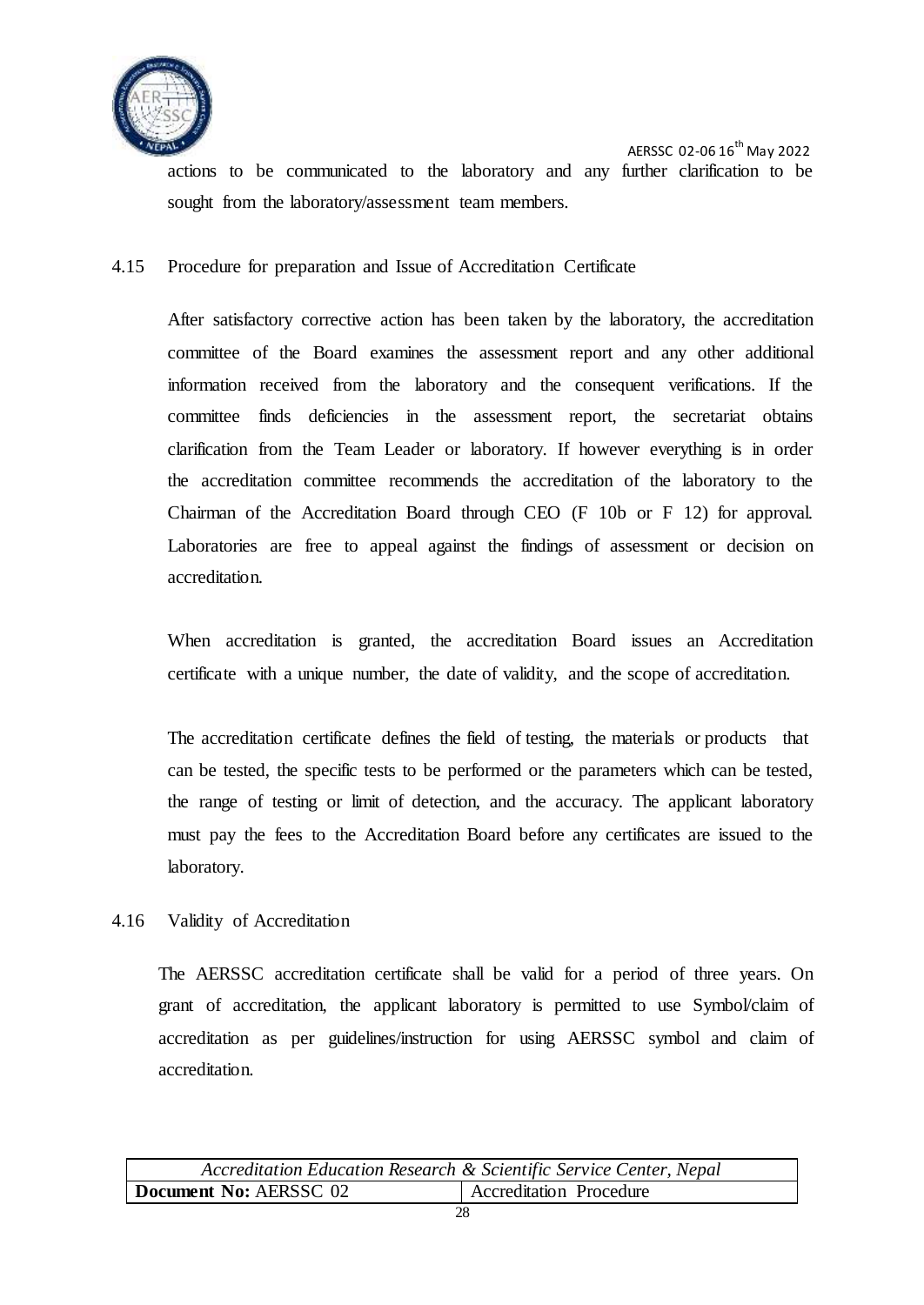

## <span id="page-29-0"></span>**5. Procedures for Surveillance and Reassessment**

## <span id="page-29-1"></span>5.1 Surveillance

- 5.1.1 Once a laboratory is assessed for competence in accordance with IEC/ISO 17025:2017 or ISO 15189:2012, it is granted accreditation for a period of three years. To ensure that it maintains its technical competence, it is subjected to yearly surveillance inspections to verify that it continues to comply with the requirements of IEC/ISO 17025:2017 or ISO 15189:2012 and with the other terms and conditions of accreditation. The date of surveillance/reassessment visit is decided by CEO of AERSSC in consultation with the laboratory management.
- 5.1.2 A flow diagram shown at the annexure 1 indicates the sequence of activities for conducting the on-site surveillance visit.
- 5.1.3 The surveillance team is headed by a Team Leader and is provided with a copy of the previous assessment report by the AERSSC secretariat. Surveillance focuses on selected aspects of the laboratory in such a way that all aspects are covered during various visits over a three year period. The surveillance team:
	- Carefully studies the previous assessor's report and any complaints received by the laboratory and prepares an assessment plan;
	- Concentrates in particular on those areas of testing where non-compliances were observed during previous visits, or where there is reason to believe that standards may not have been maintained.
	- Seeks information on any change in staff or test equipment since the last assessment and examines, in particular, those areas where changes may have affected the capability of the laboratory as described in the scope of accreditation.
	- Confirms that the laboratory has participated in the proficiency testing/interlaboratory comparison program organized by the Accreditation Board, and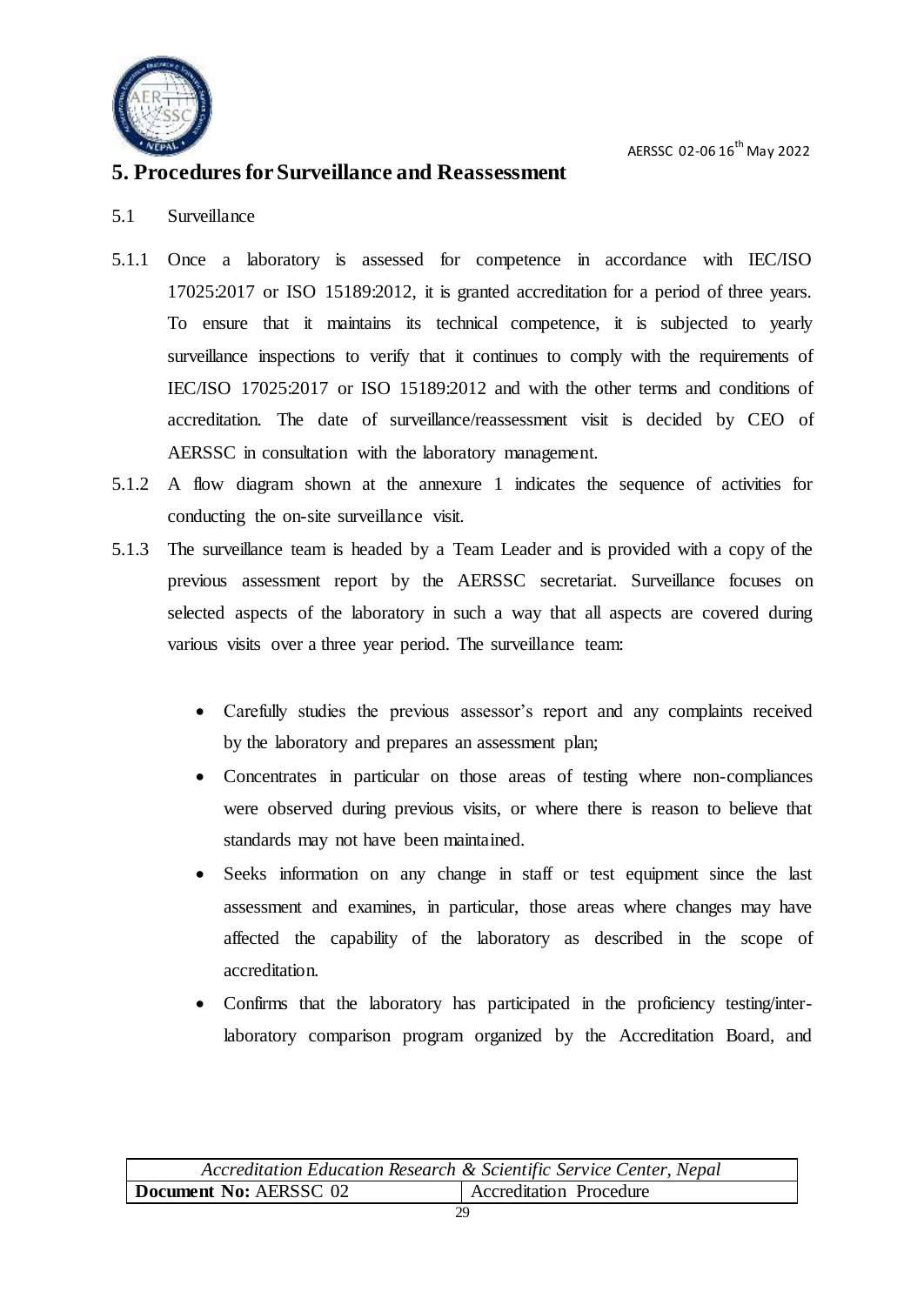

checks its conformance. If performance was not satisfactory, it checks whether necessary corrective action have been taken and verifies their effectiveness.

- As mentioned above, the accreditation of a laboratory is valid for only three years. Six months before the expiry of accreditation, laboratories are required to apply for renewal. A re-assessment visit normally takes place three months prior to the expiry date. It involves a comprehensive re-examination of the laboratory"s management system and testing activities along the same lines as at the initial assessment. After successful renewal of accreditation, yearly surveillance continues.
- Any revisions to the quality system will be reviewed during these visits. Extensive changes may require additional assessment time.
- <span id="page-30-0"></span>5.2 Procedure for organizing On-site Surveillance Visit
- 5.2.1 Shorter intervals may also be specified at the relevant Accreditation committee or follow up on site visits may be necessary. Such intervals and any requirement for follow up visits will be determined on the significance of issues identified during a prior scheduled visit to a lab or any doubt over a laboratory"s continuing compliance with the accreditation criteria.
- 5.2.2 Laboratory must respond to Surveillance visit findings within deadline otherwise the status of their accreditation will be reviewed.
- 5.2.3 The desktop surveillance consists of calling records from the accredited laboratory to ensure that the laboratory continues to maintain the requirements of ISO/IEC 17025:2017 and ISO 15189:2012 as applicable.
- 5.2.4 AERSSC shall inform the accredited laboratory at least three months before the due date of accreditation for conducting the surveillance visit and the laboratory shall conform its readiness within 15 days.
- 5.2.5 The accredited laboratory during the validity of accreditation may request to enhance the scope of accreditation which they should apply two months before the conduct of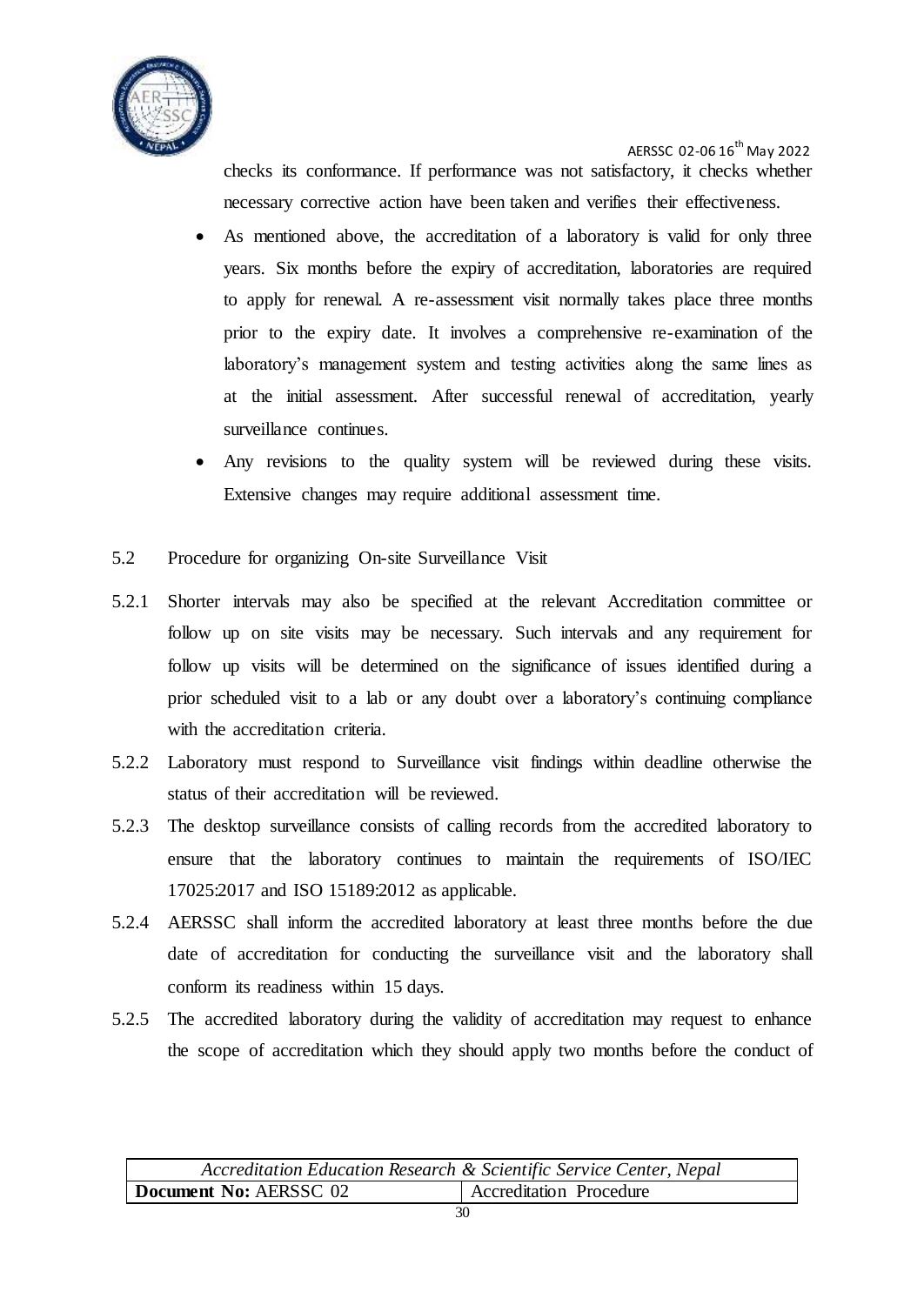

assessment/surveillance. If a laboratory requests scope extension independent of surveillance visit, AERSSC will arrange separate assessment visit.

- 5.2.6 Surveillance visits are conducted by an AERSSC Team Leader and involve review of the management system in full and selected technical elements against the accreditation criteria.
- 5.2.7 Surveillance assessment visit follow the same general process as the initial assessment. The summary of the surveillance report along with other relevant information shall be submitted to CEO for continuation of accreditation.

### <span id="page-31-0"></span>5.3 Reassessment

Reassessment visits will involve a comprehensive re-examination of the laboratory"s activity quality system and testing/calibration activities and will be similar in format and content to the initial assessment. A review of the full documentation shall be undertaken prior to the on-site assessment as follows:

- 5.3.1 The laboratory may apply for assessment every 3years by submitting an application 3 months before the expiry of accreditation in the prescribed application form (F 01a or b). A copy of the current Quality Manual of the laboratory which describes the Quality system in accordance with ISO 17025:2017 or ISO15189:2012 should be made available.
- 5.3.2 The laboratory may request for extension of scope of accreditation, which should explicitly be mentioned in the application form.
- 5.3.3 The procedure for processing of renewal application or on-site reassessment visit is similar to that of initial assessment visit except that there is no adequacy audit and pre-assessment.
- 5.3.4 On submission of a written request, AERSSC shall assess the laboratory for extension of scope during surveillance/reassessment visit or be organizing a supplementary/special visit.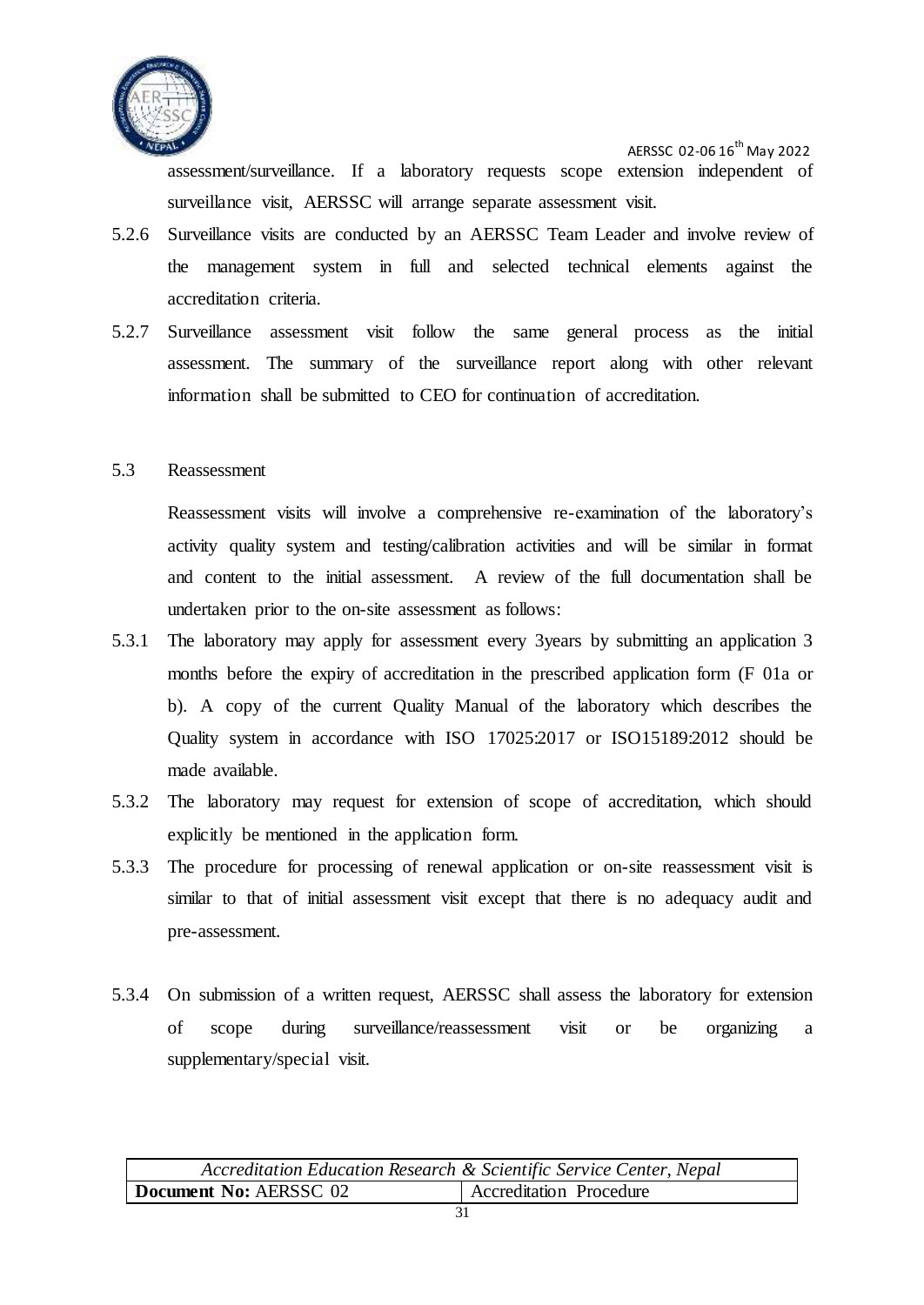

- 5.3.5 Unscheduled visits may be conducted to investigate a complaint that casts doubt over the laboratory"s continuing compliance with the accreditation criteria.
- <span id="page-32-0"></span>5.4 Extension of Validity
- 5.4.1 The AERSSC accreditation certificate shall be valid for a period of three years. On grant of accreditation the lab shall use AERSSC mark on all of test reports covered within the scope of accreditation granted.
- 5.4.2 During the validity of accreditation, the laboratory must continuously comply with the requirement of ISO/IEC 17025:2017 to ISO 15189:2012.
	- **6.** Supplementary Visits
- <span id="page-32-1"></span>6.1 AERSSC may also conduct supplementary/special visit at any time during the validity of accreditation, if:
	- There is a change in the general accreditation criteria ISO/IEC 17025:2017 and ISO 15189:2012 or specific criteria of AERSSC.
	- Changes have been reported to AERSSC affecting the laboratory"s operation such as changes in legal or ownership or organizational status/structure, main policies, premises, accommodation, scope of accreditation etc.
	- Accreditation certificate/logo has been misused.
	- A complaint has been received and the facts have to be verified.

## <span id="page-32-2"></span>**7. Voluntary with-drawl**

The laboratory at any time during the validity of accreditation may discontinue their accreditation voluntarily by making a written request to AERSSC. Until such time as the withdrawal request has been processed, the accredited lab continues to be bound by AERSSC rules.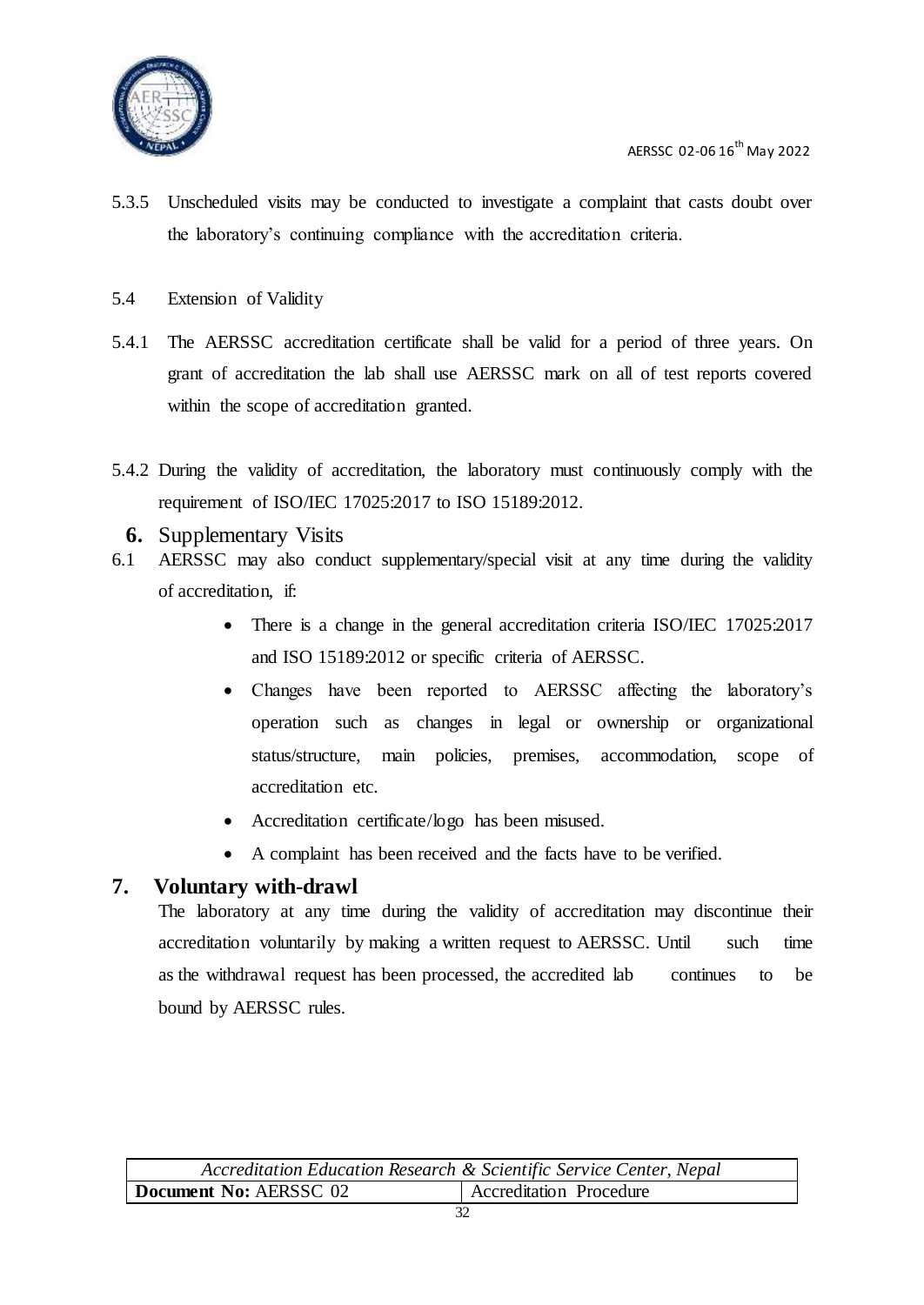

- <span id="page-33-0"></span>8. Suspension/Withdrawal/Termination of Accreditation
- 8.1 AERSSC shall have right to suspend, withdraw/terminate

Accreditation granted under following Circumstances;

- i. the laboratory fails to comply with the terms and conditions of accreditation
- ii. The laboratory is found to involve in practices forbidden by law.
- iii. The laboratory operated from several locations on the strength of single accreditation
- iv. The laboratory misrepresents accreditation scope in any form
- v. Complaints from any source found to be genuine
- vi. Any activity of the laboratory which may harm reputation of AERSSC;
- vii. If found to conceal facts or provide false information during assessment or thereafter;
- viii. Refuses to undergo surveillance /surprise visit;
- ix. The court of law recommends suspension/withdrawal/withholding accreditation status.
- x. Any other reason which in view of AERSSC the withdrawal/suspension becomes necessary.
- 8**.**2 Procedure**:** Upon receiving any complaint/information or suspicion about any or more of above, AERSSC shall initiate investigations. Following steps shall be followed:
	- i. The CEO shall appoint an Investigation Officer (IO)
	- ii. S/he shall specify terms and conditions and scope of investigation
	- iii. The investigating officer shall gather facts and evidence.
	- iv. The IO shall take the assistance of experts for fact finding
	- v. If needed, the IO shall visit the laboratory alone or along with experts.
	- vi. The material collected shall be presented to CEO in the form of report and recommendation.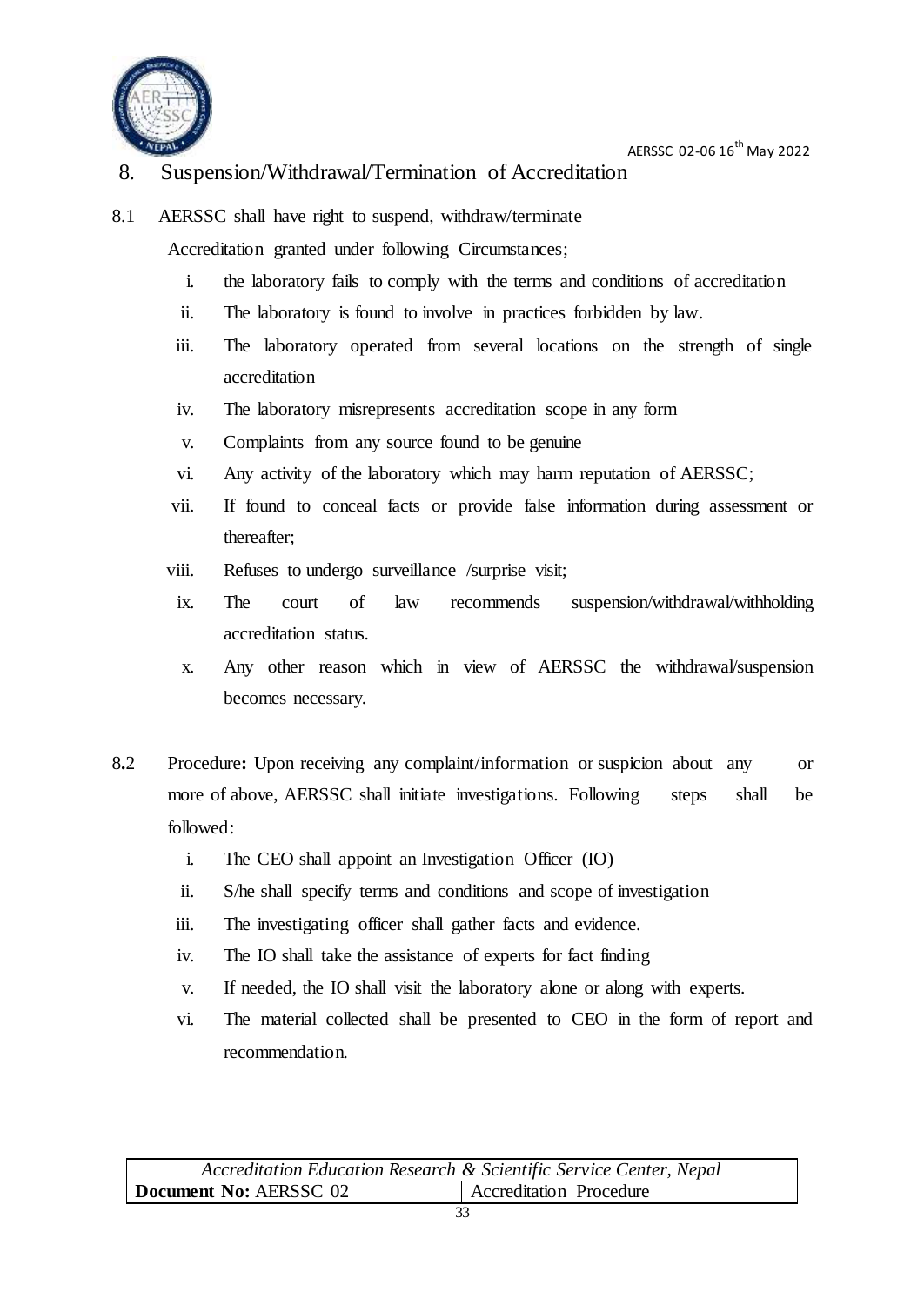- vii. The CEO shall review facts/evidence and recommendations carefully. The CEO shall forward his opinion to the chairman AERSSC for decision;
	- The CEO shall take appropriate action to enforce the decision;
	- The decision of Chairman and actions taken shall be conveyed to the Laboratory;
	- The laboratory shall be provided a fair opportunity to make appeal against decision.

## <span id="page-34-0"></span>**9** Appeals

 The laboratory shall have right to make appeal against any decision of AERSSC related to accreditation:

- 9.1 AERSSC shall entertain appeals against its own decisions where the accreditation is refused, suspended, withdrawn, withheld**,** terminated or granted on questionable grounds.
	- i. The appeals shall be addressed to the Chairman of AERSCC;
	- ii. The CEO of AERSCC shall receive the appeal; He shall acknowledge the receipt and forward it to the chairman. He shall assign an officer to monitor appeal proceedings;
	- iii. The Chairman shall assign responsibility to an officer either from AERSSC or any other source;
	- iv. The designated officer shall investigate the complaint and collect facts based on documentary evidence, interview or by visits to AERSSC and/or laboratory;
	- v. The committee shall have a right to call laboratory to present its case before the committee members;
	- vi. The facts and information gathered by the investigating officer shall be compiled in the form of a report;
	- vii. The report shall be submitted to the chairman;
	- viii. The chairman shall appoint a committee of experts who will examine the report and submit their recommendations;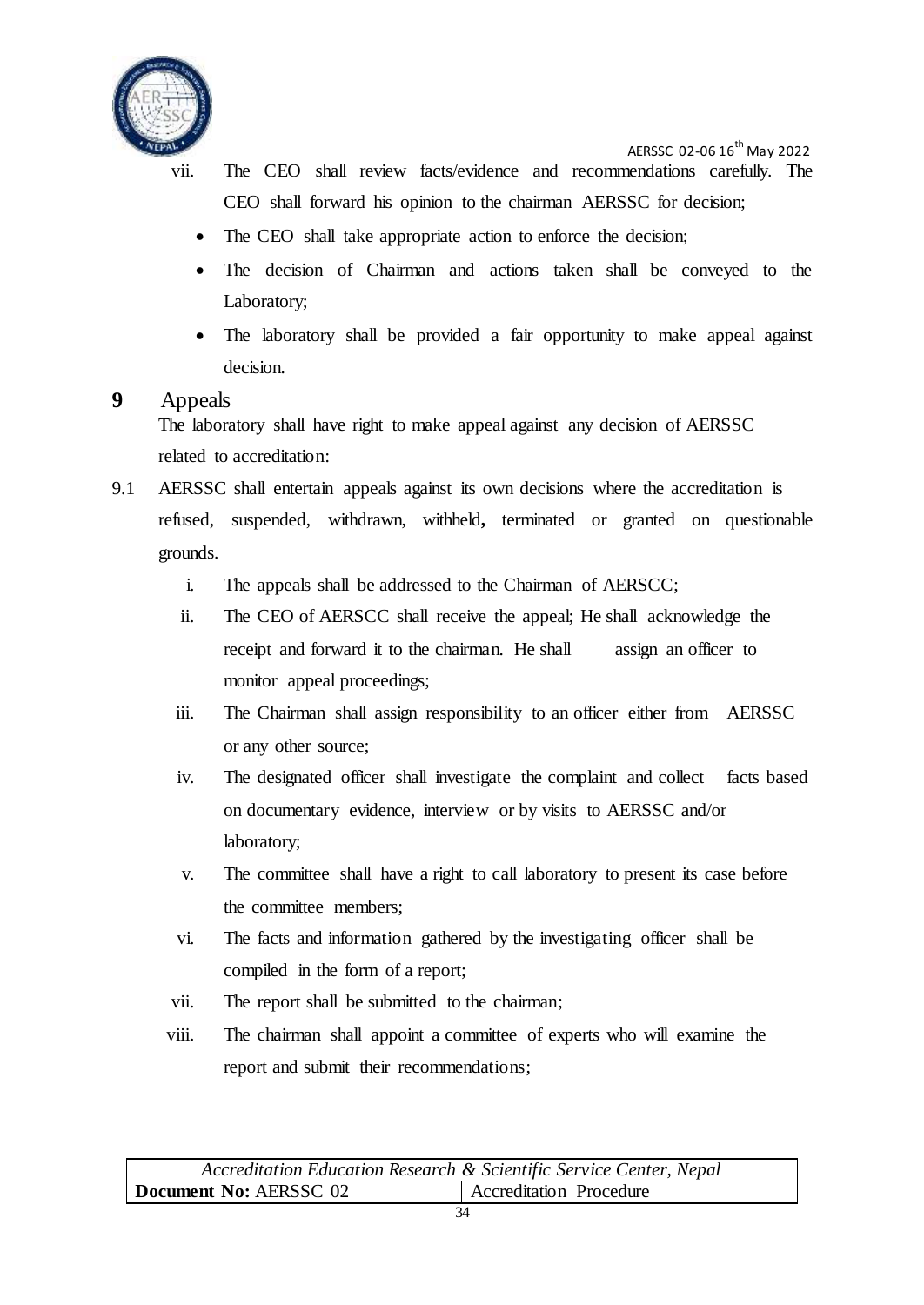

- AERSSC 02-06  $16^{th}$  May 2022<br>and direct the CEO of ix. The chairman shall decide upon the recommendations and direct AERSSC to take necessary actions;
- x. The decision of the Chairman shall be final.
- xi. The secretariat of AERSSC shall maintain records of the appeal and all related proceedings.
- xii. From initial stages till final decision /resolution.

| Accreditation Education Research & Scientific Service Center, Nepal |                         |
|---------------------------------------------------------------------|-------------------------|
| <b>Document No: AERSSC 02</b>                                       | Accreditation Procedure |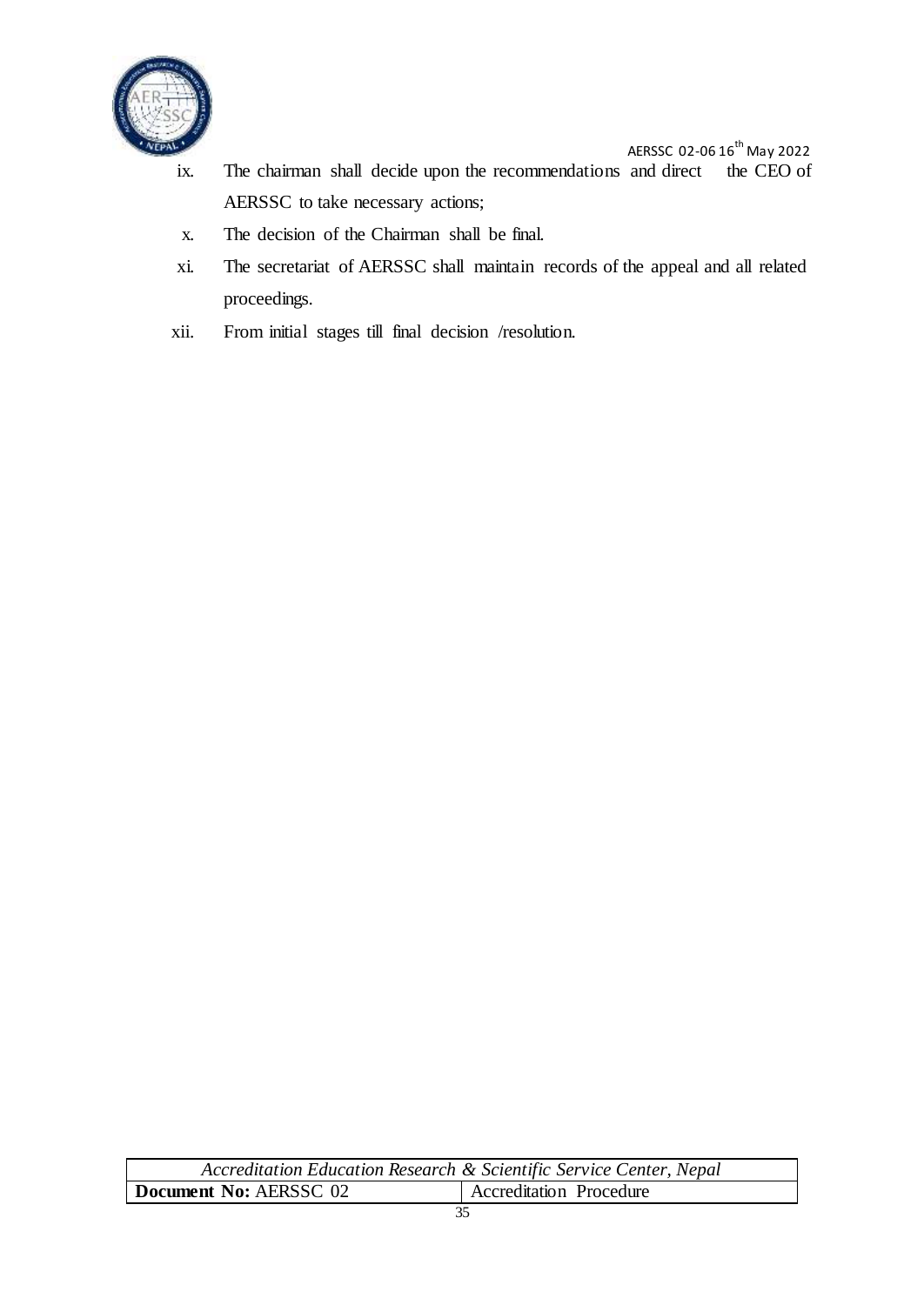

**Forms**

F01a

# Application form for Accreditation Of Medical/Clinical Laboratories

## Issue No.: 01; Issue Date: July 01, 2012 Amendment No. : 00; Amendment Date:...............

#### **APPLICATION FORM FOR ACCREDITATION OF MEDICAL/CLINICAL LABORATORIES**

We apply for AERSSC accreditation of our **Medical testing laboratory** on ……………………..as per details given below:

|     | First Accreditation                                                                                                         | Scope Extension |           | Renewal of Accreditation |  |  |
|-----|-----------------------------------------------------------------------------------------------------------------------------|-----------------|-----------|--------------------------|--|--|
| 1.1 | 1. Laboratory Details<br>Name of the Medical testing Laboratory Manuscript Community of the Medical testing Laboratory      |                 |           |                          |  |  |
|     | Address<br>and the control of the control of the control of the control of the control of the control of the control of the |                 |           |                          |  |  |
|     | Telephone                                                                                                                   |                 | Facsimile |                          |  |  |
|     | Fax No                                                                                                                      |                 | e-mail    |                          |  |  |
|     |                                                                                                                             |                 |           |                          |  |  |

NOTE If the Laboratory operates in different locations with same legal identity, separate applications are to be submitted.

*Accreditation Education Research & Scientific Service Center, Nepal* **Document No: AERSSC 02** Accreditation Procedure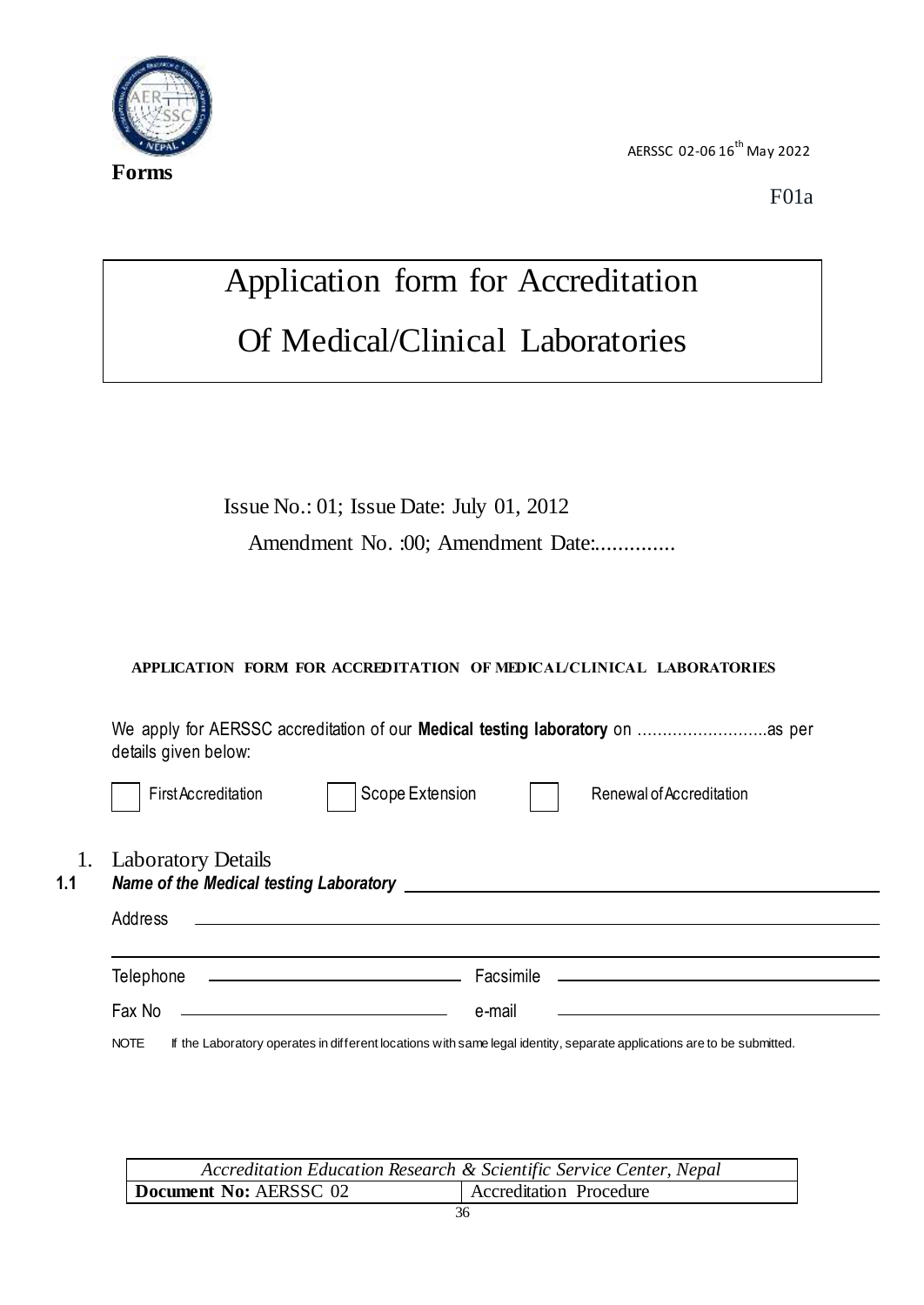

| Address                                                                            |                                                                                                                                                                                   |                                         |                                                                                                                       |  |  |
|------------------------------------------------------------------------------------|-----------------------------------------------------------------------------------------------------------------------------------------------------------------------------------|-----------------------------------------|-----------------------------------------------------------------------------------------------------------------------|--|--|
| Telephone No.                                                                      |                                                                                                                                                                                   | $\sqrt{2}$ Fax No.                      | e-mail                                                                                                                |  |  |
| Legal status and date of establishment                                             | (Please give Registration No. and name of the authority who granted the registration)                                                                                             |                                         | <u> 1989 - Johann Stoff, deutscher Stoff, der Stoff, der Stoff, der Stoff, der Stoff, der Stoff, der Stoff, der S</u> |  |  |
| <b>Clients of Testing Services</b><br>(please tick in as appropriate)              |                                                                                                                                                                                   |                                         |                                                                                                                       |  |  |
| <b>Individual Clients</b>                                                          | On contract for Corporate Clients                                                                                                                                                 |                                         | an in-house activity                                                                                                  |  |  |
| percentage                                                                         | Percentage                                                                                                                                                                        |                                         | percentage                                                                                                            |  |  |
| At Permanent facility<br>(Laboratory Premises)                                     | Details of primary sample collection facilities<br>(Please tick in ad appropriate and provide list of all facilities with complete contact details)<br>at Site<br>(Visit Patient) | Other Locations<br>(Collection Centers) |                                                                                                                       |  |  |
|                                                                                    | Do you conduct Testing in the following Category?<br>(if yes, please clearly indicate in the scope of accreditation, para 2.3, the test conducted)                                |                                         |                                                                                                                       |  |  |
|                                                                                    | a. At Site (Undertaking testing at site of the client)                                                                                                                            | Yes                                     | N <sub>0</sub>                                                                                                        |  |  |
|                                                                                    | b. Temporary Facility (when a facility is created temporarily for testing)                                                                                                        |                                         | Yes<br>No                                                                                                             |  |  |
| c. Mobile Laboratory                                                               |                                                                                                                                                                                   | Yes                                     | No                                                                                                                    |  |  |
| <b>Is testing Subcontracted</b><br>(if yes, please specify the subcontracted work) |                                                                                                                                                                                   |                                         | No<br>Yes                                                                                                             |  |  |

**1.8 Size of Laboratory**

| Accreditation Education Research & Scientific Service Center, Nepal |  |  |  |  |
|---------------------------------------------------------------------|--|--|--|--|
| <b>Accreditation Procedure</b><br>Document No: AERSSC 02            |  |  |  |  |
|                                                                     |  |  |  |  |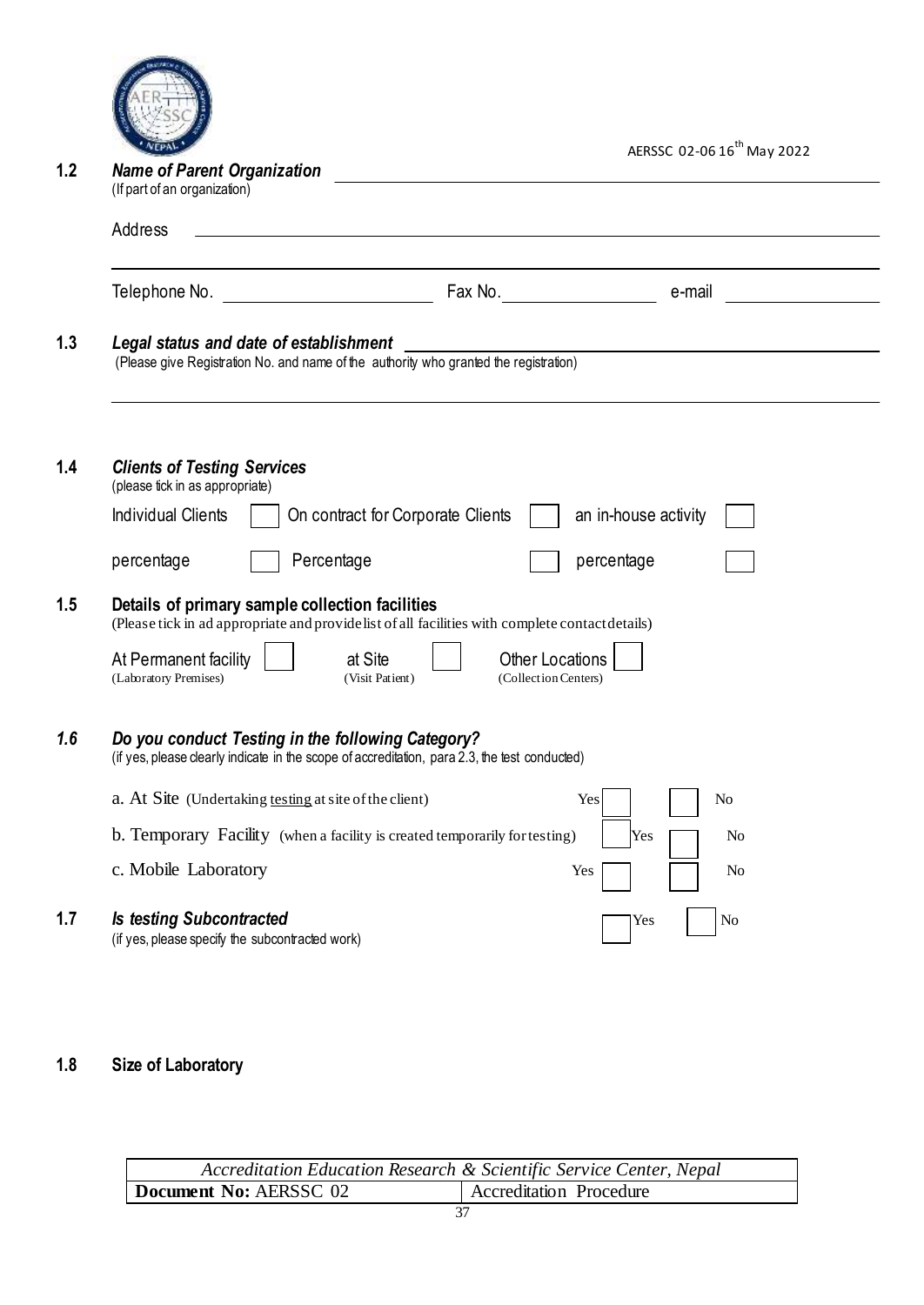|     | Small laboratory<br>$(< 50$ Test Requests<br>Requests<br>per day)                         | Medium laboratory<br>$(51 - 400$ Test Releasts<br>per day) | AERSSC 02-06 16 <sup>th</sup> May 2022<br>Large laboratory<br>$( > 400 - c$<br>per day) |  |
|-----|-------------------------------------------------------------------------------------------|------------------------------------------------------------|-----------------------------------------------------------------------------------------|--|
|     |                                                                                           |                                                            |                                                                                         |  |
| 1.9 | <b>Other accreditations</b>                                                               |                                                            |                                                                                         |  |
| 2.  | <b>Accreditation Details</b>                                                              |                                                            |                                                                                         |  |
| 2.1 | <b>Field of Testing for which accreditation is sought</b><br>(Please tick as appropriate) |                                                            |                                                                                         |  |
|     | Clinical Pathology<br>٠                                                                   | $\blacksquare$                                             | Immunology                                                                              |  |
|     | Chemical Pathology / Clinical Biochemistry<br>п                                           | ٠                                                          | Hematology and Immunohematology                                                         |  |
|     | Molecular Biology<br>$\blacksquare$                                                       | $\blacksquare$                                             | Pharmacology                                                                            |  |
|     | Microbiology and Serology<br>٠                                                            |                                                            | Nuclear medicine (in-vitro tests only)                                                  |  |
|     | Histopathology / Cytopathology<br>$\blacksquare$                                          |                                                            |                                                                                         |  |

#### **2.2** *If the Laboratory is already accredited, indicate the Scope & Tests for which accreditation granted*

#### **2.3** *Scope of Accreditation*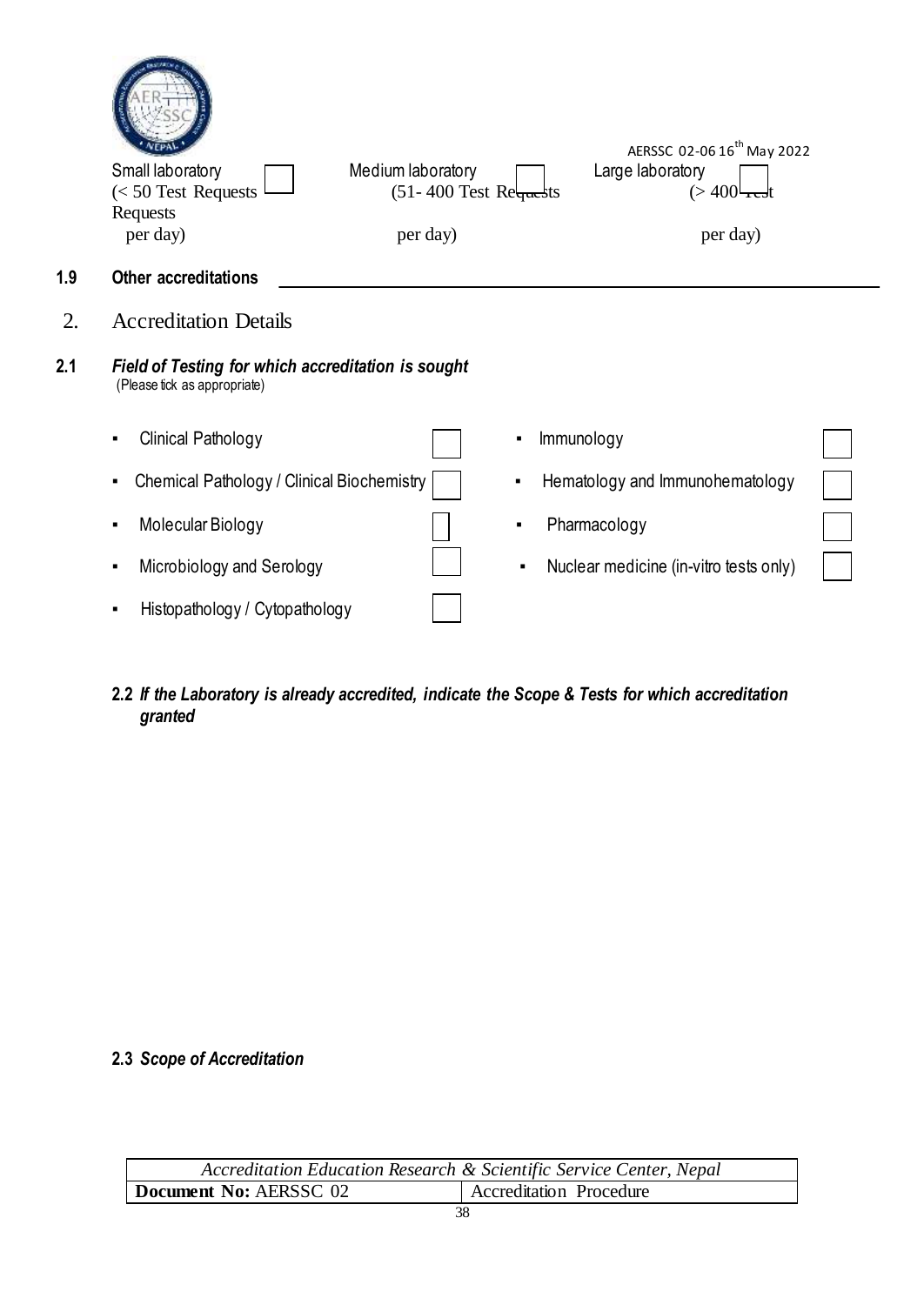

#### AERSSC 02-06 <sup>16</sup>th May <sup>2022</sup>

|    |                  |                 |                         | <b>ALIMITY OF THE US OF ALIMITY</b> |           |
|----|------------------|-----------------|-------------------------|-------------------------------------|-----------|
| S. | <b>Materials</b> | Specific tests/ | Specification, standard | Range of testing/                   | <b>MU</b> |
| no | examined/tested  | examination     | (method) or technique   | Limit of detection                  | $(\pm)$   |
|    |                  | performed       | used                    |                                     |           |
|    |                  |                 |                         |                                     |           |
|    |                  |                 |                         |                                     |           |
|    |                  |                 |                         |                                     |           |
|    |                  |                 |                         |                                     |           |
|    |                  |                 |                         |                                     |           |
|    |                  |                 |                         |                                     |           |
|    |                  |                 |                         |                                     |           |
|    |                  |                 |                         |                                     |           |
|    |                  |                 |                         |                                     |           |
|    |                  |                 |                         |                                     |           |
|    |                  |                 |                         |                                     |           |
|    |                  |                 |                         |                                     |           |
|    |                  |                 |                         |                                     |           |
|    |                  |                 |                         |                                     |           |
|    |                  |                 |                         | $\cdots$                            |           |

Note 1. When referring to publications of ICSH, ISH, IFCC, IUMS, WHO etc. please mention reference details (chapter/page) and year of publication as appropriate.

Note 2. Laboratories performing site testing shall clearly identify the specific tests/examination performed at site.

Note 3. Uncertainty of Measurement (MU) at a confidence probability of 95% .

#### **3. Organization**

**3.1** *Senior Management* (Name, Designation, telephone, Fax, e-mail)

| 3.1.1 |                                                                 |
|-------|-----------------------------------------------------------------|
| 3.1.2 |                                                                 |
|       |                                                                 |
| 3.1.3 | Person responsible for the laboratory management system _______ |
| 3.1.4 | Person responsible for technical operations                     |

#### *Accreditation Education Research & Scientific Service Center, Nepal* **Document No: AERSSC 02** Accreditation Procedure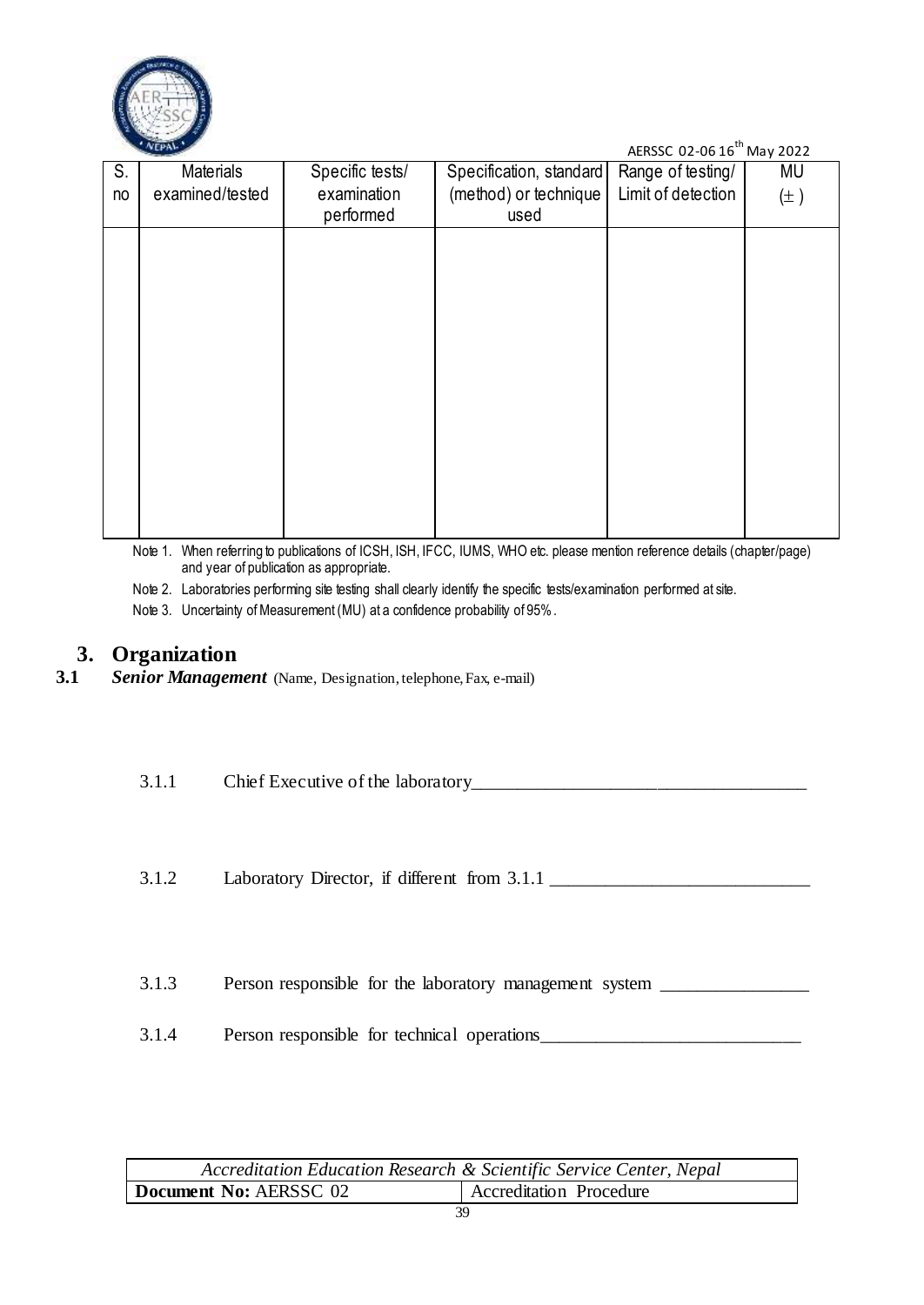

3.1.5 Authorized Representative for AERSSC\_\_\_\_\_\_\_\_\_\_\_\_\_\_\_\_\_\_\_\_\_\_\_\_\_\_\_\_\_\_

3.1.6 Authorized signatories for issue of test certificates and reports (please refer relevant specific

criteria)

|    | S. Name & Designation of Qualification with |                | <b>Relevant Training</b> | Authorized for which specific |
|----|---------------------------------------------|----------------|--------------------------|-------------------------------|
| no | Signatory                                   | Specialization |                          | area of testing               |
|    |                                             |                |                          |                               |
|    |                                             |                |                          |                               |
|    |                                             |                |                          |                               |
|    |                                             |                |                          |                               |
|    |                                             |                |                          |                               |
|    |                                             |                |                          |                               |
|    |                                             |                |                          |                               |
|    |                                             |                |                          |                               |
|    |                                             |                |                          |                               |
|    |                                             |                |                          |                               |
|    |                                             |                |                          |                               |
|    |                                             |                |                          |                               |
|    |                                             |                |                          |                               |
|    |                                             |                |                          |                               |
|    |                                             |                |                          |                               |
|    |                                             |                |                          |                               |
|    |                                             |                |                          |                               |
|    |                                             |                |                          |                               |

Note. If opinions or Interpretations are given on test reports, please indicate such information as well with relevant qualification

3.1.6 Information regarding any individual or organization that has provided consultancy

for being prepared towards AERSSC accreditation;

- a. Development of Quality Management System:
- b. Development of Technical Operations:
- c. Specific Training:
- d. Conducting Internal Audits:

*Accreditation Education Research & Scientific Service Center, Nepal* **Document No: AERSSC 02** Accreditation Procedure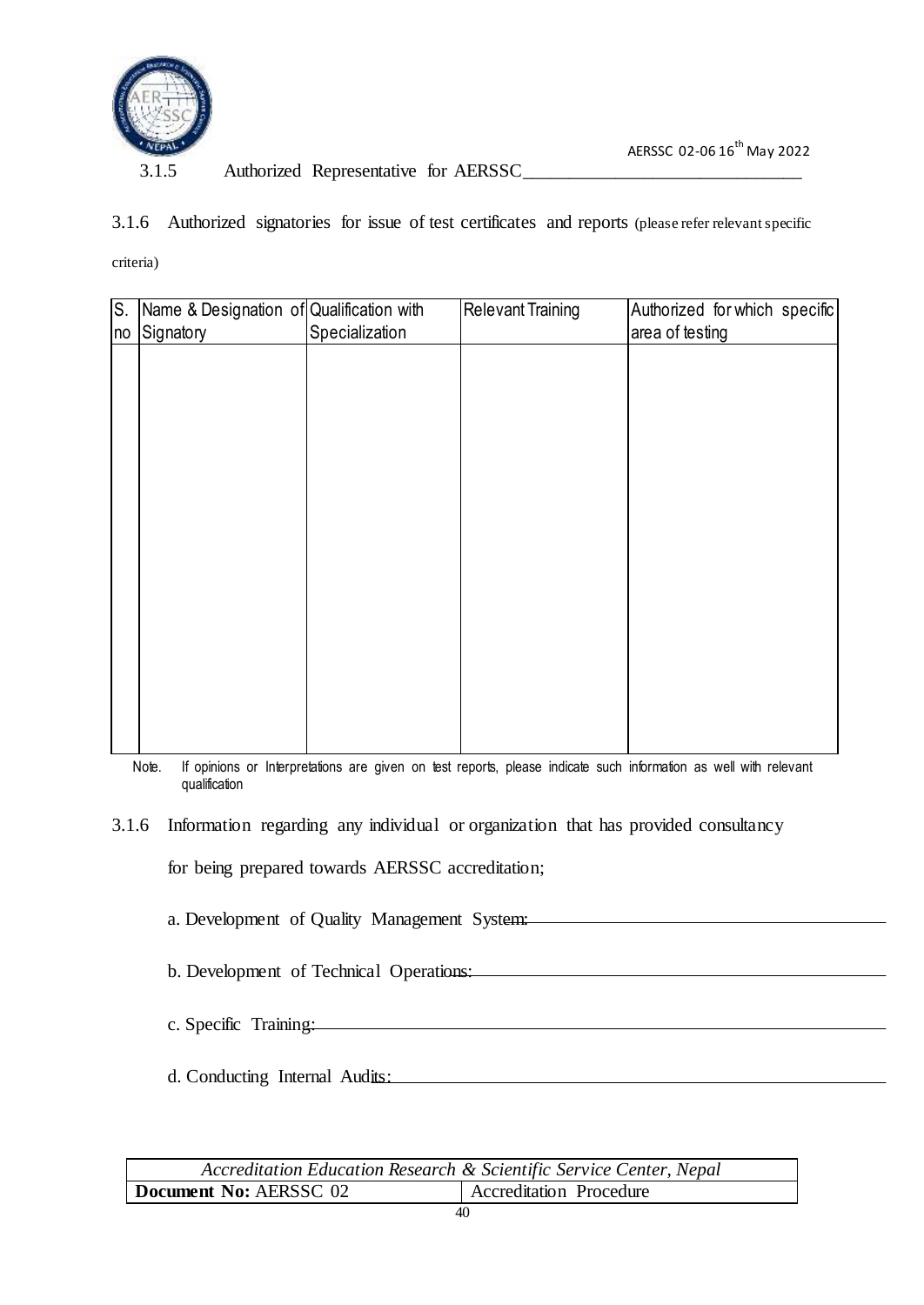

e. Other:

#### **3.2** *Organization Chart*

- 3.2.1.Indicate in an organization chart the operating departments of the testing laboratory for which accreditation is being sought (please append)
- 3.2.2 Indicate how the testing laboratory is related to external organizations or to its own parent organization (where applicable)

#### **3.3.** *Employees*

- 3.3.1 Total number in testing laboratory for the specific field(s) applied\_\_\_\_\_\_\_\_\_\_\_\_\_\_\_\_
- 3.3.2 Total number in testing laboratory for which accreditation is being sought\_\_\_\_\_\_\_\_\_\_
- 3.3.3 Details of staff (please clearly indicate staff responsible for site testing, if applicable)

| S.no | Name | Designation | Academic and Professional | Experience         |
|------|------|-------------|---------------------------|--------------------|
|      |      |             | Qualifications $*$        | related to present |
|      |      |             |                           | work (in years)    |
|      |      |             |                           |                    |
|      |      |             |                           |                    |
|      |      |             |                           |                    |
|      |      |             |                           |                    |
|      |      |             |                           |                    |
|      |      |             |                           |                    |
|      |      |             |                           |                    |
|      |      |             |                           |                    |
|      |      |             |                           |                    |

|                        | Accreditation Education Research & Scientific Service Center, Nepal |  |  |
|------------------------|---------------------------------------------------------------------|--|--|
| Document No: AERSSC 02 | Accreditation Procedure                                             |  |  |
|                        |                                                                     |  |  |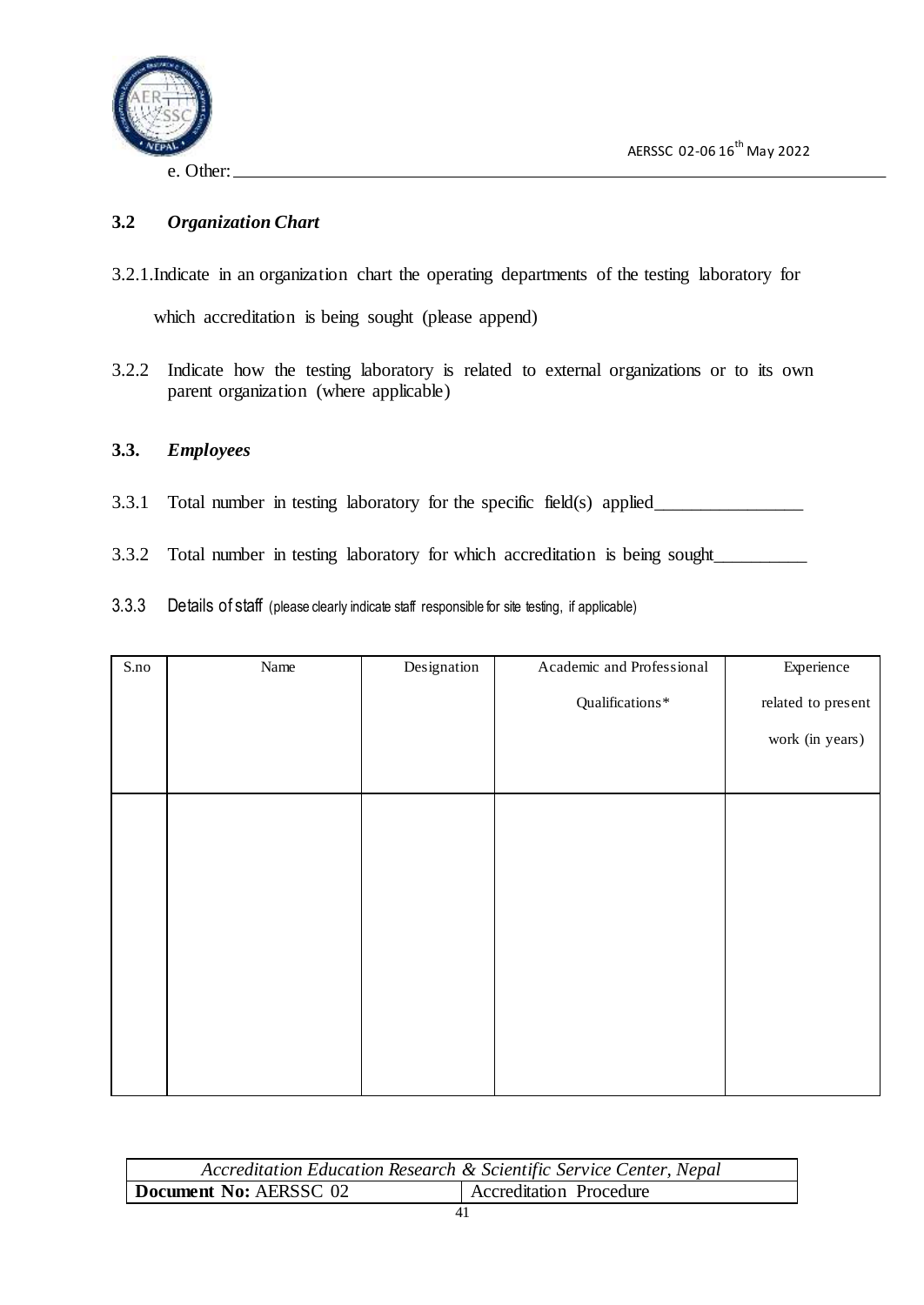



| <b>STEPHEN</b> | AERSSC 02-06 16 May 2022 |
|----------------|--------------------------|
|                |                          |
|                |                          |
|                |                          |
|                |                          |
|                |                          |
|                |                          |
|                |                          |
|                |                          |
|                |                          |
|                |                          |
|                |                          |

\* Please clearly indicate the field of specialization

- 3.3.4 If services of consultants are obtained. Please provide details.
- 3.3.5 If Trainees or Contracted persons are employed, please indicate details.

#### **4. Equipment and Reference Materials**

#### **4.1 Equipment List**

please list down all significant items of equipment, providing details of make, model, serial number, range , if applicable and calibration status (date of last calibration, name of calibrating authority ), if available. The preferred order is: Reference equipment - Weights, balances, thermometers etc;

- b) Testing equipment auto analyzers, spectrophotometers, etc;
- c) Ancillary equipment autoclaves, centrifuge etc;

| S. no Name of equipment | Model/     | Receipt date             | Range and | Date of     | Calibratio     | Traceability** |
|-------------------------|------------|--------------------------|-----------|-------------|----------------|----------------|
|                         | type/ year | & date placed   accuracy |           | last        | $n$ due on $*$ |                |
|                         | of make    | in service               |           | calibration |                |                |
|                         |            |                          |           |             |                |                |

| Accreditation Education Research & Scientific Service Center, Nepal |                         |
|---------------------------------------------------------------------|-------------------------|
| <b>Document No: AERSSC 02</b>                                       | Accreditation Procedure |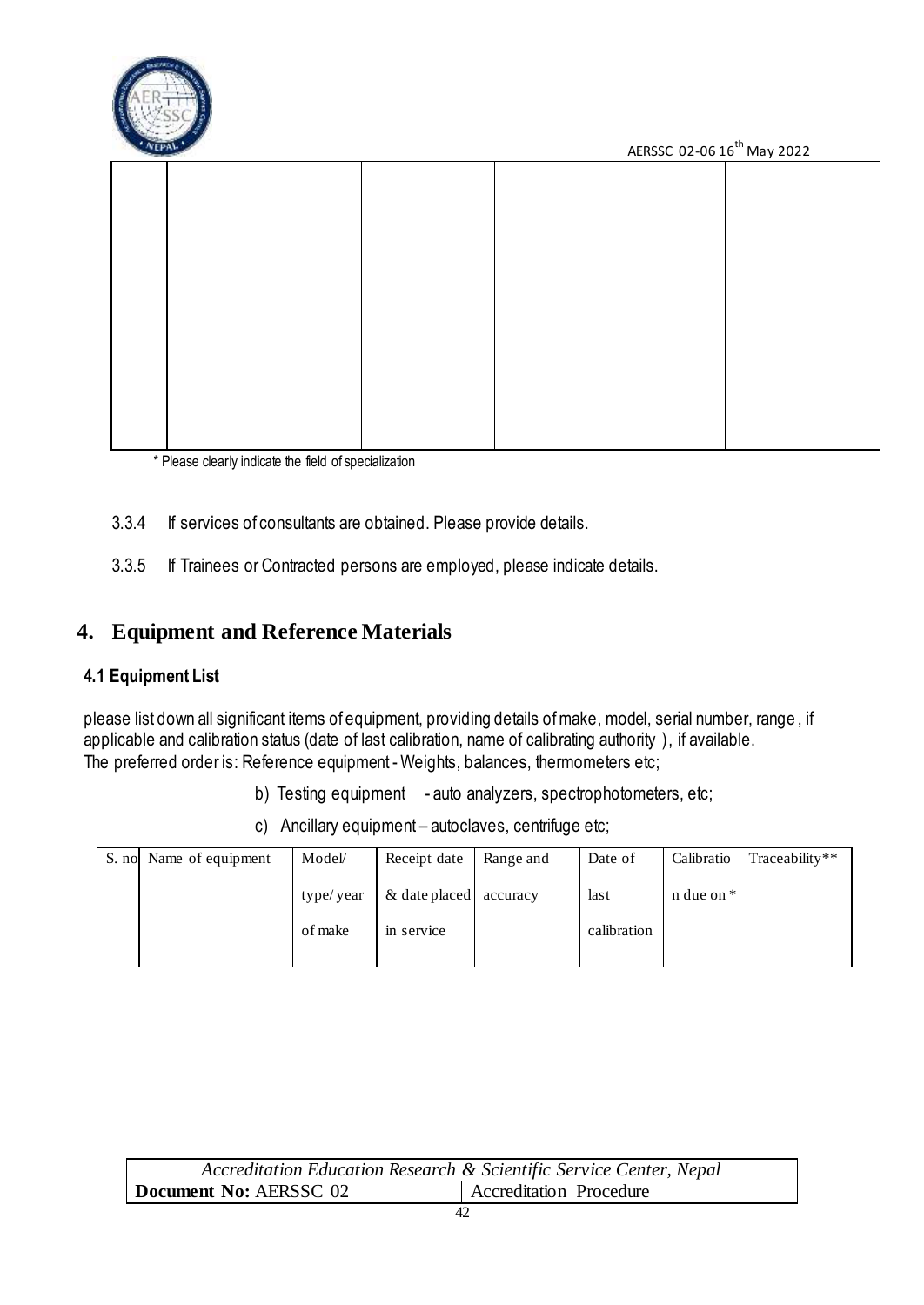

*Accreditation Education Research & Scientific Service Center, Nepal*<br> **Accreditation Procedure Document No: AERSSC 02**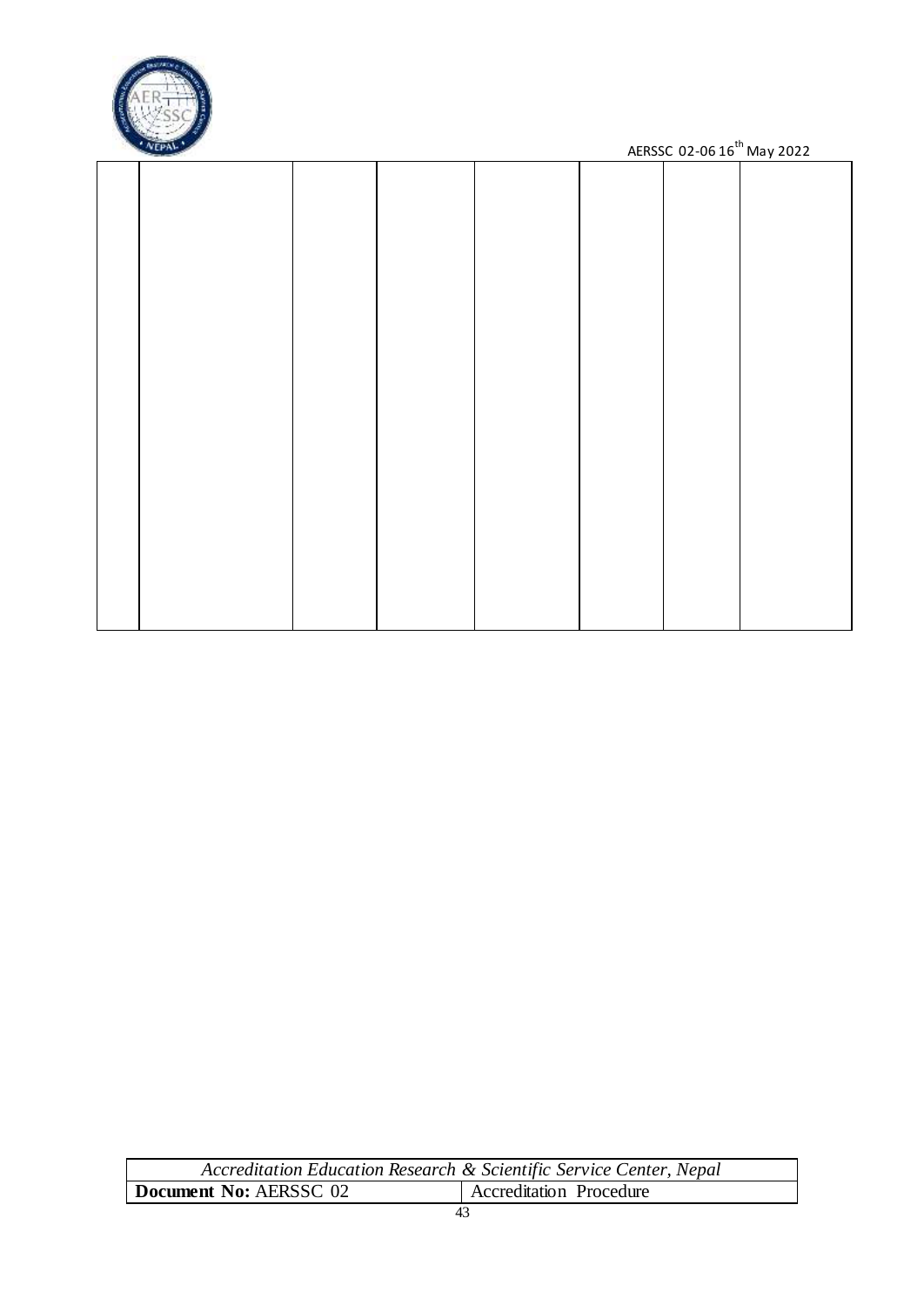

#### **4.2 List of reference materials**

Please list down all reference materials used for verification or validation of test method or technique applied for Accreditation

| Accreditation Education Research & Scientific Service Center, Nepal |                         |
|---------------------------------------------------------------------|-------------------------|
| <b>Document No: AERSSC 02</b>                                       | Accreditation Procedure |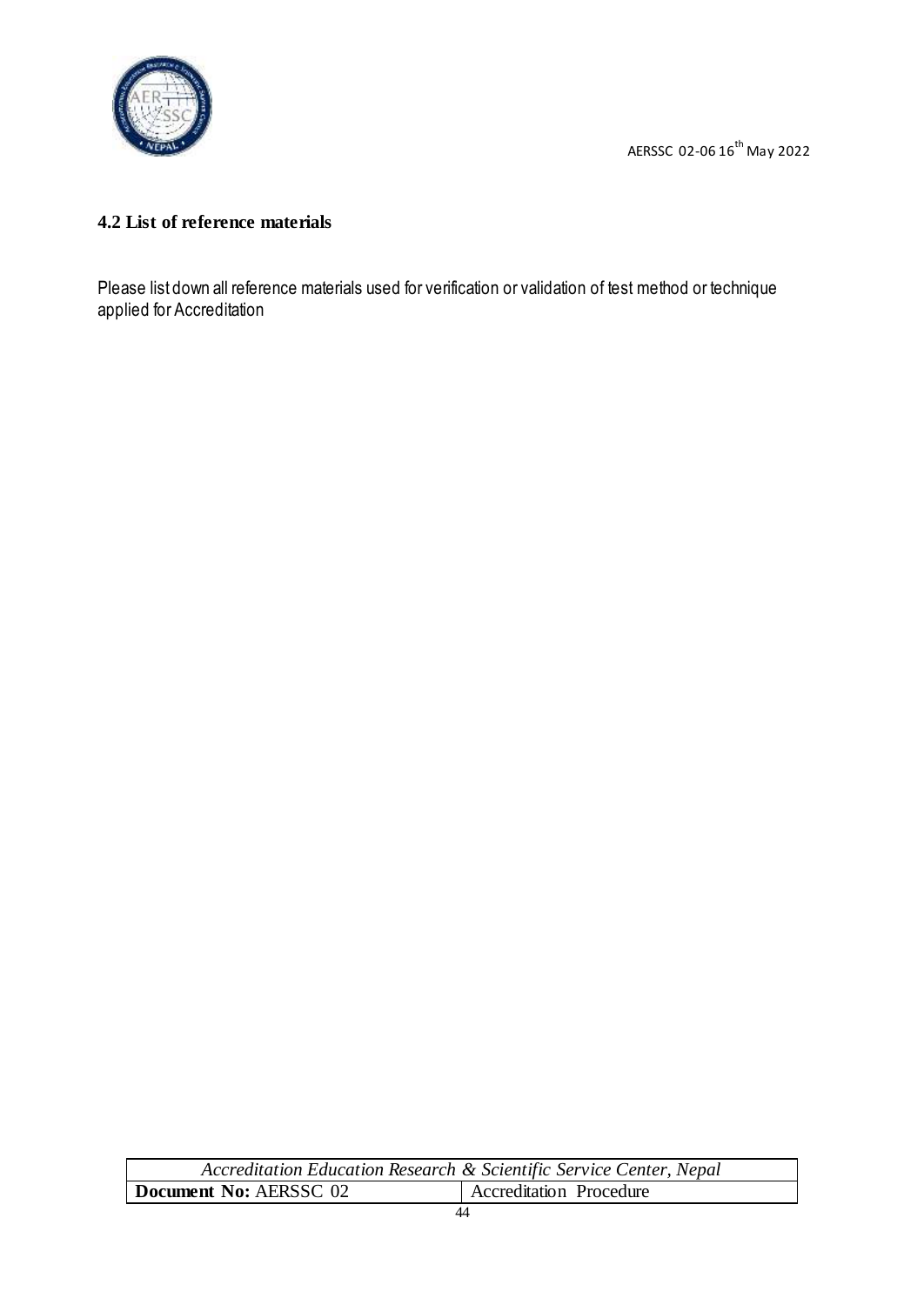

## **5. EQA and PT Programs**

Please list down the details of EQA or PT programs currently participated by the Laboratory

| SI.<br>no. | Name of reference material/<br>strain/culture | Source | Date of expiry/<br>validity | Traceability* |
|------------|-----------------------------------------------|--------|-----------------------------|---------------|
|            |                                               |        |                             |               |
|            |                                               |        |                             |               |
|            |                                               |        |                             |               |
|            |                                               |        |                             |               |
|            |                                               |        |                             |               |
|            |                                               |        |                             |               |
|            |                                               |        |                             |               |
|            |                                               |        |                             |               |
|            |                                               |        |                             |               |
|            |                                               |        |                             |               |
|            |                                               |        |                             |               |
|            |                                               |        |                             |               |
|            |                                               |        |                             |               |
|            |                                               |        |                             |               |
|            |                                               |        |                             |               |
|            |                                               |        |                             |               |

| Accreditation Education Research & Scientific Service Center, Nepal |                                |
|---------------------------------------------------------------------|--------------------------------|
| <b>Document No: AERSSC 02</b>                                       | <b>Accreditation Procedure</b> |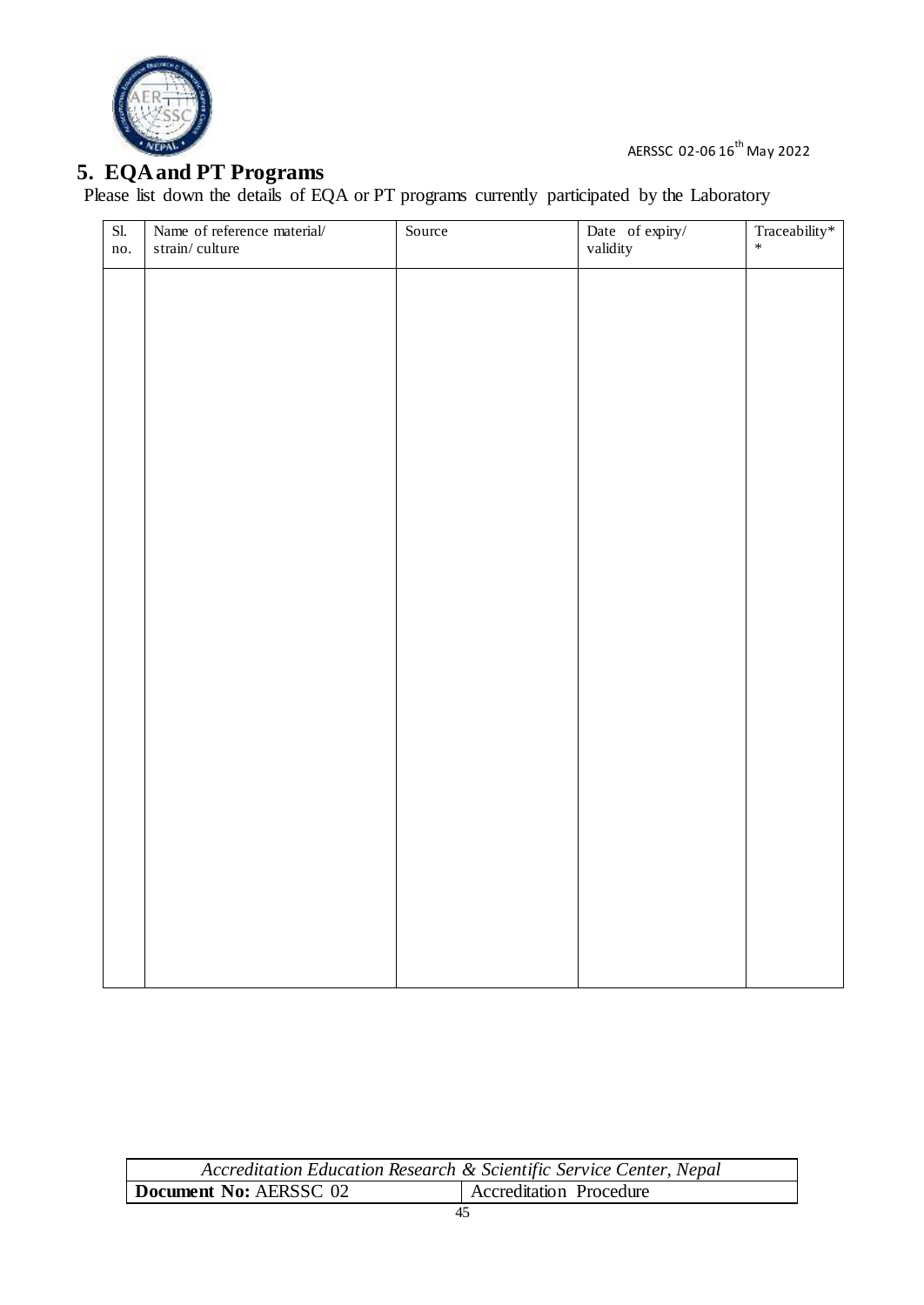

AERSSC  $02-0616^{th}$  May 2022

|                      |           |                                |               |         | HENSSE UZ-00 ID IVIDY ZU |             |  |
|----------------------|-----------|--------------------------------|---------------|---------|--------------------------|-------------|--|
| Sl.no                | Materials |                                | Test method   | EQA/PT  | Service                  | Frequenc    |  |
| $\ddot{\phantom{0}}$ | examined/ | Specific tests/<br>examination | or group of   |         | provider                 | $\mathbf y$ |  |
|                      |           |                                | methods       | program |                          |             |  |
|                      | Tested    | performed                      |               |         |                          |             |  |
|                      |           |                                | applied for   |         |                          |             |  |
|                      |           |                                | Accreditation |         |                          |             |  |
|                      |           |                                |               |         |                          |             |  |
|                      |           |                                |               |         |                          |             |  |
|                      |           |                                |               |         |                          |             |  |
|                      |           |                                |               |         |                          |             |  |
|                      |           |                                |               |         |                          |             |  |
|                      |           |                                |               |         |                          |             |  |
|                      |           |                                |               |         |                          |             |  |
|                      |           |                                |               |         |                          |             |  |
|                      |           |                                |               |         |                          |             |  |
|                      |           |                                |               |         |                          |             |  |
|                      |           |                                |               |         |                          |             |  |
|                      |           |                                |               |         |                          |             |  |
|                      |           |                                |               |         |                          |             |  |
|                      |           |                                |               |         |                          |             |  |
|                      |           |                                |               |         |                          |             |  |
|                      |           |                                |               |         |                          |             |  |
|                      |           |                                |               |         |                          |             |  |
|                      |           |                                |               |         |                          |             |  |
|                      |           |                                |               |         |                          |             |  |
|                      |           |                                |               |         |                          |             |  |
|                      |           |                                |               |         |                          |             |  |
|                      |           |                                |               |         |                          |             |  |
|                      |           |                                |               |         |                          |             |  |
|                      |           |                                |               |         |                          |             |  |
|                      |           |                                |               |         |                          |             |  |
|                      |           |                                |               |         |                          |             |  |
|                      |           |                                |               |         |                          |             |  |
|                      |           |                                |               |         |                          |             |  |
|                      |           |                                |               |         |                          |             |  |
|                      |           |                                |               |         |                          |             |  |
|                      |           |                                |               |         |                          |             |  |
|                      |           |                                |               |         |                          |             |  |
|                      |           |                                |               |         |                          |             |  |
|                      |           |                                |               |         |                          |             |  |
|                      |           |                                |               |         |                          |             |  |
|                      |           |                                |               |         |                          |             |  |
|                      |           |                                |               |         |                          |             |  |
|                      |           |                                |               |         |                          |             |  |

## **6. Willingness to undergo Assessment**

- We declare that
- 6.1 We are familiar with and will abide by the terms and conditions of maintaining AERSSC accreditation included in the agreement to be signed by both parties, which is enclosed.
- 6.2 We agree to comply fully with ISO 15189: 2012 for the accreditation of medical

testing laboratory.

*Accreditation Education Research & Scientific Service Center, Nepal* **Document No: AERSSC 02**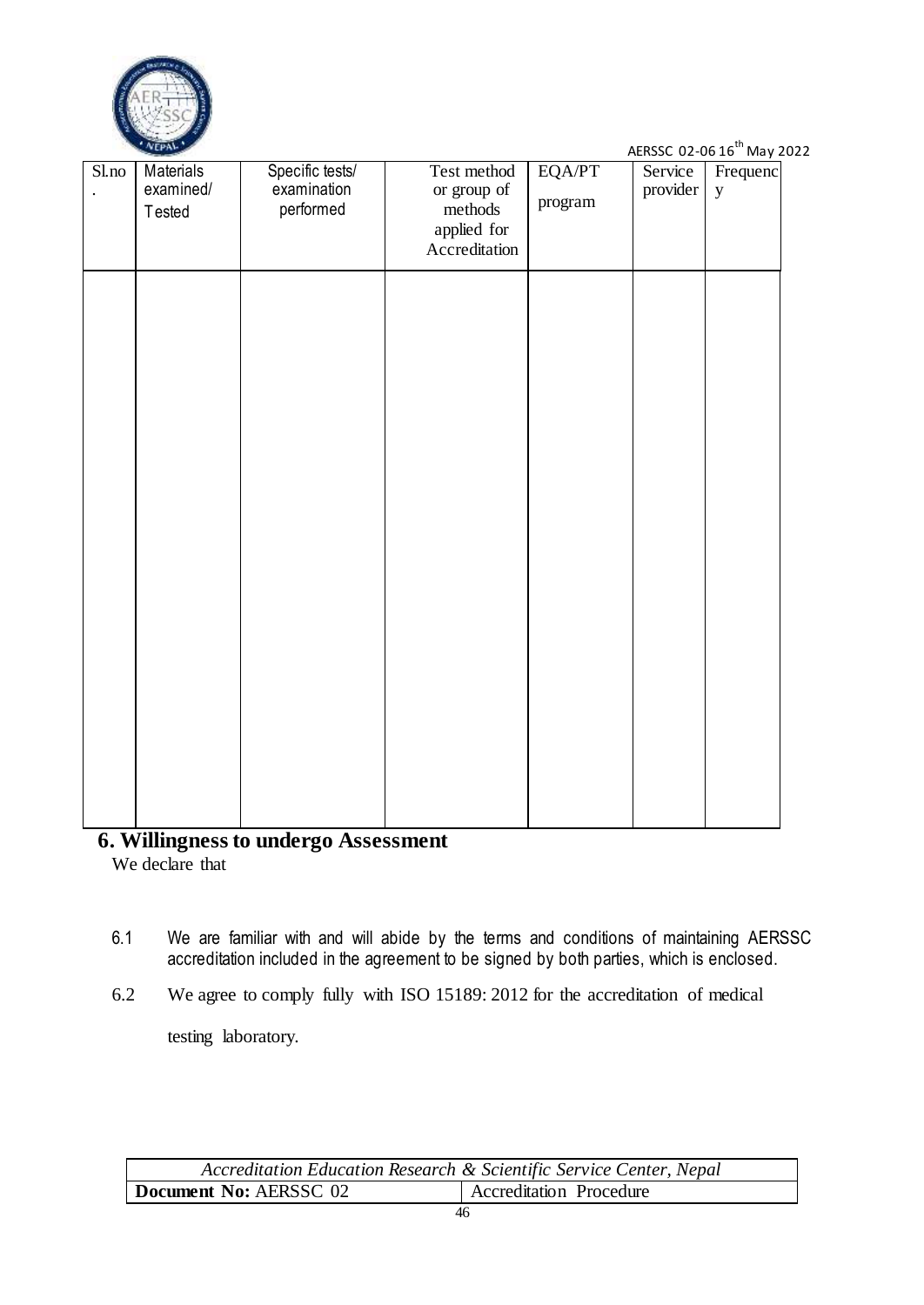

- 6.3 We agree to comply with accreditation procedures, pay all costs for pre-assessment, assessment, verification visit (if any), surveillance and reassessment irrespective of the result.
- 6.4 We agree to co-operate with the assessment team appointed by AERSSC for examination of all relevant documents by them and their visits to those parts of the laboratory that are part of the scope of accreditation.

Signature of Chief Executive or his authorized representative\_\_\_\_\_\_\_\_\_\_\_\_\_\_\_\_\_\_\_

| Name & Designation |  |  |
|--------------------|--|--|
| Date & Place       |  |  |

| Accreditation Education Research & Scientific Service Center, Nepal |                         |  |  |  |  |
|---------------------------------------------------------------------|-------------------------|--|--|--|--|
| <b>Document No: AERSSC 02</b>                                       | Accreditation Procedure |  |  |  |  |
|                                                                     |                         |  |  |  |  |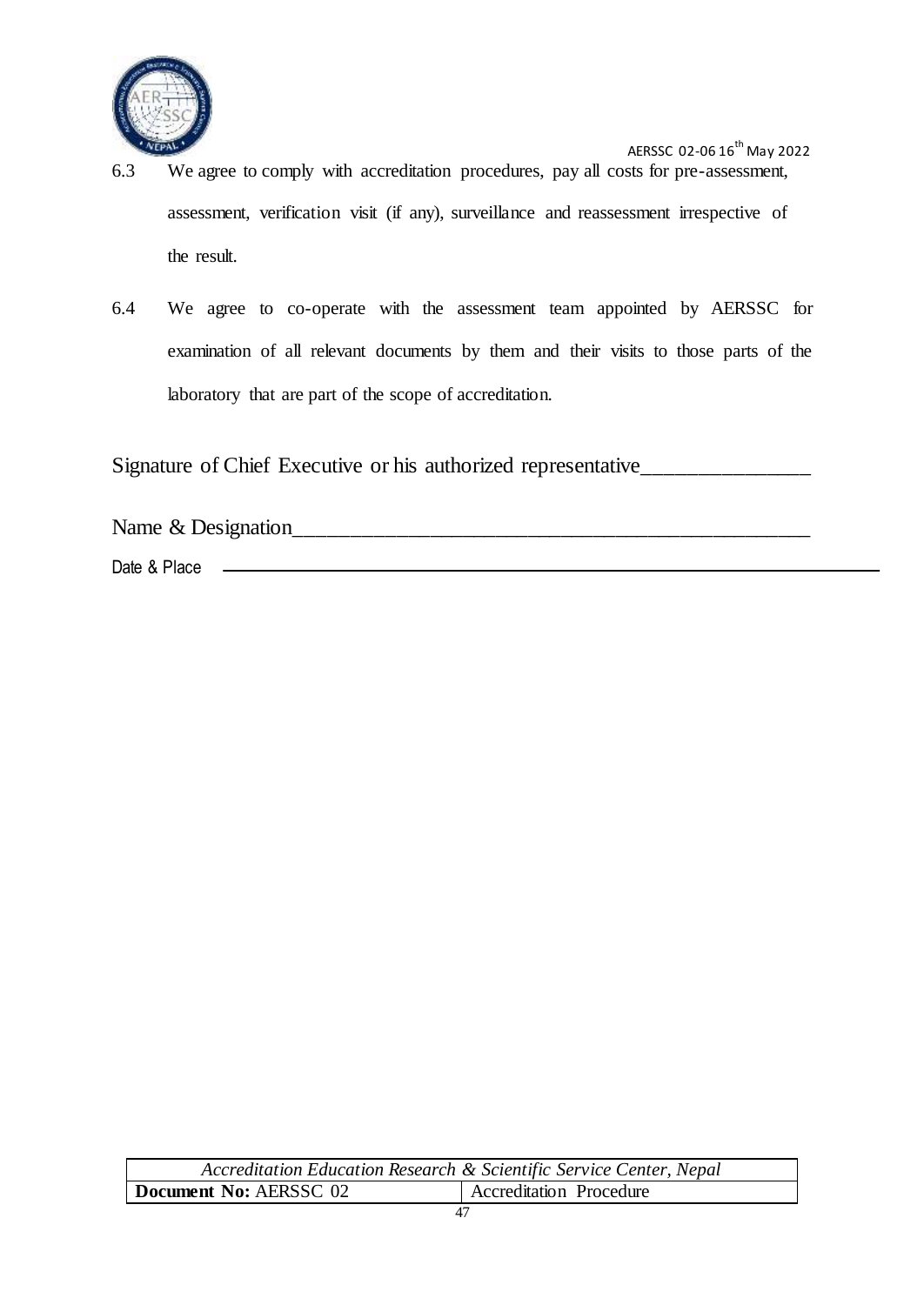

**Application for Testing Laboratories**

**F-01b**

# **Accreditation Education Research and Scientific Services Center, Nepal**

Application for Testing Laboratory

Issue No.: 01; Issue Date: July 01, 2012

Amendment No. : 00; Amendment Date:................

*Accreditation Education Research & Scientific Service Center, Nepal* **Document No: AERSSC 02** Accreditation Procedure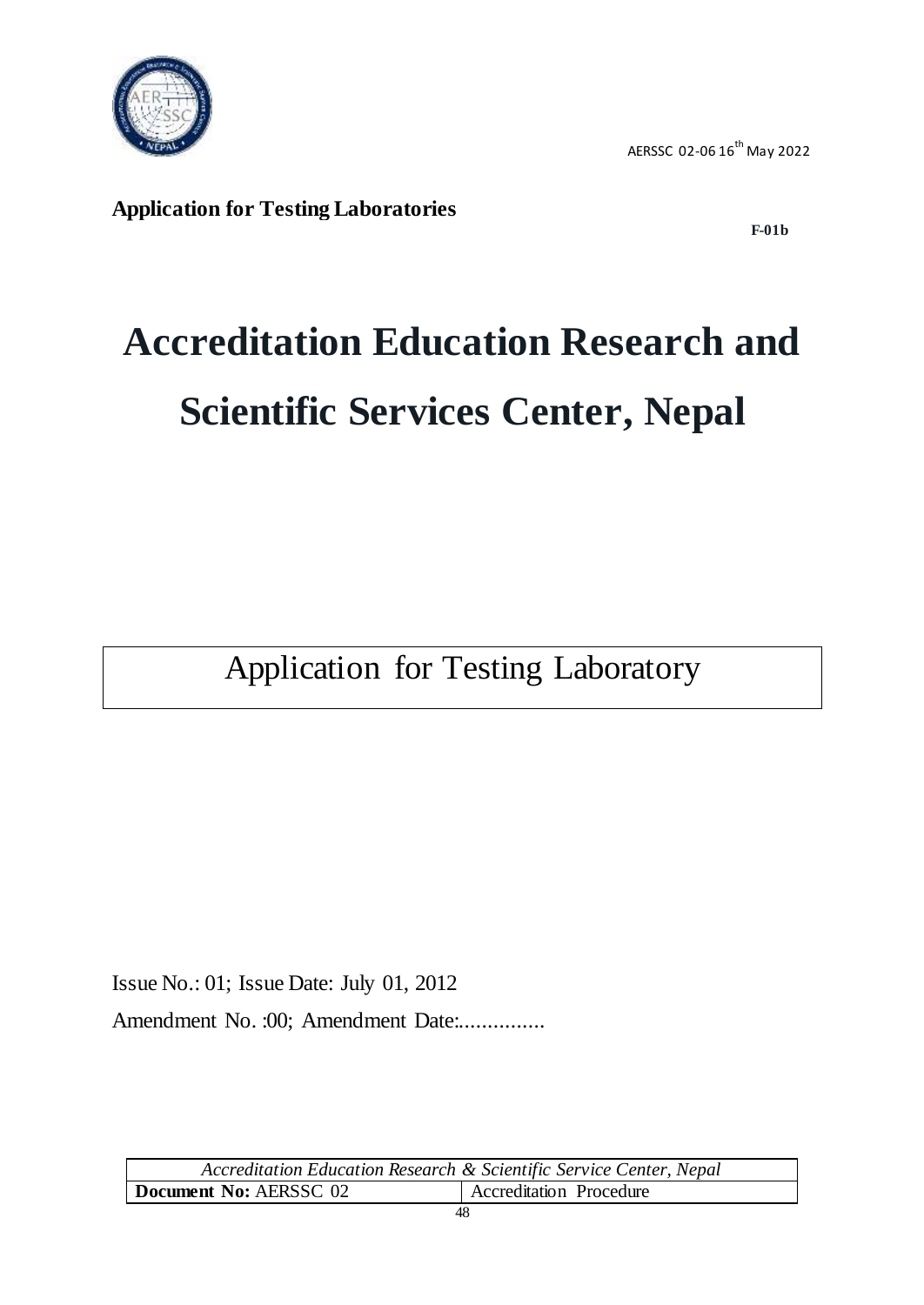

| Name of the laboratory       |  |
|------------------------------|--|
|                              |  |
|                              |  |
|                              |  |
|                              |  |
|                              |  |
|                              |  |
| Parent Organization (If any) |  |
|                              |  |
|                              |  |
|                              |  |
| Website:                     |  |
|                              |  |
| Legal Identity               |  |
|                              |  |
| <b>Contact Person:</b>       |  |
|                              |  |
|                              |  |
| Telephone No.:               |  |
|                              |  |
| Mobile No.:                  |  |
|                              |  |
| Fax No.                      |  |
|                              |  |

Accreditation Education Research & Scientific Service Center, Nepal Document No: AERSSC 02 Accreditation Procedure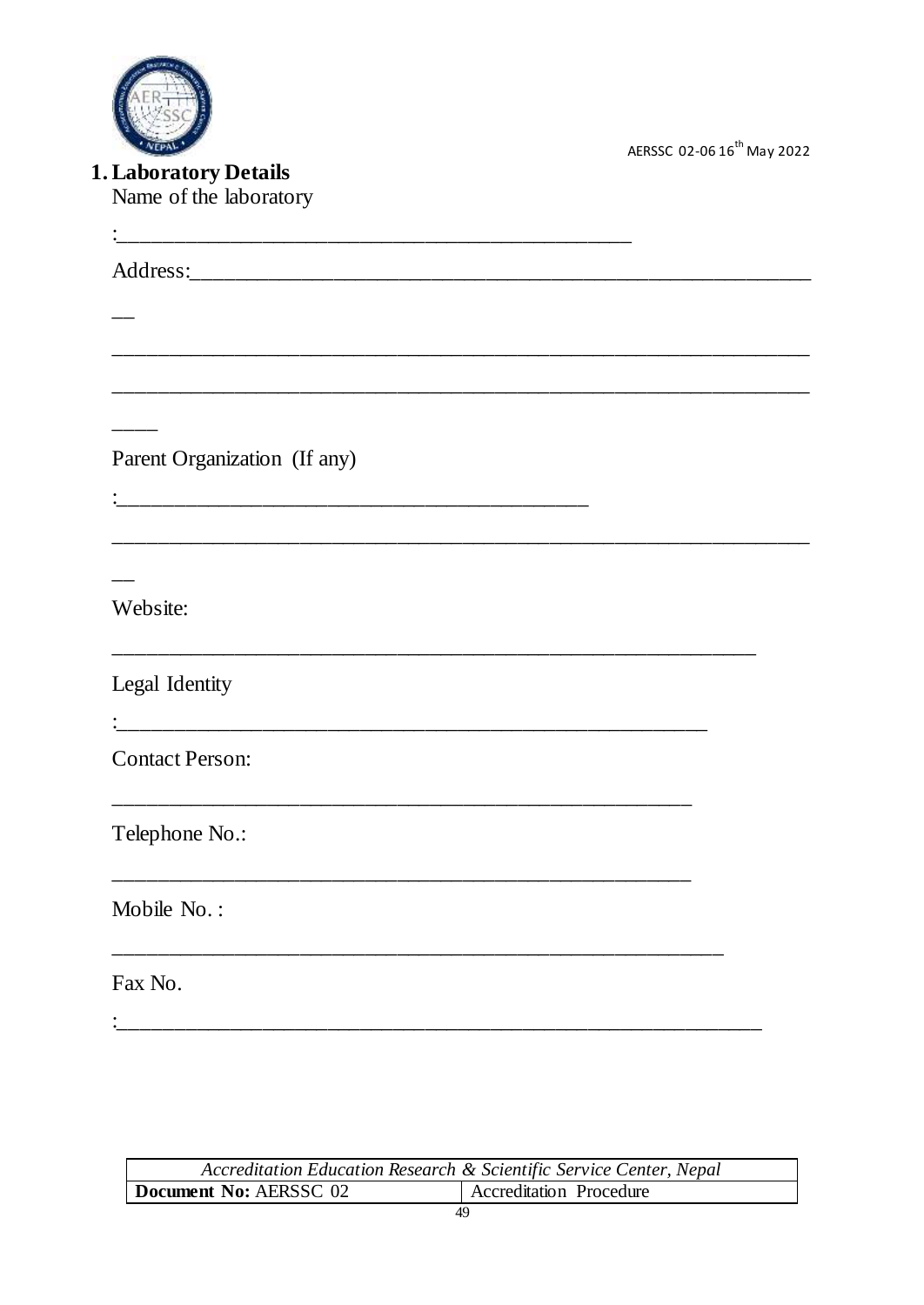

| 1. Application for                       |                          |
|------------------------------------------|--------------------------|
| <b>First Accreditation</b>               | Renewal of Accreditation |
| Extension of Accreditation               |                          |
| 2.<br><b>Type of Facility:</b>           |                          |
| <b>Permanent Facility</b>                | <b>Site Facility</b>     |
| Mobile Facility                          |                          |
| 3. Accreditation Details (Disciplines) : |                          |
| Chemical                                 | <b>Biological</b>        |
| Mechanical                               | Non-destructive          |
| Electrical                               | Electronics              |

\_\_\_\_\_\_\_\_\_\_\_\_\_\_\_\_\_\_\_\_\_\_\_\_\_\_\_\_\_\_\_\_\_\_\_\_\_\_\_\_\_\_\_\_\_\_\_\_\_\_\_\_\_\_\_\_\_\_\_

## **4. Scope of Accreditation** *(Please provide Annexure)***:**

|     | Product /   | Specific     | Specification / | Range of  | Measurement |
|-----|-------------|--------------|-----------------|-----------|-------------|
| No. | Material    | Tests /      | <b>Standard</b> | Testing/  | Uncertainty |
|     | Item tested | Types of     | Method /        | Limit of  | $(\pm )$    |
|     |             | <b>Tests</b> | Technique       | Detection |             |
|     |             |              |                 |           |             |
|     |             |              |                 |           |             |

| Accreditation Education Research & Scientific Service Center, Nepal |                         |
|---------------------------------------------------------------------|-------------------------|
| <b>Document No: AERSSC 02</b>                                       | Accreditation Procedure |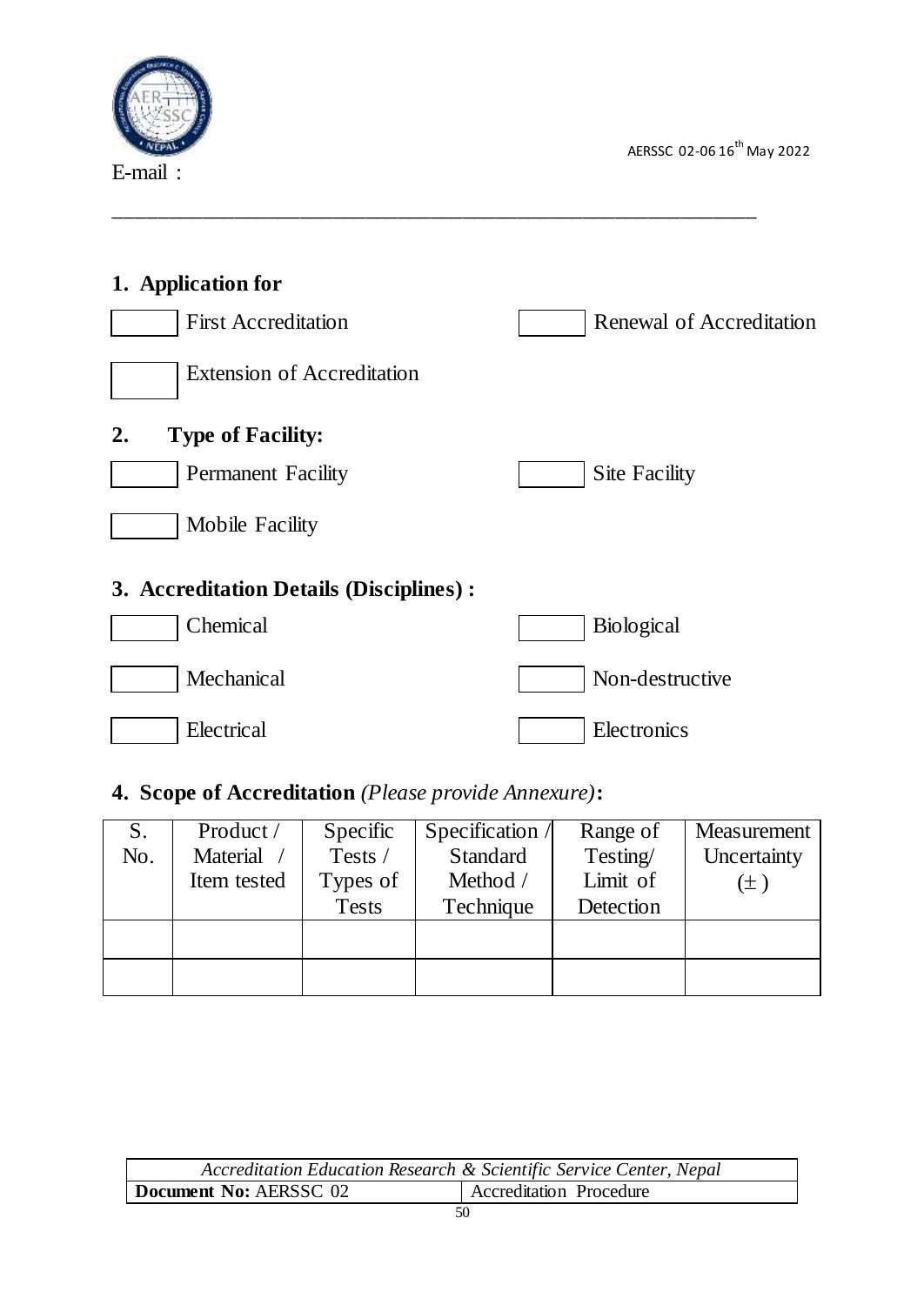

## **5. About the Organization**

Chief Executive of the Laboratory

Quality Manager of the Laboratory

\_\_\_\_\_\_\_\_\_\_\_\_\_\_\_\_\_\_\_\_\_\_\_\_\_\_\_\_\_\_\_\_\_\_\_\_

\_\_\_\_\_\_\_\_\_\_\_\_\_\_\_\_\_\_\_\_\_\_\_\_\_\_\_\_\_\_\_\_\_\_\_\_\_

Contact Person of the Laboratory

Staff Details :

| S.  | Name $\&$   | Qualification | Total      | Relevant |
|-----|-------------|---------------|------------|----------|
| No. | Designation |               | Experience | Training |
|     |             |               |            |          |
|     |             |               |            |          |

Authorized Signatories:

| S.  | Name $\&$   | Qualification | Total      | Relevant | Authorization |
|-----|-------------|---------------|------------|----------|---------------|
| No. | Designation |               | Experience | Training | for which     |
|     |             |               |            |          | specific area |
|     |             |               |            |          | of testing    |
|     |             |               |            |          |               |
|     |             |               |            |          |               |
|     |             |               |            |          |               |

## **Organization Chart**

*Accreditation Education Research & Scientific Service Center, Nepal* **Document No: AERSSC 02**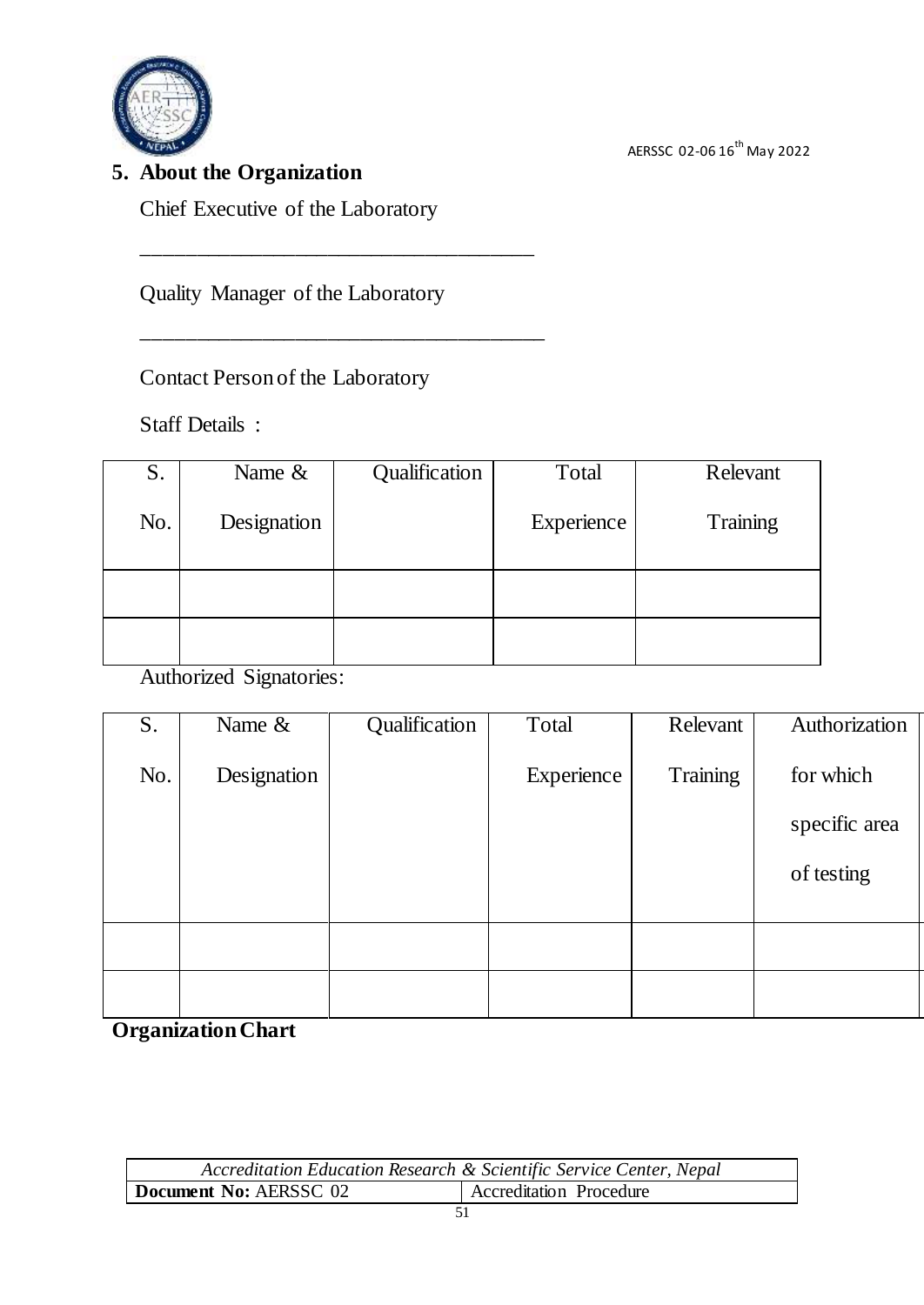

AERSSC 02-06 16<sup>th</sup> May 2022 (a) Provide the Organization Chart of the Laboratory indicating the position of all the staff.

(b) Provide the organization chart of the parent organization indicating the position of testing laboratory (if applicable)

## **6. Detail of Facilities:**

## **Equipment Details:**

| S.  | Name of   | Model    | Range    | Date of     | Calibration | Calibrated |
|-----|-----------|----------|----------|-------------|-------------|------------|
| No. | Equipment | $/$ Type | and      | Last        | Due on      | by         |
|     |           |          | Accuracy | Calibration |             |            |
|     |           | Make     |          |             |             |            |
|     |           |          |          |             |             |            |

## **Reference Standards Details:**

| S. No. | Name of         | Source | Date of     | Traceability |
|--------|-----------------|--------|-------------|--------------|
|        | reference       |        | expiry/     |              |
|        | material/       |        | Calibration |              |
|        | strain/culture/ |        | validity    |              |
|        | standard        |        |             |              |
|        |                 |        |             |              |
|        |                 |        |             |              |

| Accreditation Education Research & Scientific Service Center, Nepal |                         |  |
|---------------------------------------------------------------------|-------------------------|--|
| <b>Document No: AERSSC 02</b>                                       | Accreditation Procedure |  |
|                                                                     |                         |  |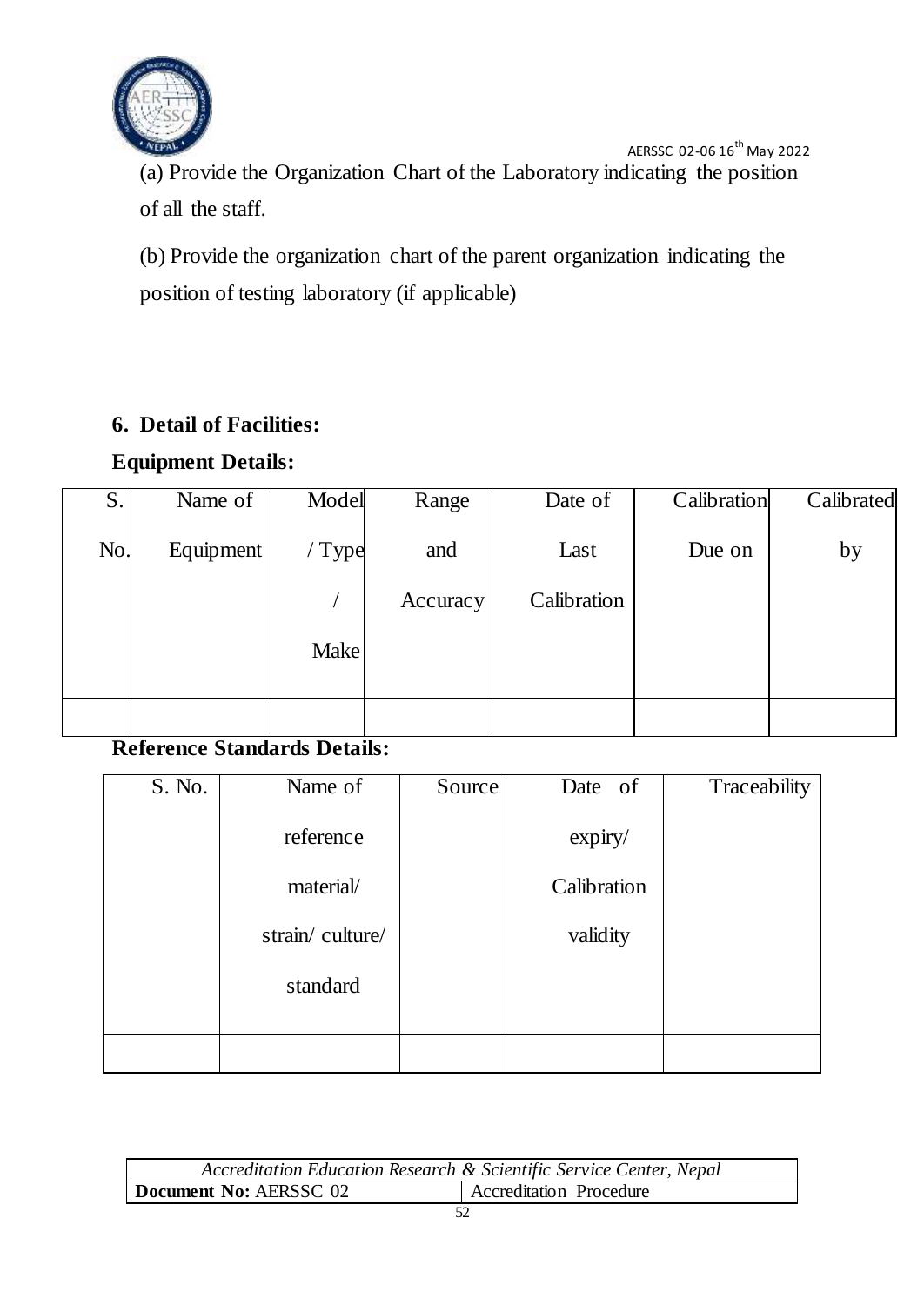

## **7. Internal Audit and Management Review**

**Date of last Internal Audit \_\_\_\_\_\_\_\_\_\_\_\_\_**

**Date of last Management review Details of Proficiency Testing / Inter** 

## **Laboratory Comparisons:**

|     | Product/ | Details | Date of | Nodal              | Performance Corrective |           |
|-----|----------|---------|---------|--------------------|------------------------|-----------|
| No. | Material | of      | Testing | Laboratory/        | in terms of            | Action    |
|     |          | Test(s) |         | <b>PT</b> Provider | Z score                | Taken (if |
|     |          |         |         | (Accreditatio)     |                        | any)      |
|     |          |         |         | n Body/            |                        |           |
|     |          |         |         | Country)           |                        |           |
|     |          |         |         |                    |                        |           |
|     |          |         |         |                    |                        |           |

## **8. Application Fees**

**DD/ChequeNo. \_\_\_\_\_\_\_\_\_\_\_\_\_\_\_\_\_\_\_\_\_\_\_\_\_\_\_\_\_\_\_\_\_\_\_\_\_\_\_\_\_\_\_\_\_\_\_\_\_\_\_**

**Date of issue of \_\_\_\_\_\_\_\_\_\_\_\_\_\_\_\_\_\_\_\_\_\_\_\_\_\_\_\_\_\_\_\_\_\_\_\_\_\_\_\_\_\_**

**Amount\_\_\_\_\_\_\_\_\_\_\_\_\_\_\_\_\_\_\_\_\_\_\_\_\_\_\_\_\_\_\_\_\_\_\_\_\_\_\_\_\_\_\_\_\_\_\_\_\_\_\_\_\_\_\_\_**

**Name of the Bank-------------------------------------------------------------------------**

## **9. Declaration by the laboratory**

We declare that

- *We are familiar with the terms and conditions of maintaining accreditation and will abide by them.*
- $\checkmark$  We agree to comply fully with ISO/IEC 17025: 2017 for the accreditation of testing laboratory.
- $\checkmark$  We agree to comply with accreditation procedures, pay all costs for preassessment, assessment, verification visit (if any), surveillance and reassessment irrespective of the result.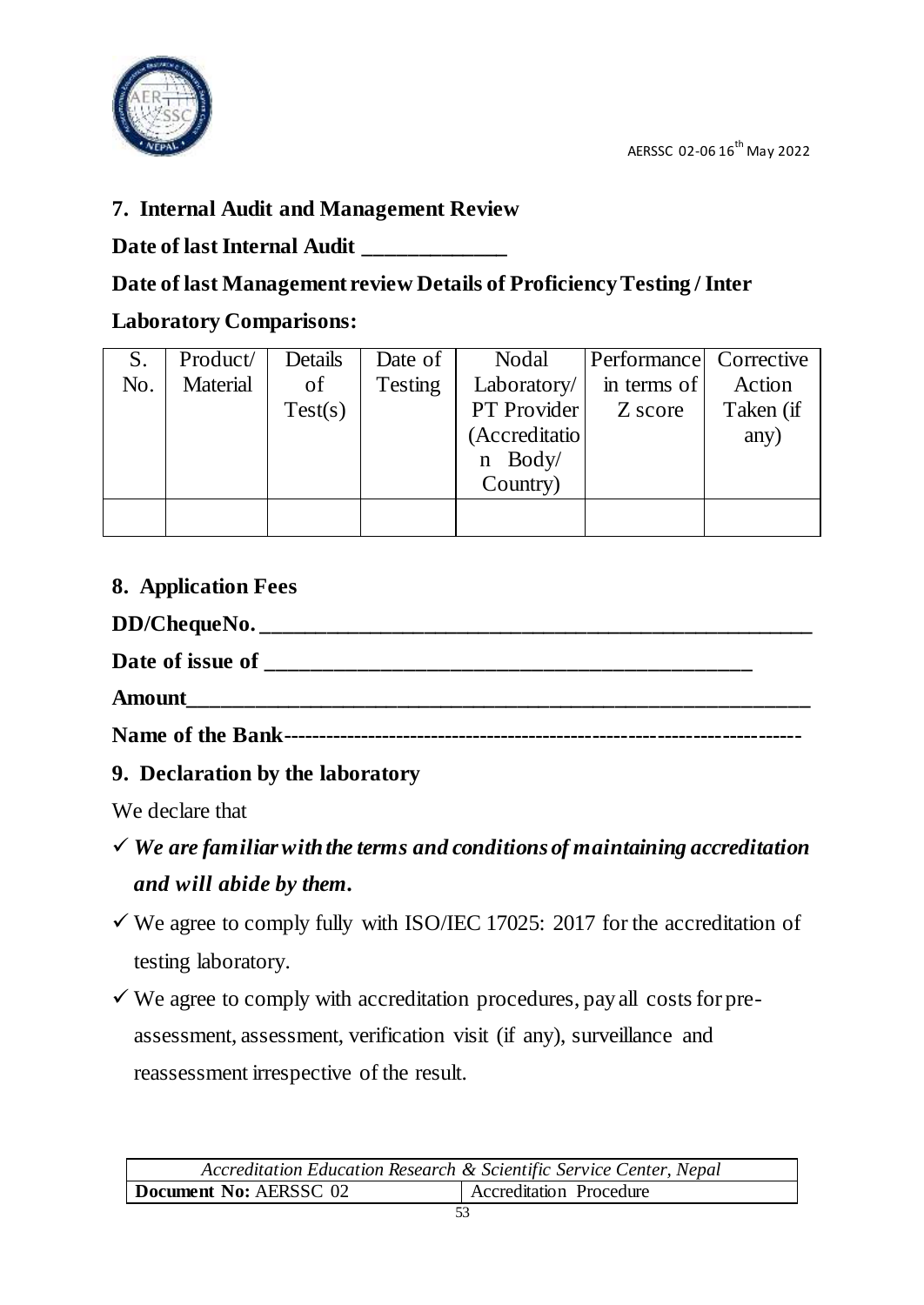

- $\checkmark$  We agree to co-operate with the assessment team in examination of all relevant documents by them and their visits to those parts of the laboratory that are part of the scope of accreditation.
- We satisfy all national, regional and local regulatory requirements for operating a laboratory.

| $\checkmark$                                                       | has provided |
|--------------------------------------------------------------------|--------------|
| consultancy for preparing towards accreditation.                   |              |
| $\checkmark$ All information provided in this application is true. |              |
|                                                                    |              |
|                                                                    |              |
| Date $\&$ Place:                                                   |              |

**------ END ----**

| Accreditation Education Research & Scientific Service Center, Nepal |                         |  |
|---------------------------------------------------------------------|-------------------------|--|
| <b>Document No: AERSSC 02</b>                                       | Accreditation Procedure |  |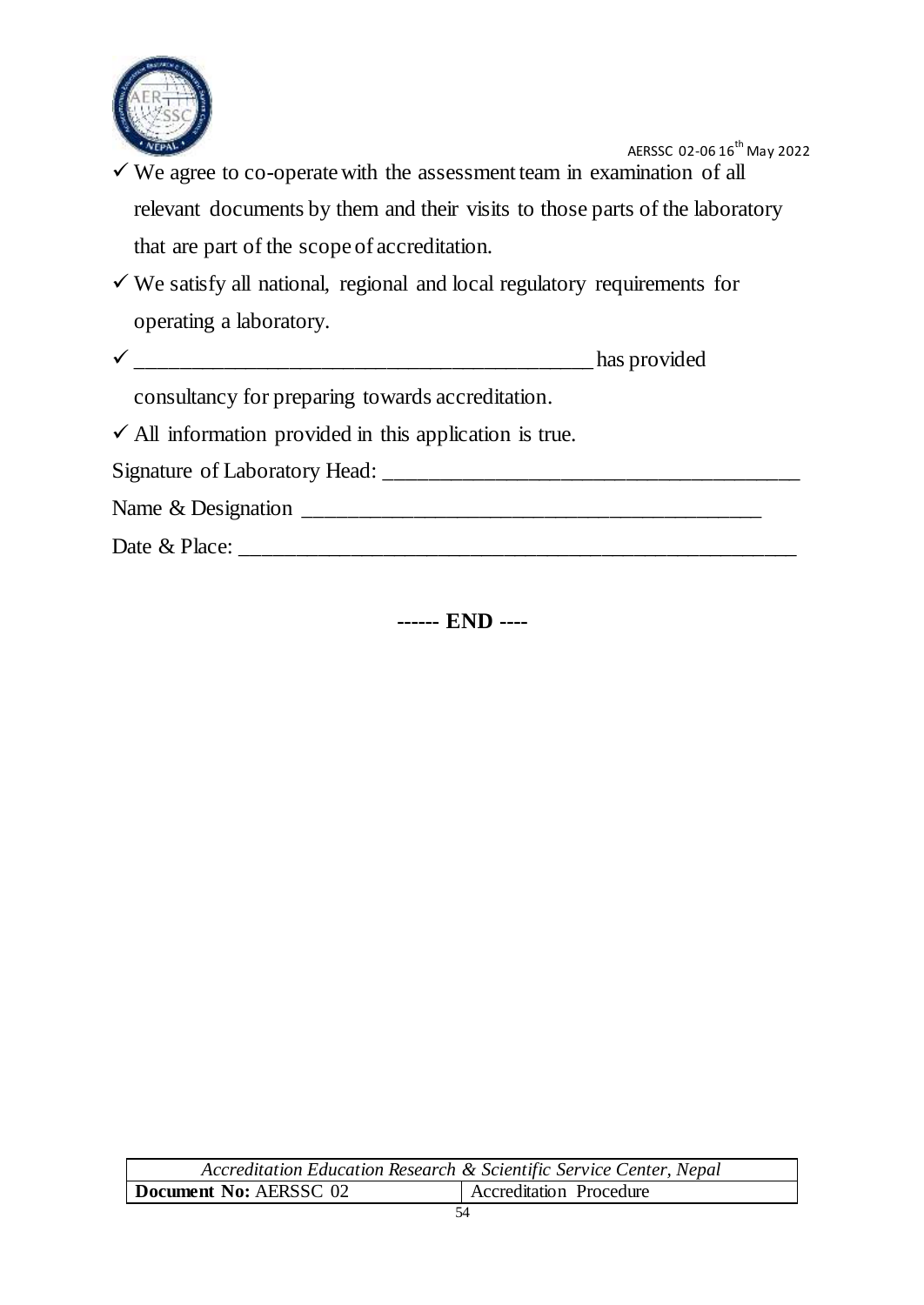

## **Accreditation Education Research and Scientific Service Center Checklist for Completeness of Application**

|      | 1. Name of the Applicant                                       |        |
|------|----------------------------------------------------------------|--------|
|      | 2. Field (Testing/Medical)                                     |        |
|      | 3. Date of receipt of Application                              |        |
|      | 4. Checklist for Completeness of Application :                 | Yes/No |
| 4.1  | Requisite copies of QM and Application Form                    |        |
| 4.2  | <b>Quality Manual</b>                                          |        |
| 4.3  | Organization Chart and legal Identity                          |        |
| 4.4  | List of Staff                                                  |        |
| 4.5  | List of Major Equipment (Range/Accuracy/Calibration Status)    |        |
| 4.6  | List of Certified Reference Materials                          |        |
| 4.7  | Scope of Accreditation (product, tests, test method/standards) |        |
| 4.8  | Internal audit & Management review conducted                   |        |
| 4.9  | Satisfactory Participation in a PT/ILC                         |        |
| 4.10 | <b>Additional Information</b>                                  |        |
| 5.   | Lab ID                                                         |        |

Name of Officer Signature

*Accreditation Education Research & Scientific Service Center, Nepal*<br>**nt No:** AERSSC 02 <br>**Accreditation Procedure Document No: AERSSC 02**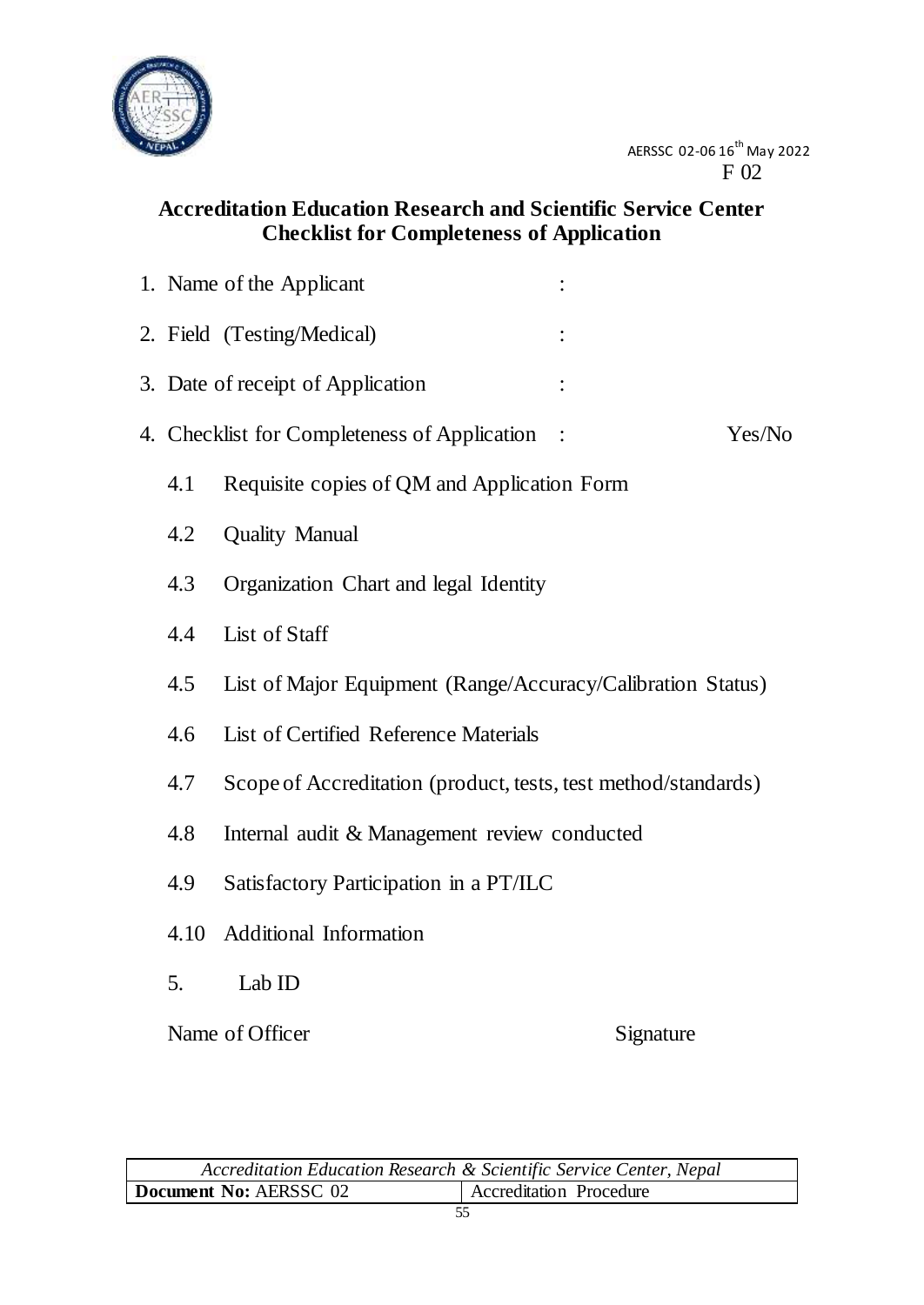

#### **Agreement between AERSSC and Team Leader/Assessor**

**This Agreement** made on the of in the year 20.....

#### **By and between**

Accreditation Education Research& Scientific Services Centre (AERSSC), Nepal Herein after called the " $1<sup>st</sup>$  party"

And Mr ................S/o ............................. .R/o ............................................................................. Herein after called the " $2<sup>nd</sup>$  Party"

**WITNESSETH:** that the  $1^{\text{st}}$  party and  $2^{\text{nd}}$  party undertake and agree as follows:

#### **ARTICLE A-1 THE WORK**

(A) The  $1<sup>st</sup>$  Party shall:

- (a) designate "Accreditation Officer" on its behalf to deal with  $2<sup>nd</sup>$  party
- (b) Satisfy itself about the suitability of the assessor to be hired.
- (c) hire  $2<sup>nd</sup>$  party as assessor through a formal letter of invitation in confirmation to His/her appointment for a short duration and for specific task/responsibility
- (d) send the letter of offer to  $2<sup>nd</sup>$  party well in advance which shall mention the Duration of assignment and the amount of remuneration /facilities along with the Plan of payments
- (e) specify the terms and conditions of reference to the  $2<sup>nd</sup>$  party
- (B) The  $2^{nd}$  party shall:
- (a) Perform all the work as an assessor in the assessment of............................................................ (Name, address of the Laboratory) as required by the Terms of the Contract

*Accreditation Education Research & Scientific Service Center, Nepal* **Document No: AERSSC 02** Accreditation Procedure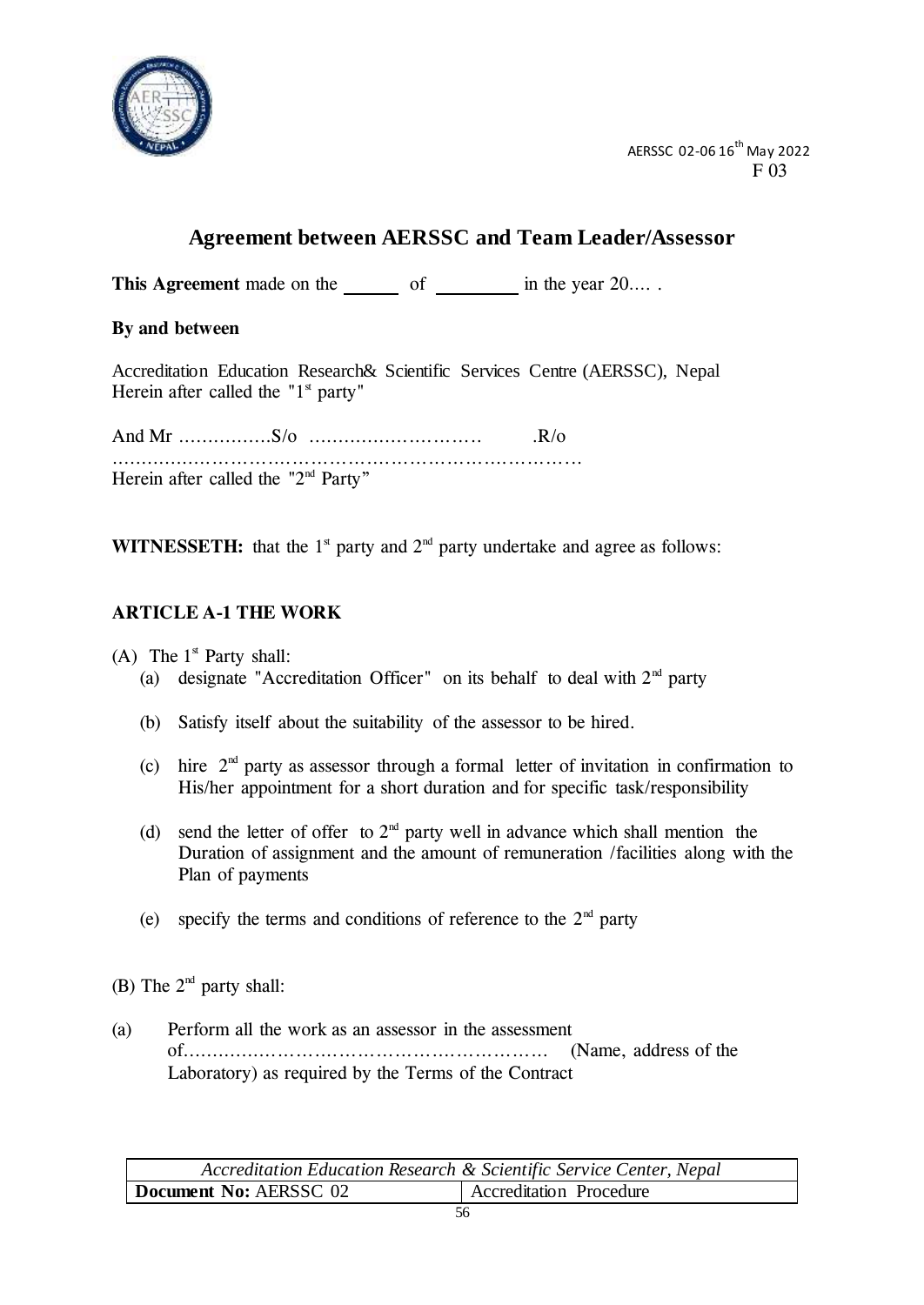



- (b) Do and fulfil terms and conditions indicated by this Agreement, and
- (c) Undertake the work as on the day of , 20... and substantially perform the work of this Contract as certified by the Accreditation Officer of AERSSC by the  $\qquad \qquad$  day of  $\qquad \qquad$  20...

#### **ARTICLE A-2 Contract Documents (Terms & Conditions: Ref Article A-1)**

The  $2<sup>nd</sup>$  party shall;

- a) Formally confirm acceptance of offer to work as assessor for the Laboratory.
- b) accept terms and conditions of payments/facilities offered by  $1<sup>s</sup>$  party
- c) accept all terms &conditions pertaining to the work assignment
- d) Declare that it has no partnership/consultancy or any other conflict of interest with the laboratory for which the assignment is offered/undertaken.
- e) available for the period of assessment
- f) Undertake travel to the assesse laboratory by air/land as per eligibility under administrative rules.
- g) participate in briefing meetings, opening meetings and during on sight assessment
- h) assess judiciously the documents, traceability status ,technical ability of the laboratory by witnessing tests/interviews/discussions ,collecting objective evidence of performance with the assesse
- i) Avoid any arguments/conflicts with the assesse or other team members.
- j) Not overdo and try to impose his/her views on the assesse.
- k) Prepare a comprehensive report of findings of assessment of his/her area in a stipulated time.
- l) Submit the report in stipulated time.
- m) examine the corrective actions submitted by the assesse and submit report

#### **ARTICLE A-3 : Payments**

The  $1<sup>st</sup>$  party shall pay for;

- a) Travel
- b) Stay
- c) Compensation/remuneration \*flexible as per location.
- d) The payments shall be made after the report of assessment is submitted.
- e) The accreditation officer shall be responsible for making payments He shall satisfy himself about the completion of the wok before releasing payments.

#### **ARTICLE A-4 Disputes**

| Accreditation Education Research & Scientific Service Center, Nepal |                         |
|---------------------------------------------------------------------|-------------------------|
| Document No: AERSSC 02                                              | Accreditation Procedure |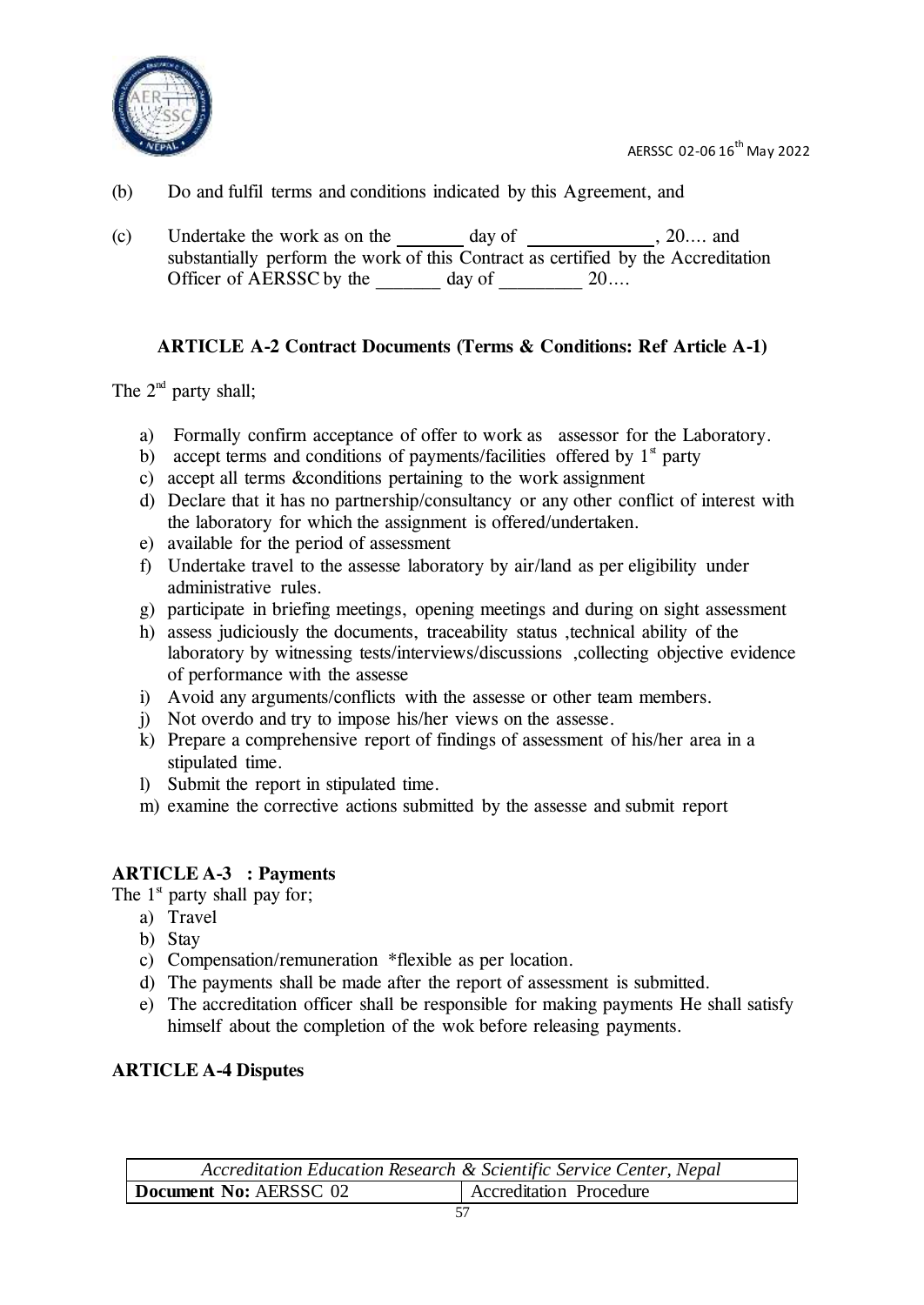

All disputes shall be settled amicably by discussion. The chairman of the Board of AERSSC shall have a final word. His decision shall be binding on all parties.

**IN WITNESS WHEREOF** both the parties hereto have executed this Agreement/contract.

**SIGNED, SEALED AND DELIVERED** In the presence of:

| 1 <sup>st</sup> party (AERSSC representative: | $2nd$ party (assessor) |
|-----------------------------------------------|------------------------|
| <b>Signed</b>                                 | <b>Signed</b>          |
| Name and title                                | Name and title         |
| <b>Date</b>                                   | <b>Date</b>            |

| Accreditation Education Research & Scientific Service Center, Nepal |                         |
|---------------------------------------------------------------------|-------------------------|
| <b>Document No: AERSSC 02</b>                                       | Accreditation Procedure |
|                                                                     |                         |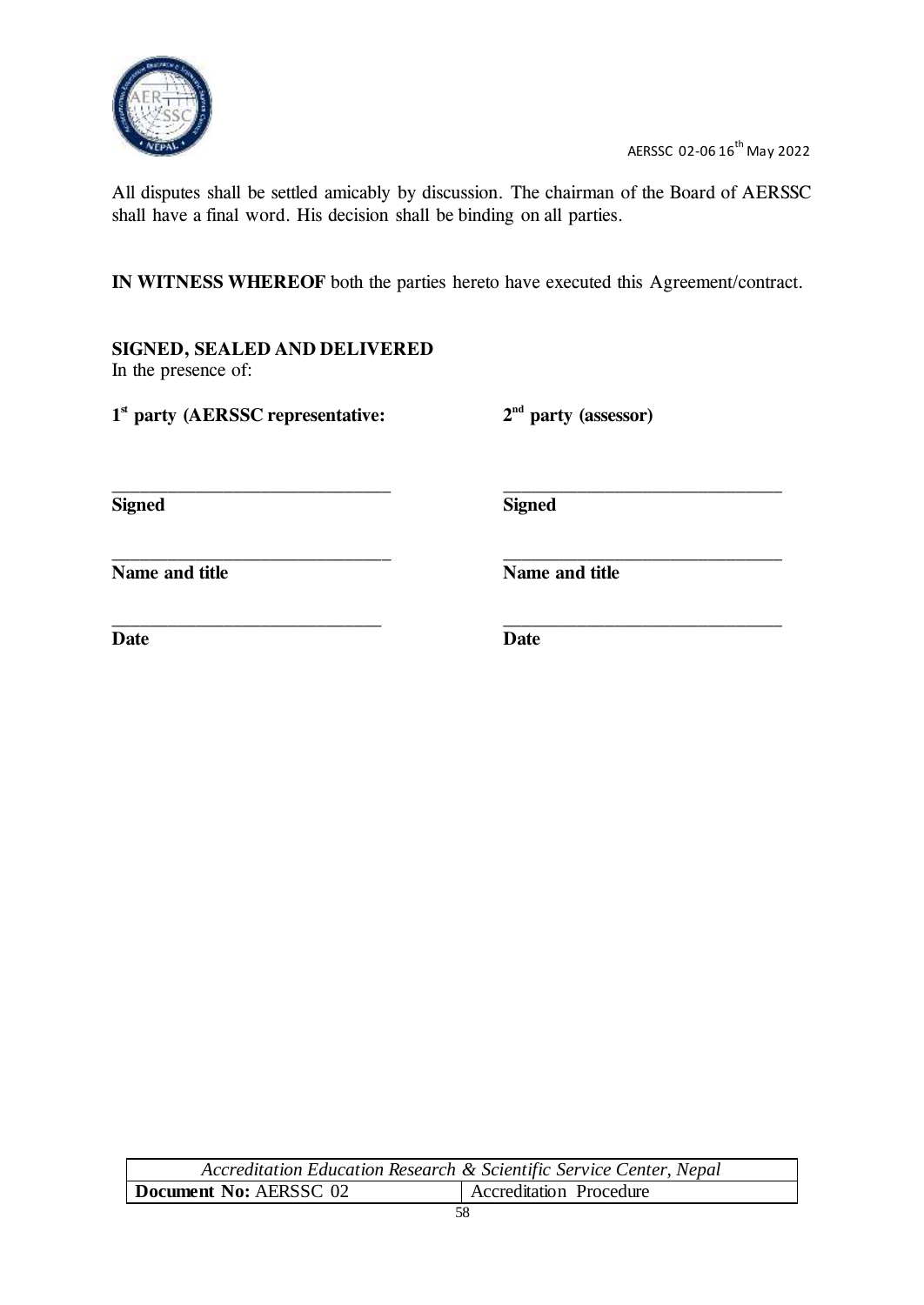

#### ACCREDITATION EDUCATION RESEARCH AND SCIENTIFIC SERVICE CENTER

#### **Declaration of impartiality & confidentiality**

(To be filled in by each Team Leader/Assessor along with the Assessment report)

| <b>Name</b>                | <b>Assessor ID:</b>                                                                          |
|----------------------------|----------------------------------------------------------------------------------------------|
| Designation                |                                                                                              |
| Organization               |                                                                                              |
| <b>Address</b>             |                                                                                              |
| <b>Present Position</b>    | <b>Team Leader/Technical Assessor/Observer</b>                                               |
| <b>Laboratory Assessed</b> |                                                                                              |
| Date of $visit(s)$         |                                                                                              |
| Type of visit              | Assessment/1 <sup>st</sup> Surveillance/2 <sup>nd</sup> Surveillance/Re-Assessment Follow-up |

**I \_\_\_\_\_\_\_\_\_\_\_\_\_\_\_\_\_\_\_\_\_\_\_\_\_\_\_\_\_\_\_\_\_\_\_\_\_\_\_\_\_\_\_\_\_\_\_\_\_\_\_\_\_\_\_\_\_\_\_\_\_\_\_\_\_\_hereby declare that**

I have not offered any consultancy/supervision or other services to the laboratory, in any way.

- I am/am not an ex-employee of the laboratory.
- I undertake to maintain strict confidentiality of the information acquired in course of discharge of my responsibility and shall not disclose to any person other than that required by AERSSC

| Date:<br><b>Place:</b> | Signature |
|------------------------|-----------|
|                        |           |

| Accreditation Education Research & Scientific Service Center, Nepal |                         |
|---------------------------------------------------------------------|-------------------------|
| <b>Document No: AERSSC 02</b>                                       | Accreditation Procedure |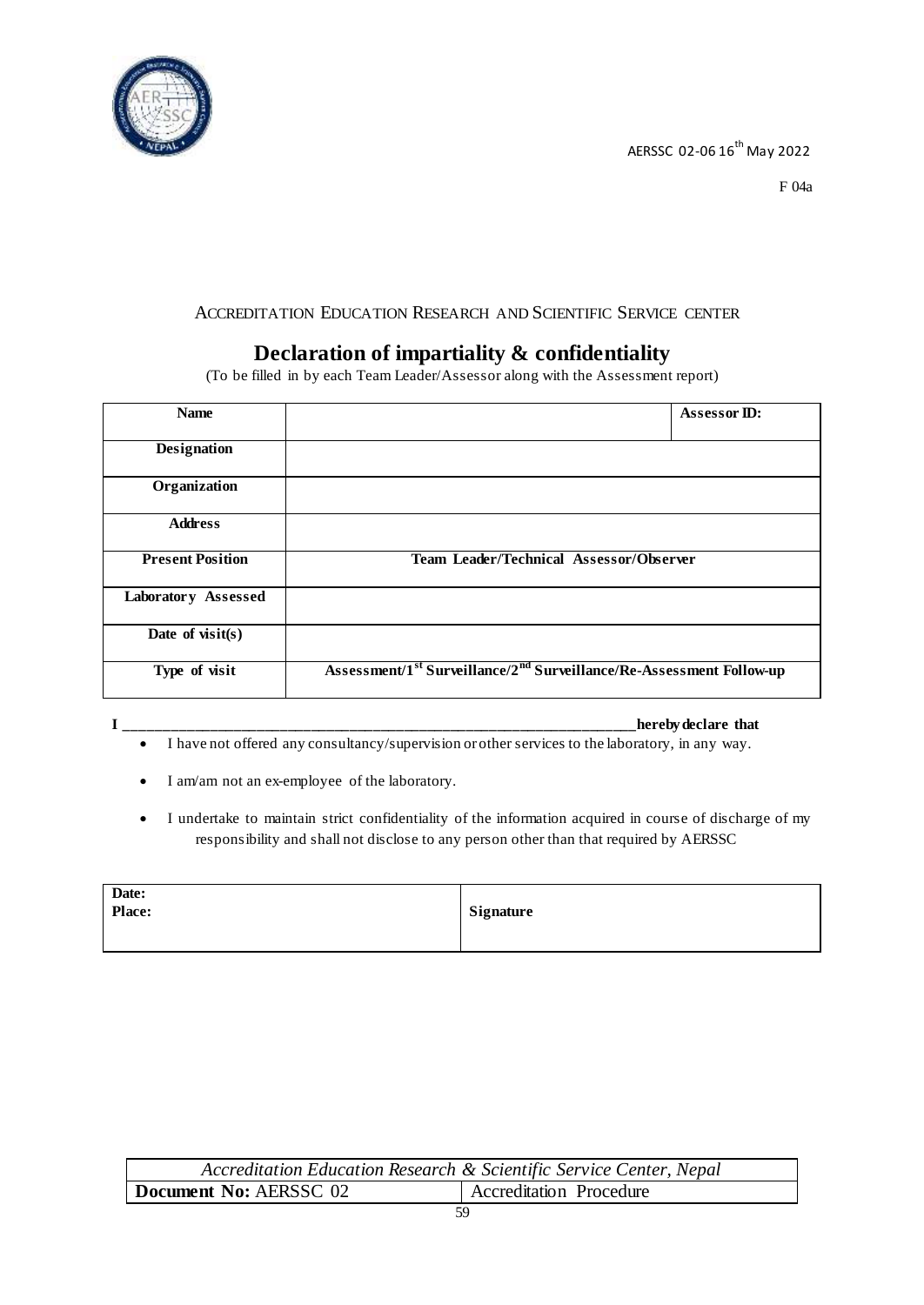

F 05

|    |               | <b>Adequacy Check Form</b><br>1. Name of the Applicant         |                                |        |
|----|---------------|----------------------------------------------------------------|--------------------------------|--------|
|    |               | 2. Field (Testing/Medical)                                     |                                |        |
|    | 3. Discipline |                                                                |                                |        |
|    |               | 4. Date of receipt of Application                              |                                |        |
|    |               | 5. Checklist for Completeness of Application                   |                                | Yes/No |
|    | 5.1           | Requisite copies of QM and Application Form                    |                                |        |
|    | 5.2           | <b>Quality Manual</b>                                          |                                |        |
|    | 5.3           | Organization Chart and legal Identity                          |                                |        |
|    | 5.4           | List of Staff                                                  |                                |        |
|    | 5.5           | List of Major Equipment (Range/Accuracy/Calibration Status)    |                                |        |
|    | 5.6           | List of Certified Reference Materials                          |                                |        |
|    | 5.7           | Scope of Accreditation (product, tests, test method/standards) |                                |        |
|    | 5.8           | Internal audit & Management review conducted                   |                                |        |
|    | 5.9           | Satisfactory Participation in a PT/ILC                         |                                |        |
|    | 5.10          | <b>Additional Information</b>                                  |                                |        |
| 6. |               | Lab ID                                                         |                                |        |
|    |               |                                                                | Signature/Date/Name of Officer |        |

\*will be applicable if request for pre assessment is received.

*Accreditation Education Research & Scientific Service Center, Nepal*<br>**nt No:** AERSSC 02 <br>Accreditation Procedure **Document No: AERSSC 02**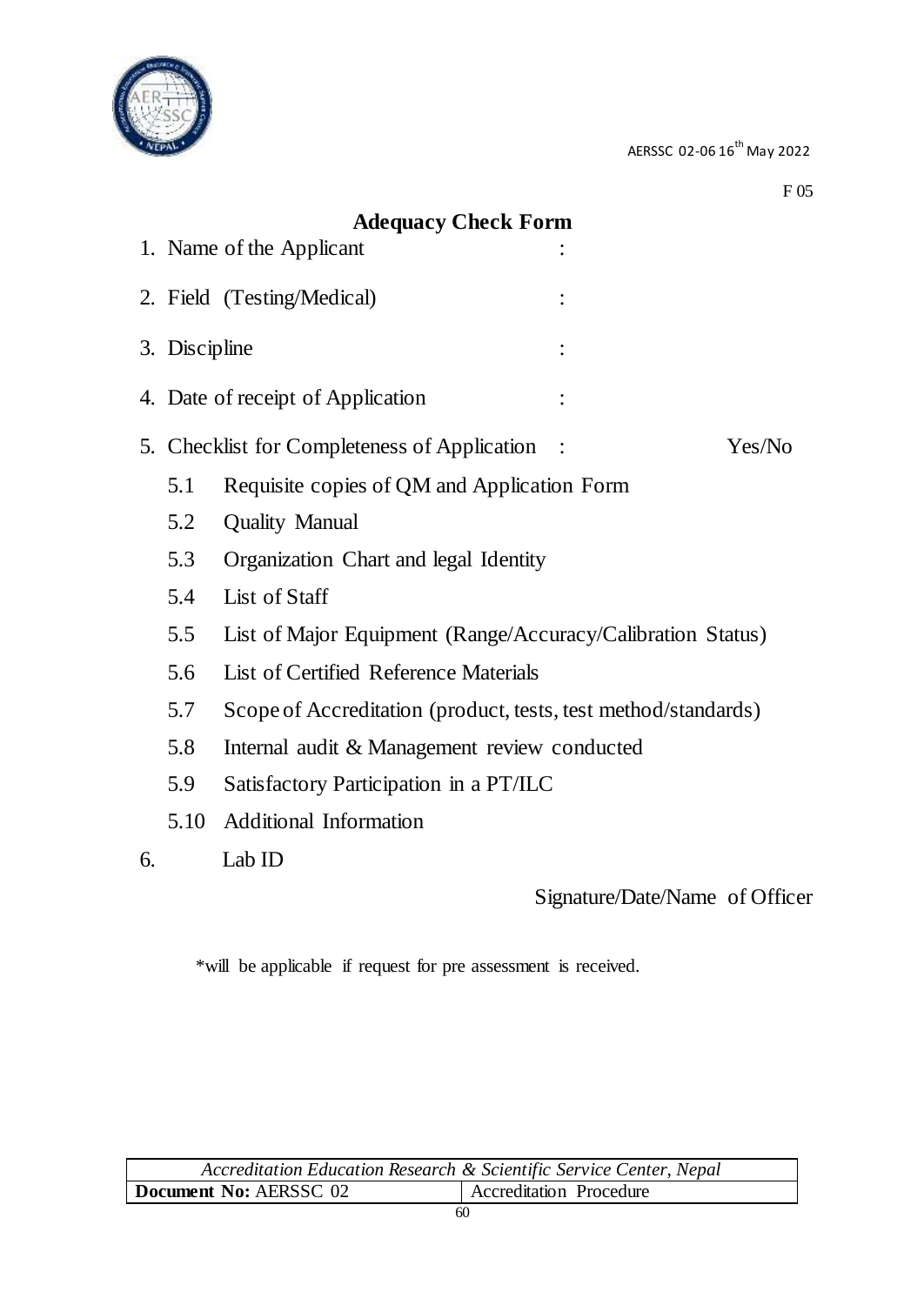

F 06

## **Pre-assessment report for laboratories**

| Date of Visit:                                              |      | Duration (day):      |
|-------------------------------------------------------------|------|----------------------|
| Organization:                                               |      |                      |
| Physical address:                                           |      | Postal address:      |
| Tel:                                                        | Fax: | Mobile:              |
| Field of operation                                          |      | Scope of Application |
| Number of personnel involved in each field (if applicable): |      |                      |
| Number of personnel applying for Technical signatory:       |      |                      |
| Facility Management Structure                               |      |                      |
| Name and Position:                                          |      | Responsibility       |
|                                                             |      |                      |
|                                                             |      |                      |
|                                                             |      |                      |
|                                                             |      |                      |
|                                                             |      |                      |
|                                                             |      |                      |
|                                                             |      |                      |
|                                                             |      |                      |
|                                                             |      |                      |
|                                                             |      |                      |

**\***applicable if visit for pre-assessment was performed.

| Accreditation Education Research & Scientific Service Center, Nepal |                                |
|---------------------------------------------------------------------|--------------------------------|
| <b>Document No: AERSSC 02</b>                                       | <b>Accreditation Procedure</b> |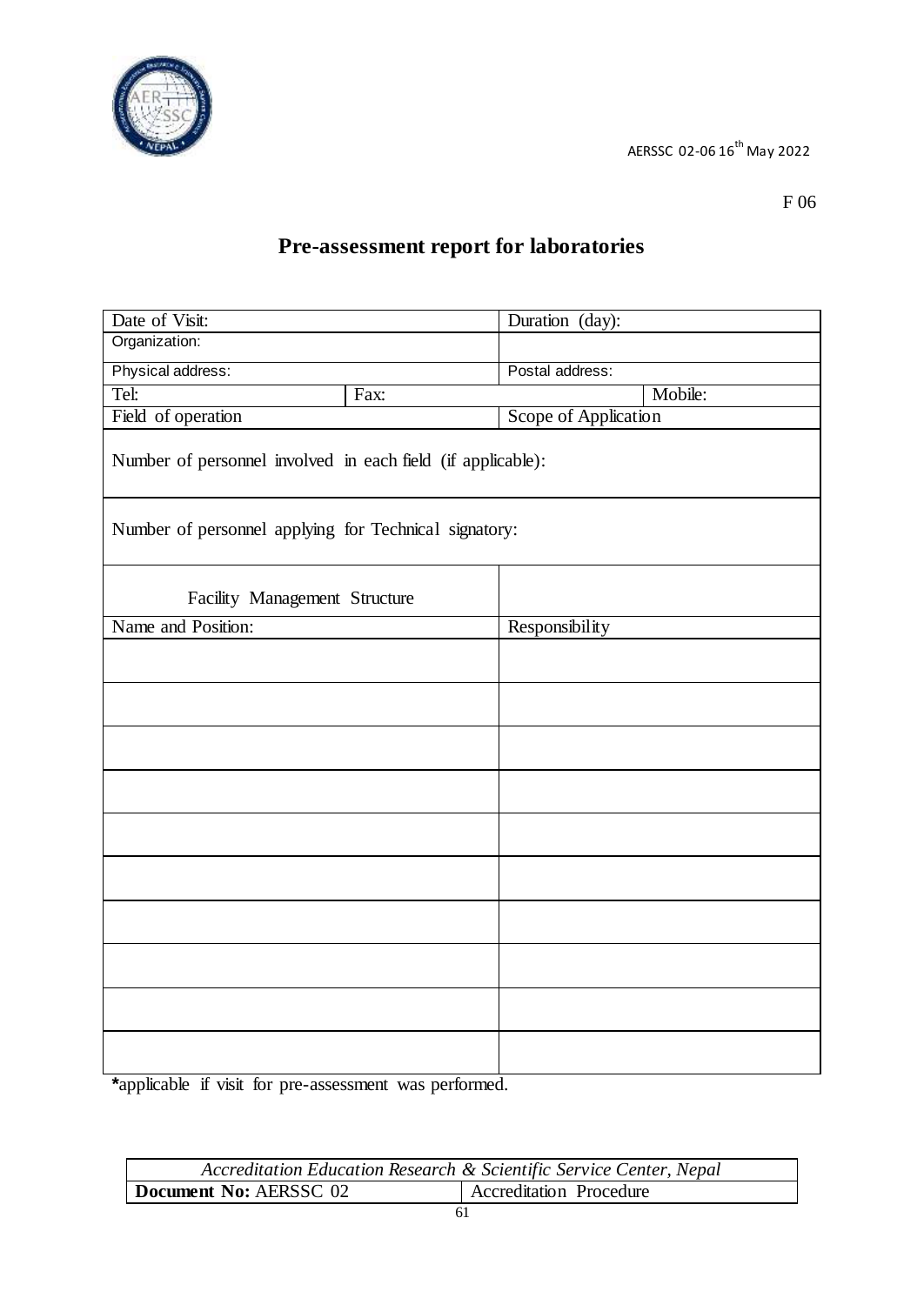

Person responsible for the implementation and maintenance of the management system: (Nominated Representative)

| Conformity with the accreditation standard:                                                                                                               |                                                                                                                                                                                                                                                                         |  |
|-----------------------------------------------------------------------------------------------------------------------------------------------------------|-------------------------------------------------------------------------------------------------------------------------------------------------------------------------------------------------------------------------------------------------------------------------|--|
| Estimated time required for the initial assessment:                                                                                                       |                                                                                                                                                                                                                                                                         |  |
| Number of Technical Assessors required and field<br>of expertise required:                                                                                |                                                                                                                                                                                                                                                                         |  |
| Other information e.g.<br>Directions, flight arrangements, car arrangements, accommodation requirements, safety<br>requirements,<br>security requirements |                                                                                                                                                                                                                                                                         |  |
| Team Leader:                                                                                                                                              | Signature: __________________________<br>Date: experience and a series of the series of the series of the series of the series of the series of the series of the series of the series of the series of the series of the series of the series of the series of the ser |  |

| Accreditation Education Research & Scientific Service Center, Nepal |                                |
|---------------------------------------------------------------------|--------------------------------|
| <b>Document No: AERSSC 02</b>                                       | <b>Accreditation Procedure</b> |
|                                                                     |                                |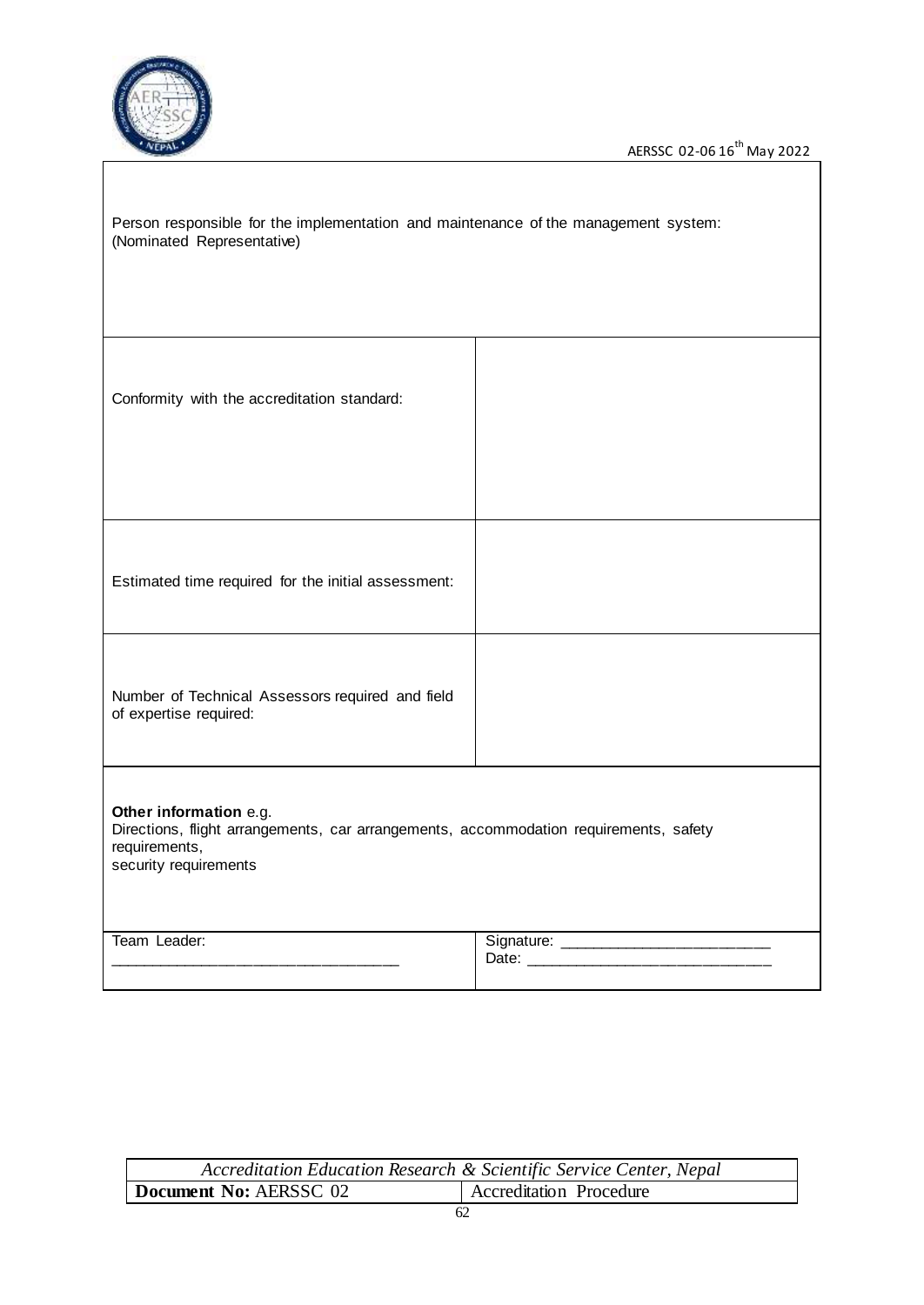

Approval Letter for Assessment Team

F 07

#### **Accreditation Education Research and Scientific Services Center** (MRA Signatory of ILAC) Phone no: 015445852 Email:sitaramjoshi9@gmail.com Jawalakhel Lalitpur

Date:

#### AERSSC/ASS-1/2015

Dr.

Dear,

I would like to inform you that the on-site assessment of your laboratory in the field of Medical will be conducted as per the schedule given below:

| Name and Contact Details | Capacity    | From Date-To date | Field(s) of |
|--------------------------|-------------|-------------------|-------------|
|                          |             |                   | Expertise   |
| Dr.                      | Team Leader |                   |             |
| Dr.                      | Technical   |                   |             |
|                          | Assessor    |                   |             |
| Dr.                      | Technical   |                   |             |
|                          | assessor    |                   |             |

You are required to send the latest copy of the Quality manual to all above assessors in advance to enable them to prepare for the assessment.

I will appreciate if you contact with the team members, arrange travel tickets and make local arrangements (transport and accommodation) and keep me informed.

Other payments like honorarium, local allowance etc shall be paid by AERSSC to the above team members. Kindly note that laboratory is not required to make any payments directly to the team members. The expenditure incurred for this assessment will be charged to the laboratory as per AERSSC rules.

I am enclosing form for sending feedback information for each assessor, in confidence to the undersigned.

Kindly confirm the acceptance of the assessment team and dates.

Remarks:

Assessment is as per ISO15189:2012

Yours Sincerely

Chief Executive Officer

*Accreditation Education Research & Scientific Service Center, Nepal* **Document No: AERSSC 02** Accreditation Procedure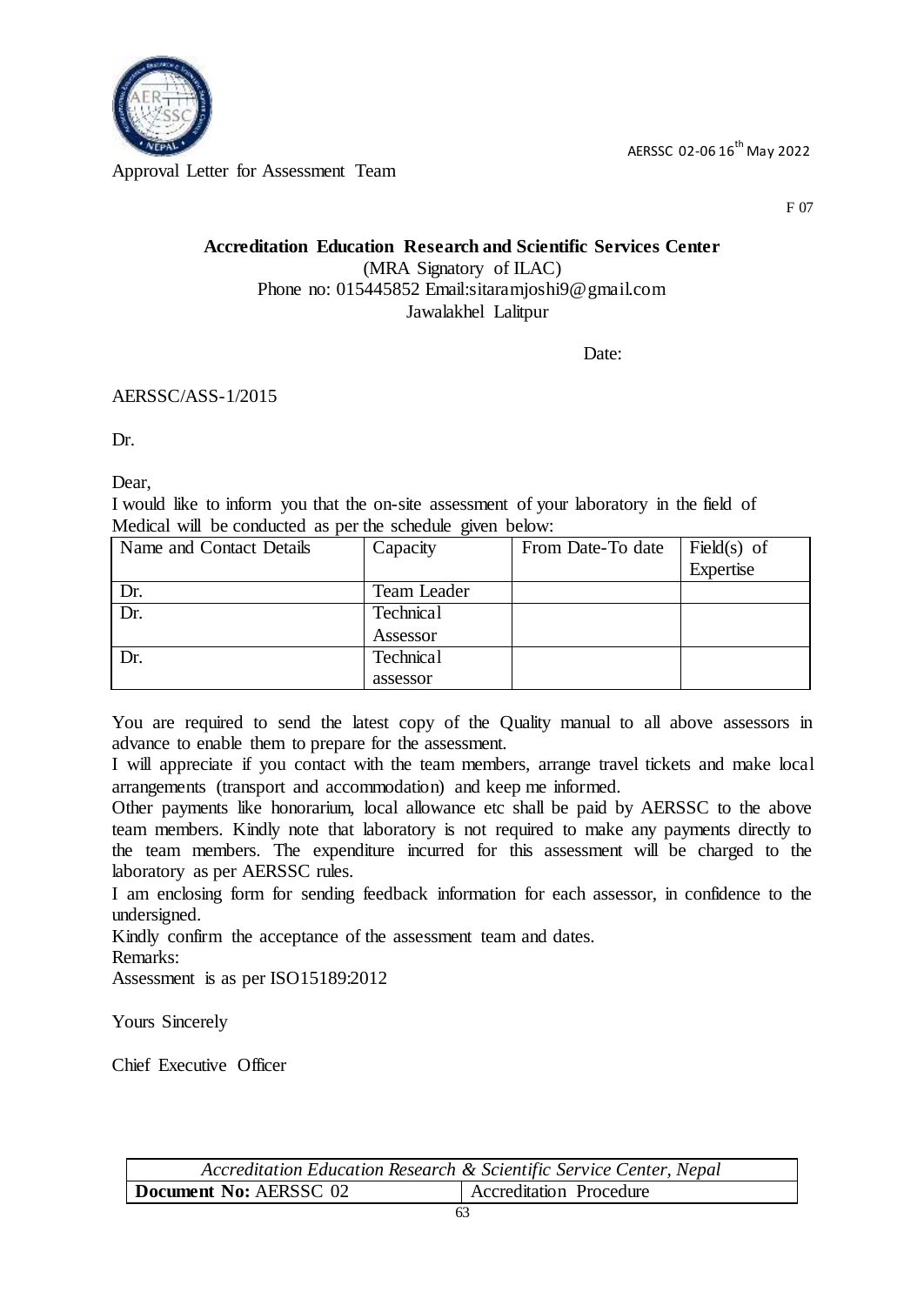

## **ATTENDANCE SHEET (OPENING / CLOSING MEETING)**

*(To be filled separately for Opening and Closing meeting)*

|     | Laboratory:                                                                                 |                              | Laboratory ID No: |                  |
|-----|---------------------------------------------------------------------------------------------|------------------------------|-------------------|------------------|
|     | Date & Time:                                                                                |                              |                   |                  |
|     | <b>Type of Visit:</b> Assessment / $Ist$ Surveillance / Re-Assessment / Supplementary Visit |                              |                   |                  |
|     |                                                                                             |                              |                   |                  |
| SI. | <b>Assessors / Lab Personnel</b><br><b>Present</b>                                          | <b>Capacity/ Designation</b> |                   | <b>Signature</b> |
|     |                                                                                             |                              |                   |                  |
|     |                                                                                             |                              |                   |                  |
|     |                                                                                             |                              |                   |                  |
|     |                                                                                             |                              |                   |                  |
|     |                                                                                             |                              |                   |                  |
|     |                                                                                             |                              |                   |                  |
|     |                                                                                             |                              |                   |                  |
|     |                                                                                             |                              |                   |                  |
|     |                                                                                             |                              |                   |                  |
|     |                                                                                             |                              |                   |                  |

**Name of Assessor: Signature** 

*Accreditation Education Research & Scientific Service Center, Nepal*<br> **Accreditation Procedure Document No: AERSSC 02**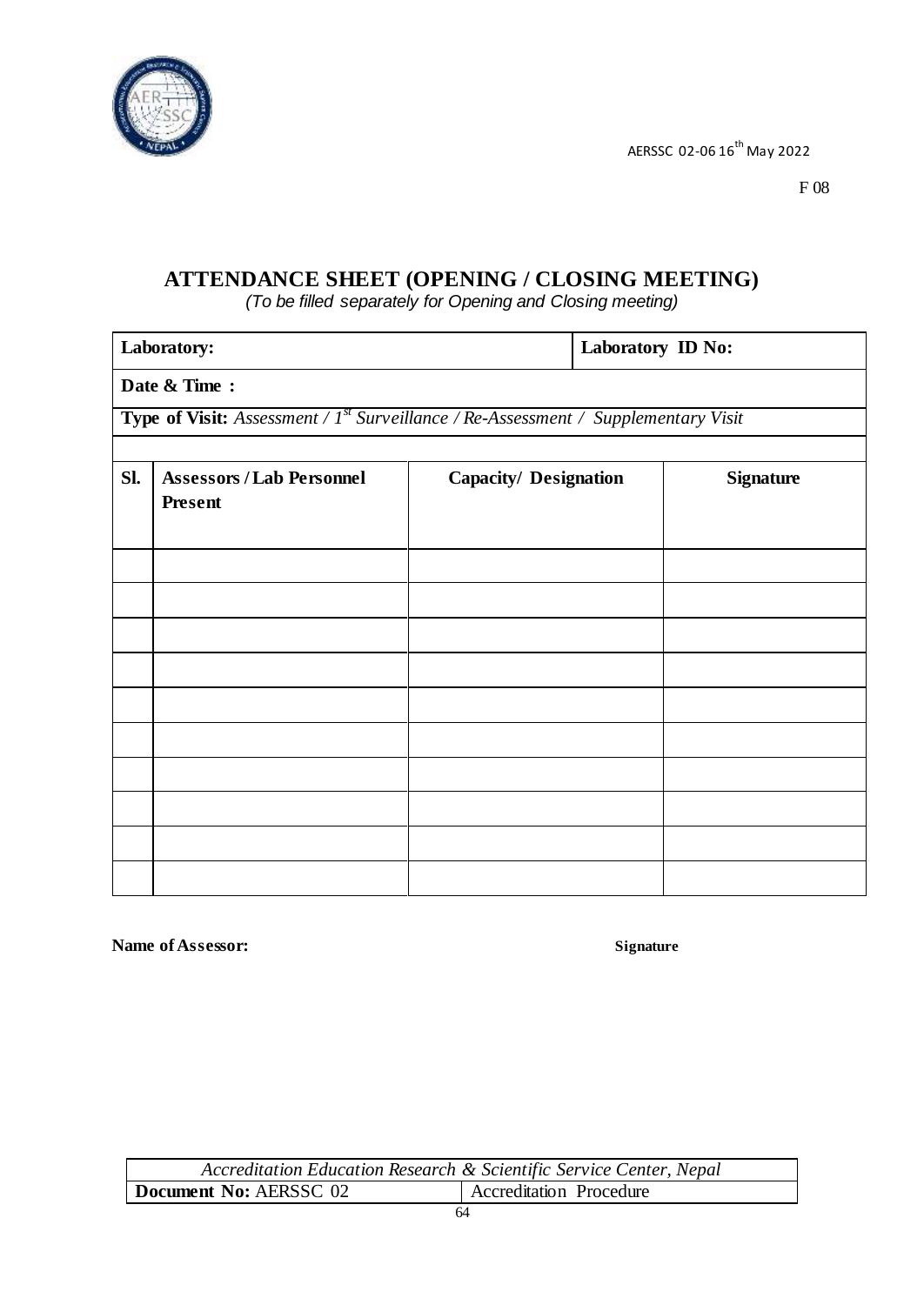

## **ASSESSOR'S OBSERVATIONS**

|        | Laboratory:       |                     |                 | Laboratory ID No.: |
|--------|-------------------|---------------------|-----------------|--------------------|
| Date:  |                   | Department/Section: | Audit Criteria: |                    |
|        | Audited:          |                     |                 |                    |
|        |                   |                     |                 |                    |
| S<br>L |                   | <b>OBSERVATION</b>  |                 | <b>REMARKS</b>     |
|        |                   |                     |                 |                    |
|        |                   |                     |                 |                    |
|        |                   |                     |                 |                    |
|        |                   |                     |                 |                    |
|        |                   |                     |                 |                    |
|        |                   |                     |                 |                    |
|        | Name of Assessor: |                     |                 |                    |
|        |                   |                     |                 |                    |
|        | Signature         |                     |                 |                    |

\*Applicable to Chemical Testing Laboratories only

| Accreditation Education Research & Scientific Service Center, Nepal |                         |
|---------------------------------------------------------------------|-------------------------|
| <b>Document No: AERSSC 02</b>                                       | Accreditation Procedure |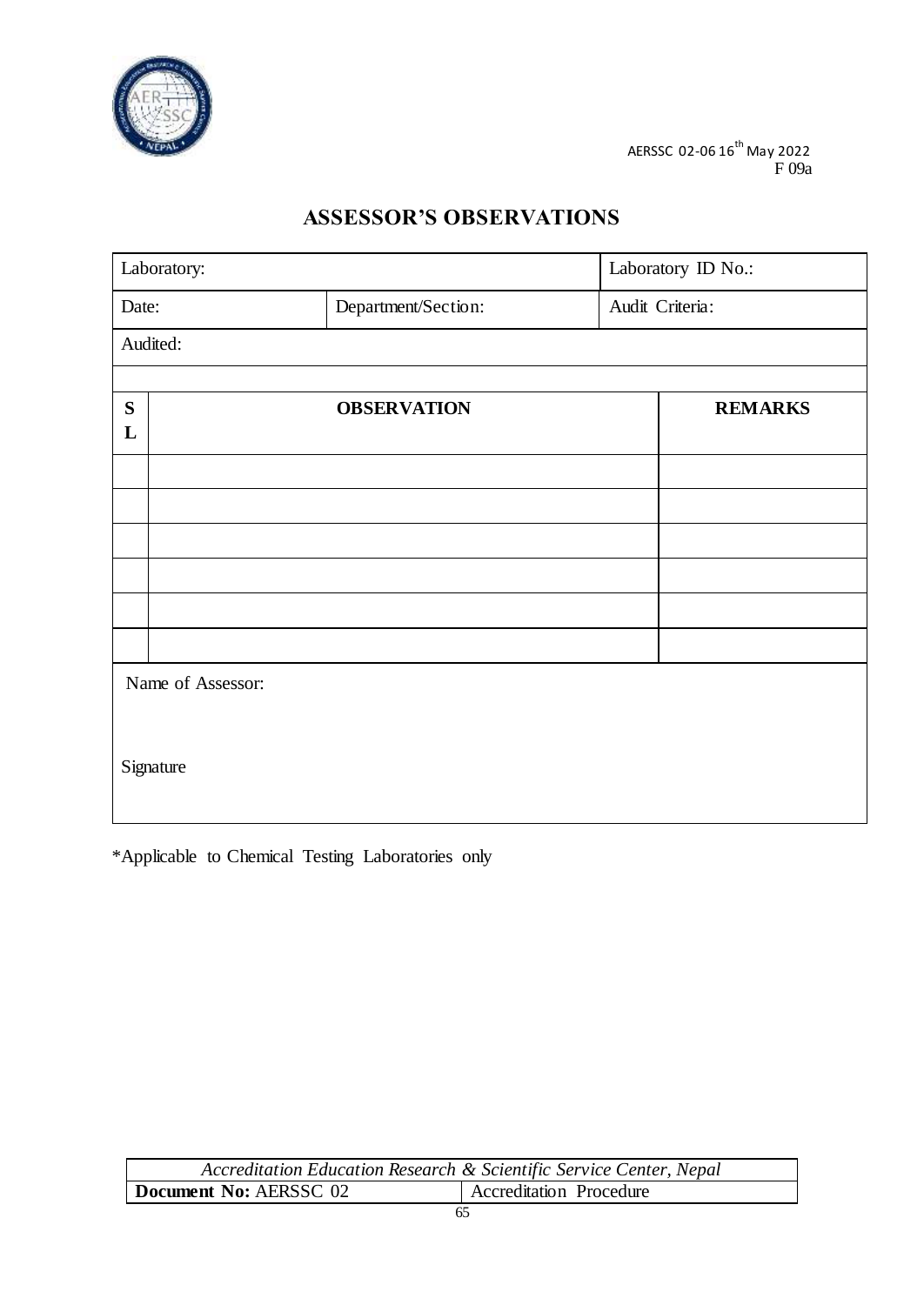

**F 09b**

#### **ASSESSOR'S SUMMARY ON NON-CONFORMITY**

(Please use separate sheet for raising each Non-Conformity)

| Laboratory:                                                         |                                                             |                                 |
|---------------------------------------------------------------------|-------------------------------------------------------------|---------------------------------|
| Date:                                                               | Department/Section:                                         | Activity Assessed:              |
| NC No:                                                              | Reference to Observation No. in Assessor Observation Sheet: |                                 |
| <b>NON-CONFORMITY RAISED:</b>                                       |                                                             |                                 |
|                                                                     |                                                             |                                 |
|                                                                     |                                                             |                                 |
|                                                                     |                                                             |                                 |
|                                                                     |                                                             |                                 |
|                                                                     |                                                             |                                 |
| Ref to ISO/ IEC 17025:2017 Clause No.                               |                                                             | Type of NC: MAJOR / MINOR       |
|                                                                     |                                                             |                                 |
| Signature & Name of Laboratory Representative                       |                                                             | Signature & Name of Assessor    |
| Assessor's comments on corrective action proposed by the laboratory |                                                             |                                 |
| Signature of Assessor                                               |                                                             |                                 |
|                                                                     | REMARKS BY TEAM LEADER, IF                                  |                                 |
| ANY:                                                                |                                                             |                                 |
|                                                                     |                                                             |                                 |
|                                                                     |                                                             | Signature & Name of Team Leader |

\*Applicable to Chemical Testing Laboratories only

*Accreditation Education Research & Scientific Service Center, Nepal*<br>**Accreditation Procedure Document No: AERSSC 02**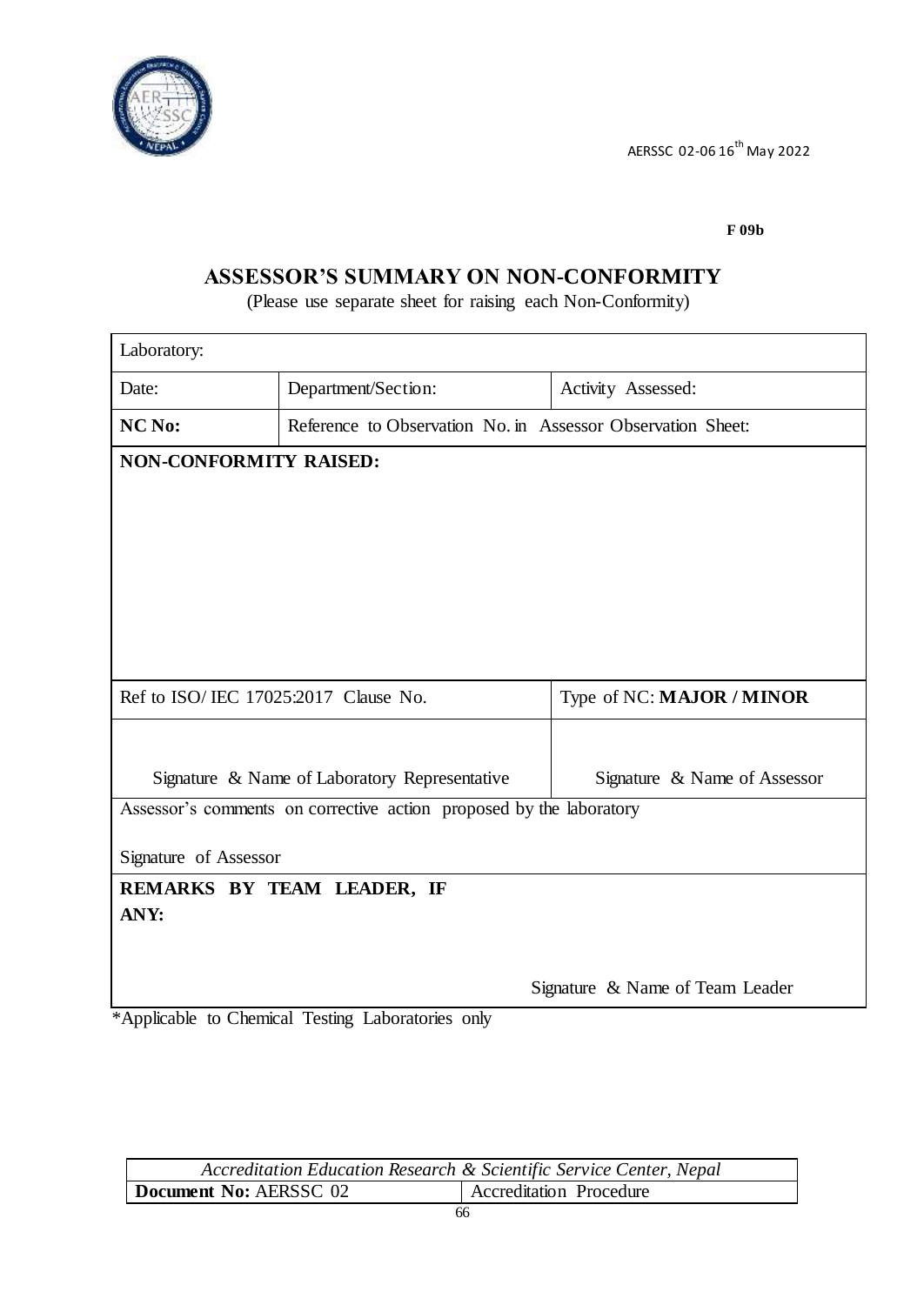

F 09c

## **CONSOLIDATED NON-CONFORMITIES**

| Laboratory:             |                                                                      | Date(s) of Visit:                                        |              |  |
|-------------------------|----------------------------------------------------------------------|----------------------------------------------------------|--------------|--|
| <b>ISO</b><br>17025     | ISO / IEC 17025: 2017 Requirement                                    | <b>No. of Non-Conformity</b><br>raised during Assessment |              |  |
| <b>Clause</b><br>No.    |                                                                      | <b>Major</b>                                             | <b>Minor</b> |  |
| $\overline{\mathbf{4}}$ | General requirements                                                 |                                                          |              |  |
| 4.1                     | Impartiality                                                         |                                                          |              |  |
| 4.2                     | Confidentiality                                                      |                                                          |              |  |
| 5                       | Structural requirements                                              |                                                          |              |  |
| 6                       | Resource requirements                                                |                                                          |              |  |
| 6.2                     | Personnel Management System                                          |                                                          |              |  |
| 6.3                     | Facilities and Environmental Conditions                              |                                                          |              |  |
| 6.4                     | Equipment                                                            |                                                          |              |  |
| 6.5                     | Metrological Traceability Subcontracting of Tests<br>and Calibration |                                                          |              |  |
| 6.6                     | Externally provided product and services                             |                                                          |              |  |
|                         | Purchasing Services and Supplies<br>i)                               |                                                          |              |  |
|                         | ii) Service to the Customer                                          |                                                          |              |  |
| $\overline{7}$          | Process requirements                                                 |                                                          |              |  |
| 7.1                     | Review of Requests, Tenders and Contracts                            |                                                          |              |  |
| 7.2                     | Selection, verification and validation of methods                    |                                                          |              |  |
| 7.3                     | Sampling                                                             |                                                          |              |  |
| 7.4                     | Handling of Test and Calibration Items                               |                                                          |              |  |
| 7.7                     | Ensuring the validity of Results                                     |                                                          |              |  |
| 7.8                     | Reporting of Results Preventive Action                               |                                                          |              |  |
| 7.9                     | Complaints                                                           |                                                          |              |  |
| 7.10                    | Nonconforming work                                                   |                                                          |              |  |
| 8                       | Management System requirements                                       |                                                          |              |  |
| 8.3                     | Control of management system documents                               |                                                          |              |  |
| 8.4                     | Controls of Records                                                  |                                                          |              |  |

*Accreditation Education Research & Scientific Service Center, Nepal*<br> **Accreditation Procedure Document No: AERSSC 02**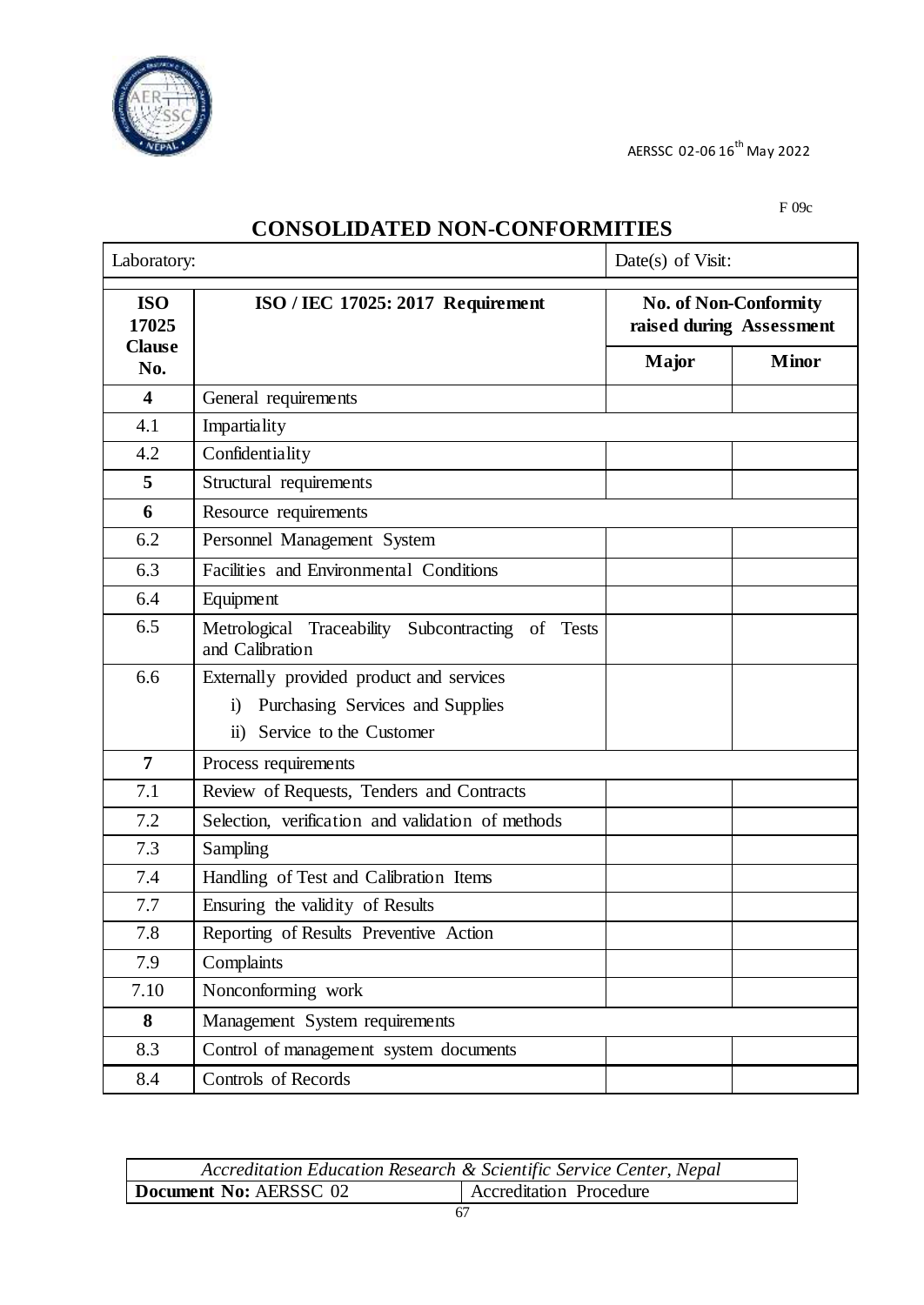

|     |                                                                                           | AERSSC 02-06 16 <sup>th</sup> May 2022 |  |
|-----|-------------------------------------------------------------------------------------------|----------------------------------------|--|
| 8.5 | Actions to address risks and opportunities                                                |                                        |  |
| 8.6 | Improvement                                                                               |                                        |  |
| 8.7 | Corrective Action                                                                         |                                        |  |
| 8.8 | Internal Audits                                                                           |                                        |  |
| 8.9 | Management reviews                                                                        |                                        |  |
|     | The non-conformities raised during the assessment are as a result of limited sampling and |                                        |  |
|     |                                                                                           |                                        |  |

*therefore it shall not be assumed that other non-conformities do not exist.* 

|            |  |  | Signature & Name of Authorised representative of | <b>Signature &amp; Name of Team Leader</b> |
|------------|--|--|--------------------------------------------------|--------------------------------------------|
| Laboratory |  |  |                                                  |                                            |

\*Applicable to Chemical Testing Laboratories only

| Accreditation Education Research & Scientific Service Center, Nepal |                                |
|---------------------------------------------------------------------|--------------------------------|
| <b>Document No: AERSSC 02</b>                                       | <b>Accreditation Procedure</b> |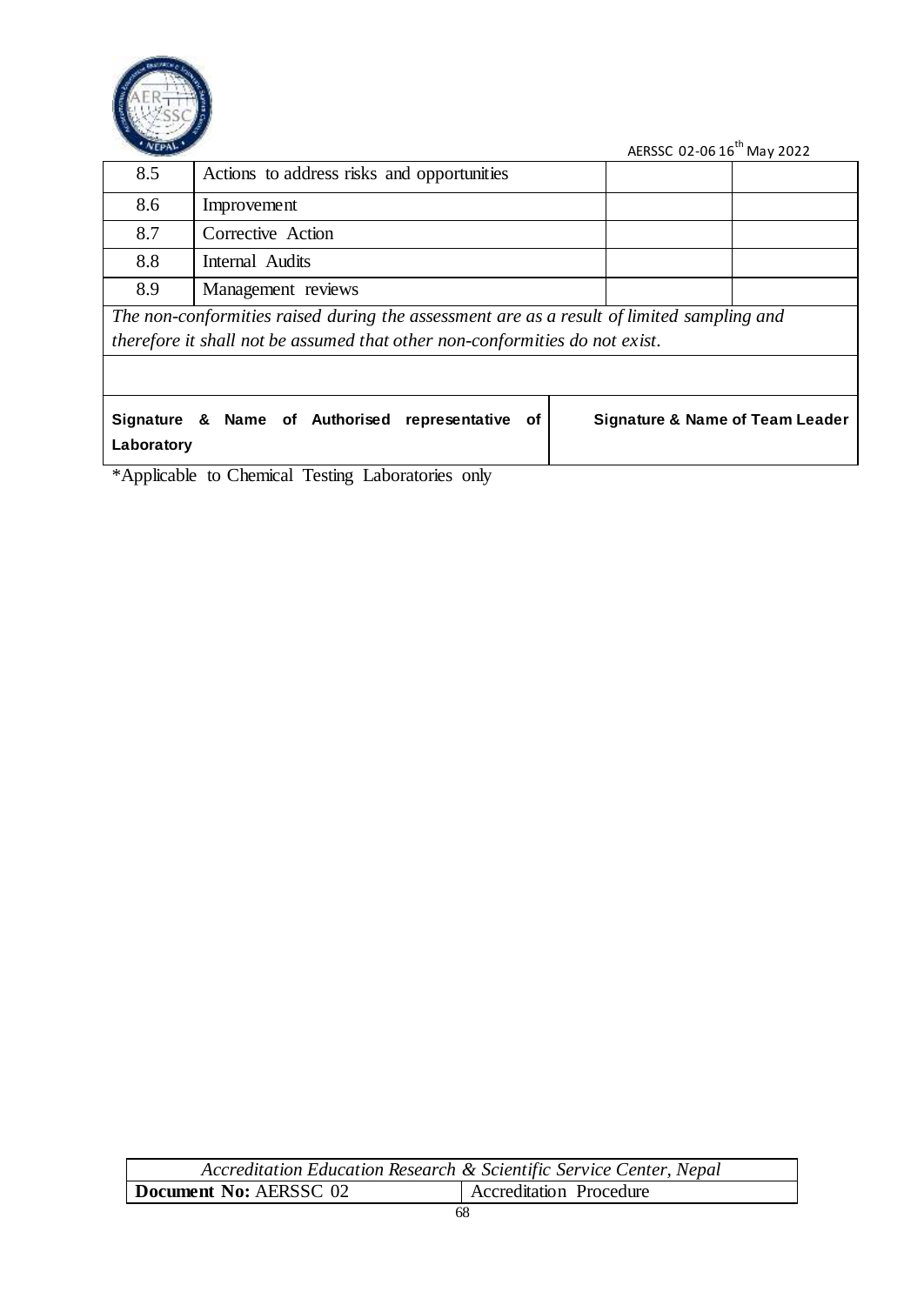

## **TESTING/RE-TESTING WITNESSED DURING ASSESSMENT**

| Laboratory assessed   |                       |  |
|-----------------------|-----------------------|--|
| Discipline of Testing | Date(s) of Assessment |  |

|                                           | Test 1 | Test 2 | Test 3 |
|-------------------------------------------|--------|--------|--------|
|                                           |        |        |        |
| Product / Material of                     |        |        |        |
| <b>Test</b>                               |        |        |        |
|                                           |        |        |        |
| <b>Test Witnessed</b>                     |        |        |        |
|                                           |        |        |        |
| Method<br><b>Test</b>                     |        |        |        |
| Specification used                        |        |        |        |
| Range of Testing /                        |        |        |        |
| Limits of Detection                       |        |        |        |
|                                           |        |        |        |
| Accuracy/Measuremen                       |        |        |        |
| t Uncertainty                             |        |        |        |
| 1. Re-testing of Retained Sample          |        |        |        |
| Sample ID                                 |        |        |        |
|                                           |        |        |        |
| Date of Earlier Testing                   |        |        |        |
|                                           |        |        |        |
| Earlier Tested by                         |        |        |        |
|                                           |        |        |        |
| Earlier<br>Reported                       |        |        |        |
| <b>Results</b>                            |        |        |        |
|                                           |        |        |        |
| <b>Results</b><br>Test<br>$\overline{of}$ |        |        |        |
| Witnessed                                 |        |        |        |
|                                           |        |        |        |
| Test conducted by                         |        |        |        |

*Accreditation Education Research & Scientific Service Center, Nepal*<br> **Accreditation Procedure Document No: AERSSC 02**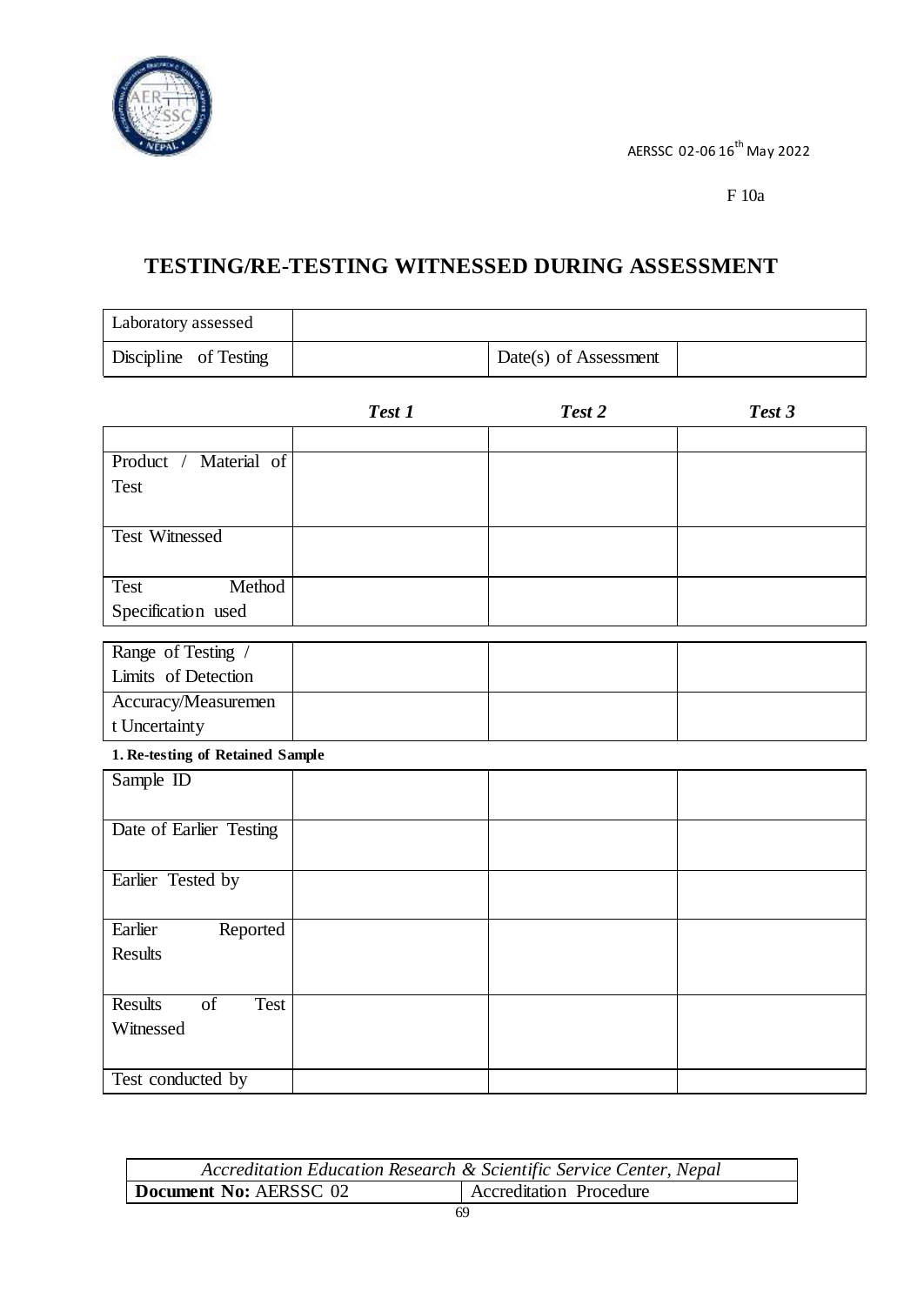

| (same person)      |  |  |
|--------------------|--|--|
| Test conducted by  |  |  |
| (different person) |  |  |

## *2. Testing of RM/CRM / SRM*

| Reference Material                     |  |  |
|----------------------------------------|--|--|
| Specified Value                        |  |  |
| Results of<br><b>Test</b><br>Witnessed |  |  |

#### **Remarks***:*

| Deviations<br>observed, |  |  |
|-------------------------|--|--|
| if any                  |  |  |
|                         |  |  |
| Conclusion<br>the<br>on |  |  |
| technical competence    |  |  |
| of the lab for the test |  |  |
| witnessed               |  |  |

**(Enclose all supporting data sheets for tests witnessed)**

## (Signature & Name of Assessor)

| Accreditation Education Research & Scientific Service Center, Nepal |                         |  |  |  |
|---------------------------------------------------------------------|-------------------------|--|--|--|
| <b>Document No: AERSSC 02</b>                                       | Accreditation Procedure |  |  |  |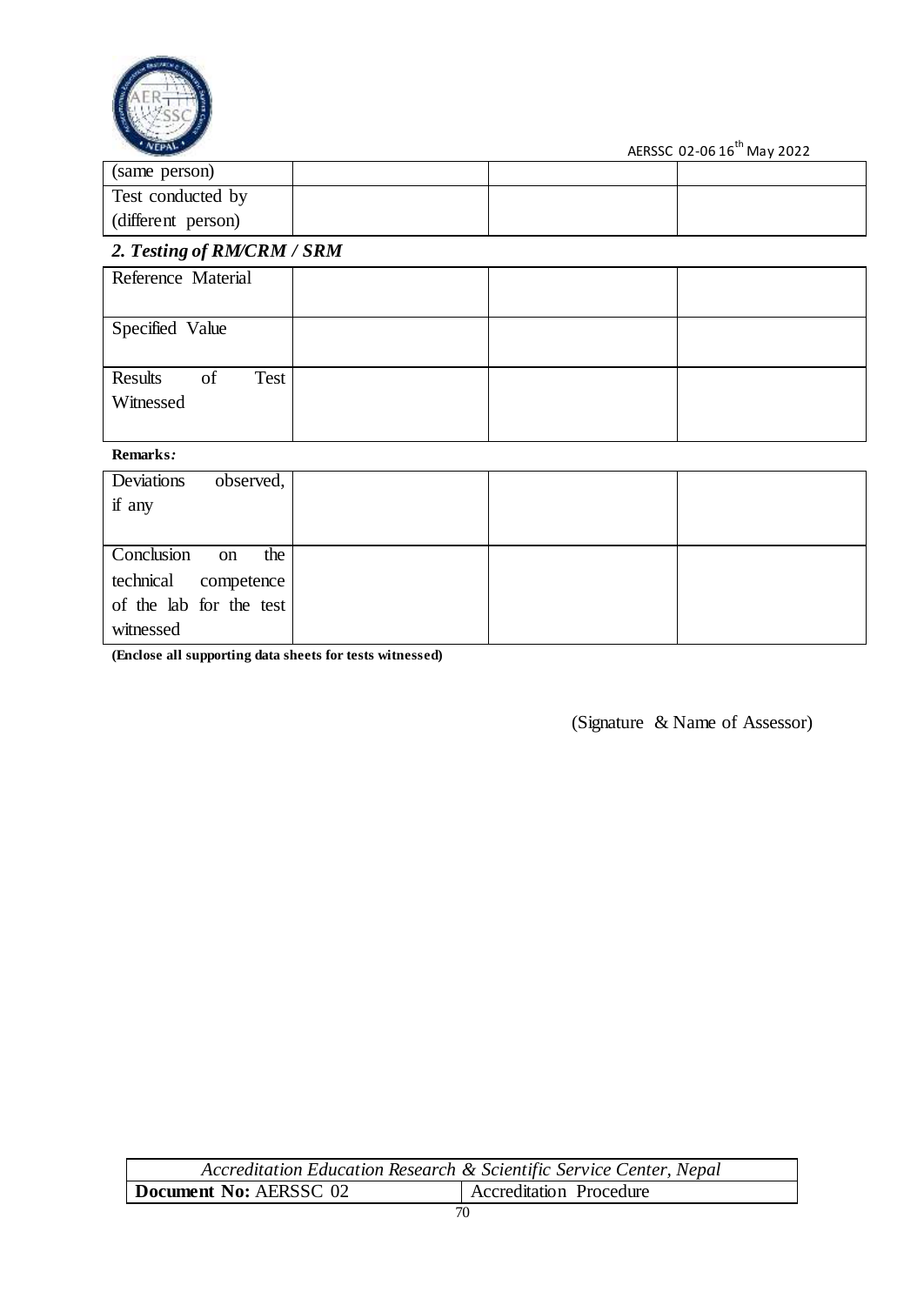

## **SUMMARY OF THE ASSESSMENT**

|                                                                                                                                                                           |            |                            |  |              |  | Laboratory ID No:                                                                                          |
|---------------------------------------------------------------------------------------------------------------------------------------------------------------------------|------------|----------------------------|--|--------------|--|------------------------------------------------------------------------------------------------------------|
| <b>Quality Manager:</b>                                                                                                                                                   |            | Date(s) of Visit:          |  |              |  |                                                                                                            |
| <b>Type of Visit:</b> Assessment / $I^{st}$ Surveillance / Re-Assessment / Supplementary Visit                                                                            |            |                            |  |              |  |                                                                                                            |
| <b>Field</b> :Testing/Calibration:                                                                                                                                        |            | Discipher(s):              |  |              |  |                                                                                                            |
| <b>Facility</b> (s): Permanent / Site/Mobile                                                                                                                              |            |                            |  |              |  |                                                                                                            |
| <b>Team Leader:</b>                                                                                                                                                       |            | Assessor 1:<br>Assessor 2: |  |              |  |                                                                                                            |
| Assessor 3:                                                                                                                                                               | Assessor4: |                            |  | Observer:    |  |                                                                                                            |
| Date of earlier visit:                                                                                                                                                    |            | discharged.                |  |              |  | Non-Conformities during earlier visit have/have not been                                                   |
| Assessment Team Comment on compliance of laboratory to:<br>(a) Use of AERSSC Accreditation Logo:                                                                          |            |                            |  |              |  |                                                                                                            |
| (b) Traceability of Measurement:<br>(c) Participation in PT:<br>Non-Conformities raised during the                                                                        |            |                            |  | <b>MAJOR</b> |  | (d) Calibration and Measurement Capability (applicable for calibration laboratories only):<br><b>MINOR</b> |
| assessment                                                                                                                                                                |            |                            |  |              |  |                                                                                                            |
| RECOMMENDATIONS OF ASSESSMENT TEAM:                                                                                                                                       |            |                            |  |              |  |                                                                                                            |
| Only If accreditation is recommended, date by which the Corrective Action to be taken by the Laboratory for the above<br>Non-Conformities are cleared: ------------------ |            |                            |  |              |  |                                                                                                            |
| Enclosure                                                                                                                                                                 | Form 9a    | Form 9b                    |  | Form 9c      |  | Supporting<br>documents if any                                                                             |
| No. of pages                                                                                                                                                              |            |                            |  |              |  |                                                                                                            |

| Accreditation Education Research & Scientific Service Center, Nepal |                         |  |  |  |
|---------------------------------------------------------------------|-------------------------|--|--|--|
| <b>Document No: AERSSC 02</b>                                       | Accreditation Procedure |  |  |  |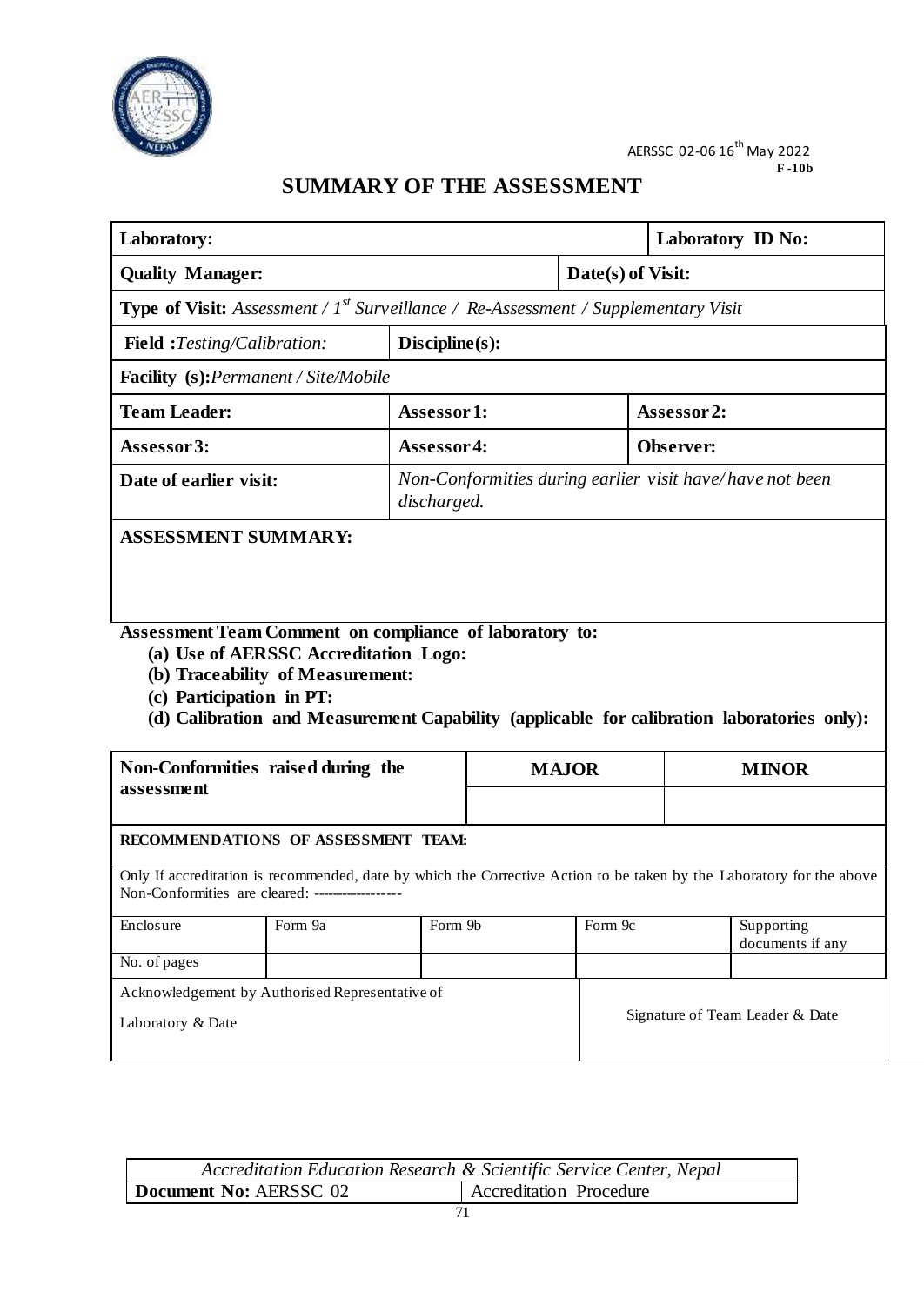

F 11



## **FEED BACK FORM**

The Team Leader shall hand over the form to the laboratory and request for a fare opinion about the assessment and about the assessors including Team Leader. The laboratory is requested to furnish information about the assessment and assessors including Team Leader. The feedback shall become a key parameter to improve the assessment and compatible to International practices. The laboratory should ink its opinion on following aspects by allocating marks on 10 point scale and send the form directly to AERSSC office. NAME of the assessor/Team Leader

| Date of pre-assessment/assessment/surveillance/check visit       |
|------------------------------------------------------------------|
| <b>QUESTIONAIR:</b>                                              |
| 1) The general behavior of the assessment team member            |
| Knowledge of the team member about the subject<br>2)             |
|                                                                  |
|                                                                  |
| 4)                                                               |
| 5)                                                               |
| 6)                                                               |
| Expectation for any undue favor in cash or in kind<br>7)         |
|                                                                  |
| 9) Can his findings improve upon your competence?                |
| 10) His/her ability to become a consultant/Team Leader           |
| Pl add your general opinion if not covered as above in few lines |
|                                                                  |
|                                                                  |
|                                                                  |
|                                                                  |
|                                                                  |
| Date                                                             |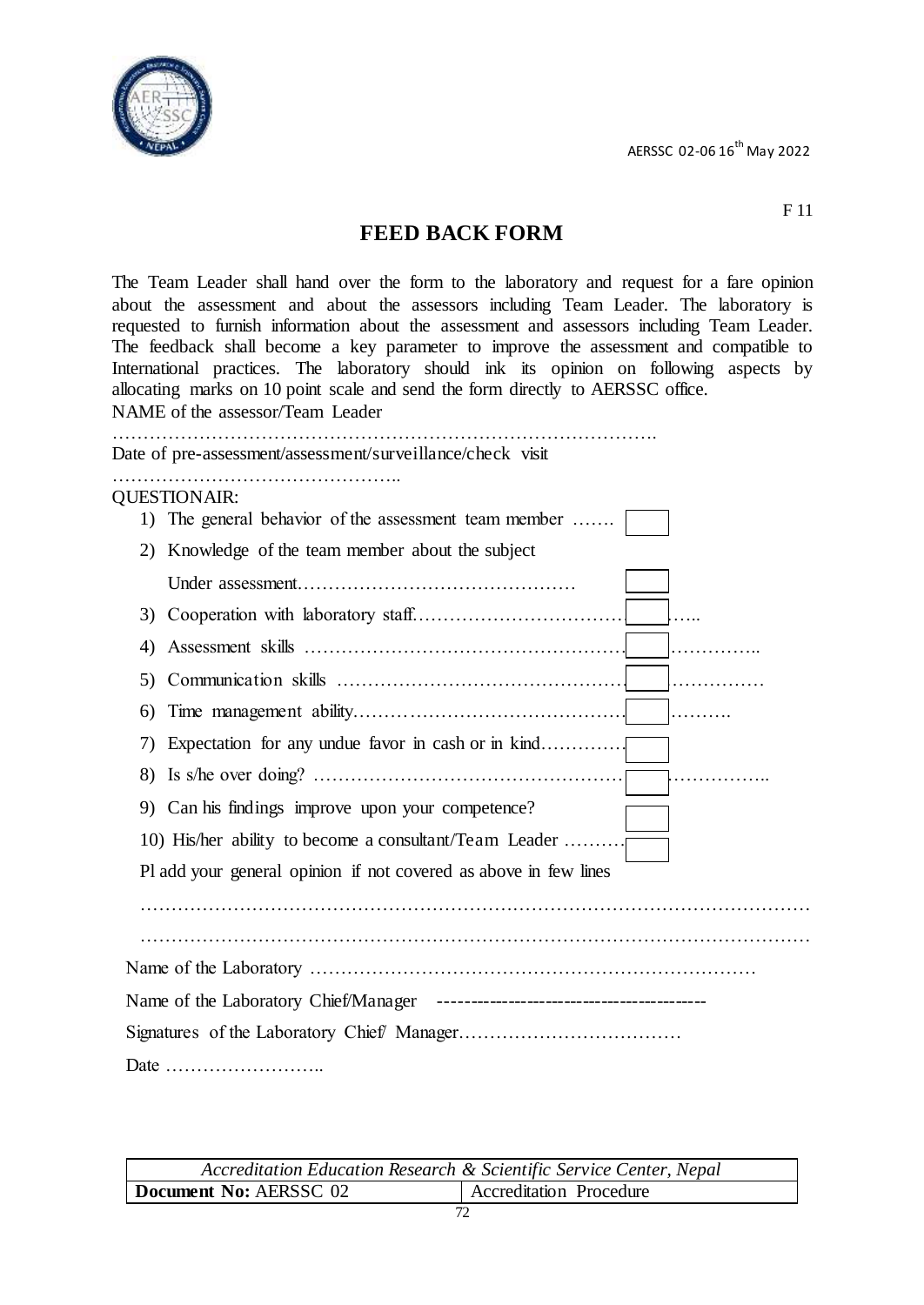

F 12

# **Assessment Report**

Accreditation criteria ISO 15189:2012

#### **Part 1: General Information**

| Pre-Assessment      | Accreditation Assessment  | $\Box$ Surveillance |
|---------------------|---------------------------|---------------------|
| □ Unannounced Visit | $\Box$ Extension of Scope | Re-Assessment       |
|                     |                           |                     |

#### **Part 2: Assessment Team Details**

Team Leader:

**Date** 

## Name: Signature:

TECHNICAL ASSESSOR:

Observer:

|               | <b>Part3: Assessment Details</b> |           |
|---------------|----------------------------------|-----------|
|               | <b>STAFF INTERVIEWED:</b>        |           |
| S. No.: Name: |                                  | Position: |

| Accreditation Education Research & Scientific Service Center, Nepal |  |  |
|---------------------------------------------------------------------|--|--|
| Accreditation Procedure<br><b>Document No: AERSSC 02</b>            |  |  |
| $\overline{\phantom{a}}$                                            |  |  |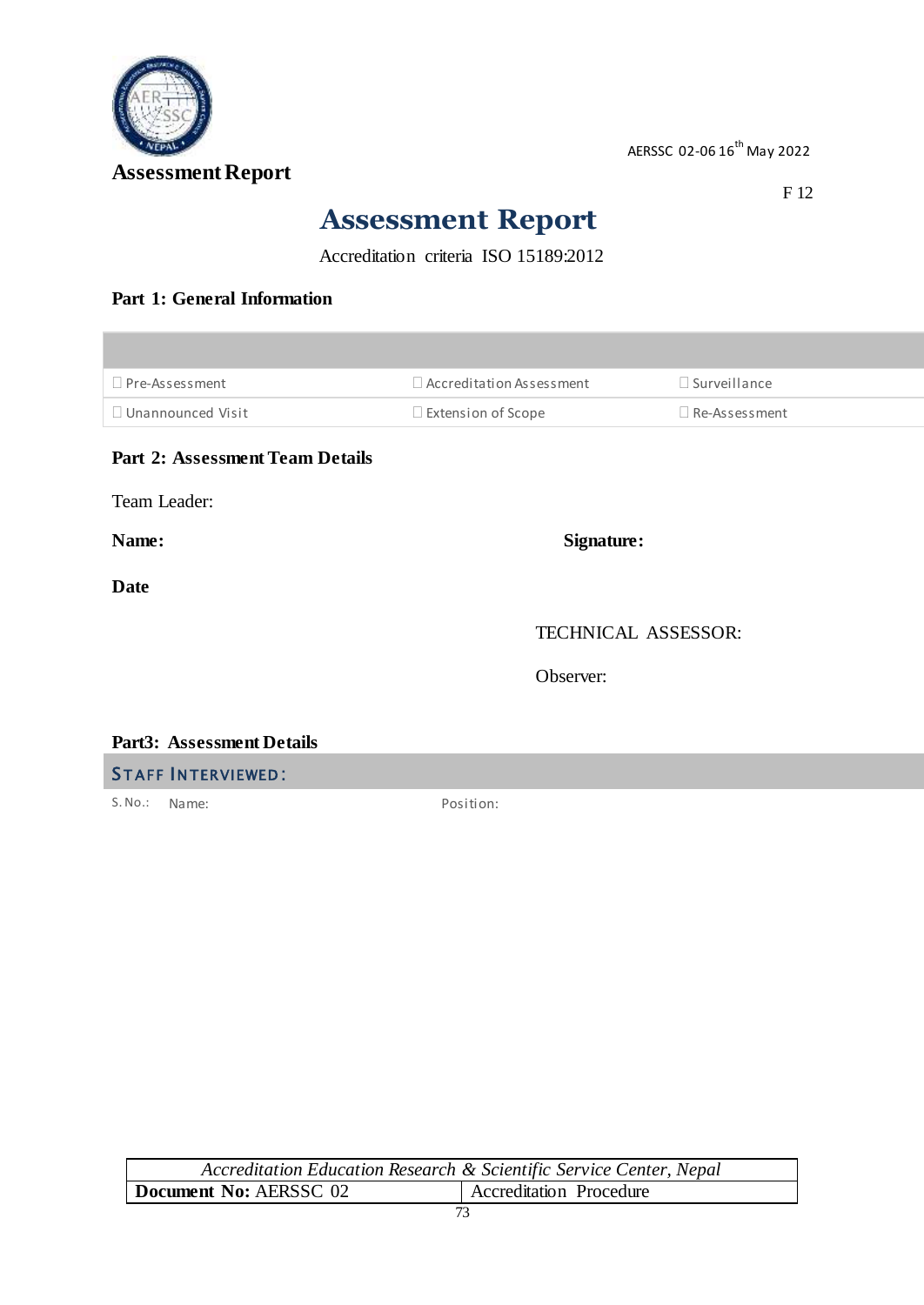

## Scope Covered and Comments:

## AERSSC 02-06 16<sup>th</sup> May 2022

| CLA<br><b>USE</b><br>No. | <b>COMMENTS</b> |
|--------------------------|-----------------|
| 4.1                      | $\bullet$       |
| 4.2                      | $\bullet$       |
| 4.3                      | $\bullet$       |
| 4.4                      | $\bullet$       |
| $4.5\,$                  | $\bullet$       |
| $4.6\,$                  | $\bullet$       |
| 4.7                      | $\bullet$       |
| 4.8                      | $\bullet$       |
| $4.9 -$<br>4.13          | $\bullet$       |
| 4.14                     | $\bullet$       |
| 4.15                     | $\bullet$       |
| $5.1\,$                  | $\bullet$       |
| $5.2\,$                  | $\bullet$       |
| 5.3                      | $\bullet$       |
| 5.4                      | $\bullet$       |
| $5.5\,$                  | $\bullet$       |
| $5.6\,$                  | $\bullet$       |
| $5.7\,$                  | $\bullet$       |
| $5.8\,$                  | $\bullet$       |
| 5.9                      | $\bullet$       |

| Accreditation Education Research & Scientific Service Center, Nepal |  |  |
|---------------------------------------------------------------------|--|--|
| <b>Document No: AERSSC 02</b><br><b>Accreditation Procedure</b>     |  |  |
|                                                                     |  |  |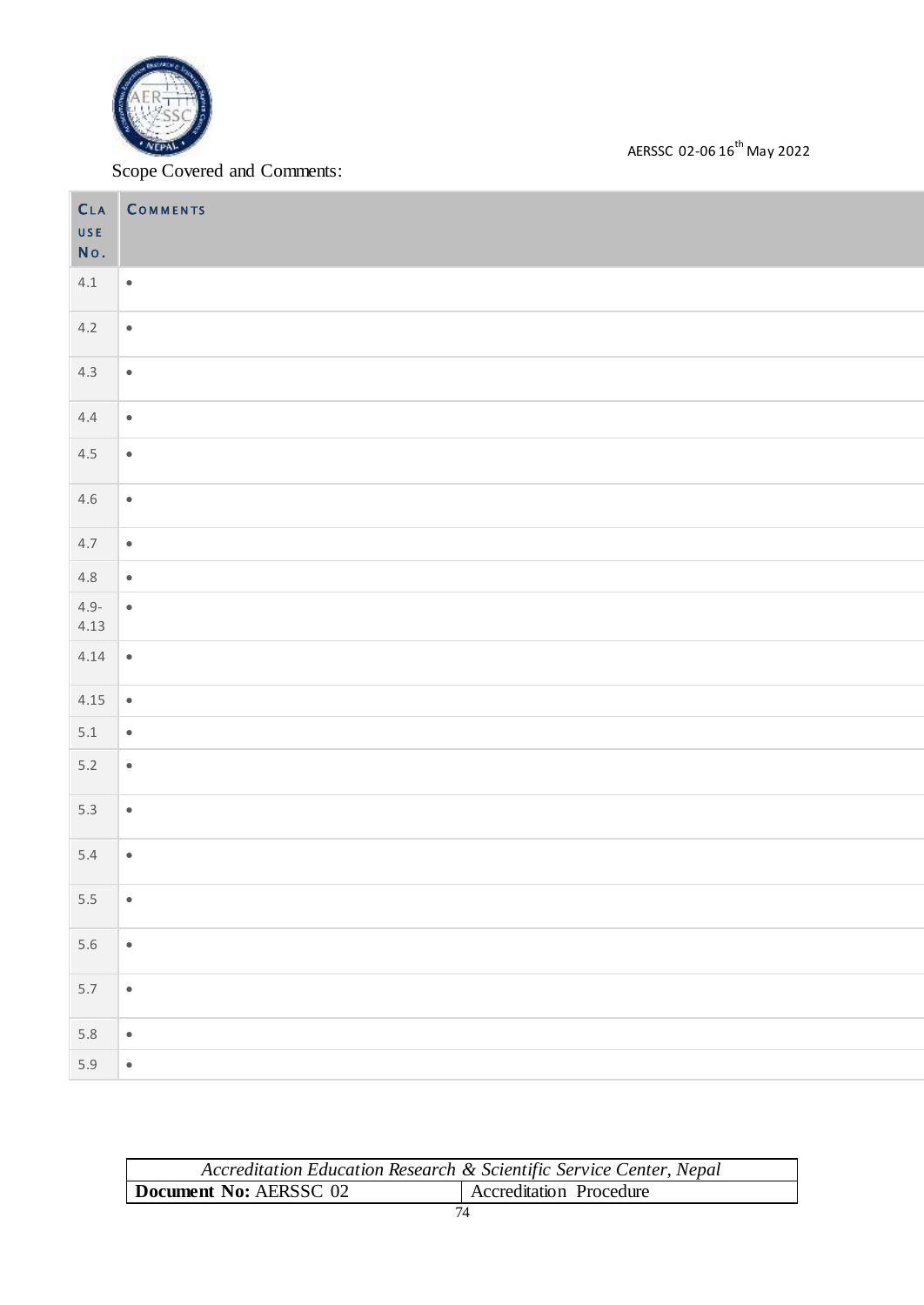

| the company of the company of the company |  |
|-------------------------------------------|--|
| $\bullet$                                 |  |
| ٠                                         |  |
|                                           |  |
|                                           |  |
|                                           |  |
|                                           |  |

### Assessment Findings:

| #                         | <b>TYPE OF</b><br><b>FINDINGS</b>  | <b>STATEMENT</b> | <b>CLAUSE</b><br>NO. | <b>FOLLOW UP</b><br><b>REQUIRED</b> | <b>CORRECTIVE ACTION STATUS</b> |
|---------------------------|------------------------------------|------------------|----------------------|-------------------------------------|---------------------------------|
| $\mathbf{1}$              | $\Box$ MAJOR<br>$\square$ MINOR    |                  |                      |                                     |                                 |
| $\overline{2}$            | $\square$ MAJOR<br>$\Box$ MINOR    |                  |                      |                                     |                                 |
| $\ensuremath{\mathsf{3}}$ | $\square$ MAJOR<br>$\square$ MINOR |                  |                      |                                     |                                 |
| $\overline{4}$            | $\Box$ MAJOR<br>$\square$ MINOR    |                  |                      |                                     |                                 |
| $\mathsf S$               | $\Box$ MAJOR<br>$\square$ MINOR    |                  |                      |                                     |                                 |
| 6                         | $\Box$ MAJOR<br>$\square$ MINOR    |                  |                      |                                     |                                 |
| $\overline{7}$            | $\square$ MAJOR<br>$\Box$ MINOR    |                  |                      |                                     |                                 |
| $\,8\,$                   | $\square$ MAJOR<br>$\square$ MINOR |                  |                      |                                     |                                 |
| $9\,$                     | $\Box$ MAJOR<br>$\square$ MINOR    |                  |                      |                                     |                                 |
| 10                        | $\Box$ MAJOR<br>$\square$ MINOR    |                  |                      |                                     |                                 |
| $11\,$                    | $\square$ MAJOR<br>$\square$ MINOR |                  |                      |                                     |                                 |
| $12$                      | $\square$ MAJOR<br>$\Box$ MINOR    |                  |                      |                                     |                                 |
| 13                        | $\Box$ MAJOR<br>$\Box$ MINOR       |                  |                      |                                     |                                 |
| 14                        | $\square$ MAJOR<br>$\Box$ MINOR    |                  |                      |                                     |                                 |
| 15                        | $\square$ MAJOR                    |                  |                      |                                     |                                 |

| Accreditation Education Research & Scientific Service Center, Nepal |  |  |
|---------------------------------------------------------------------|--|--|
| <b>Document No: AERSSC 02</b><br><b>Accreditation Procedure</b>     |  |  |
|                                                                     |  |  |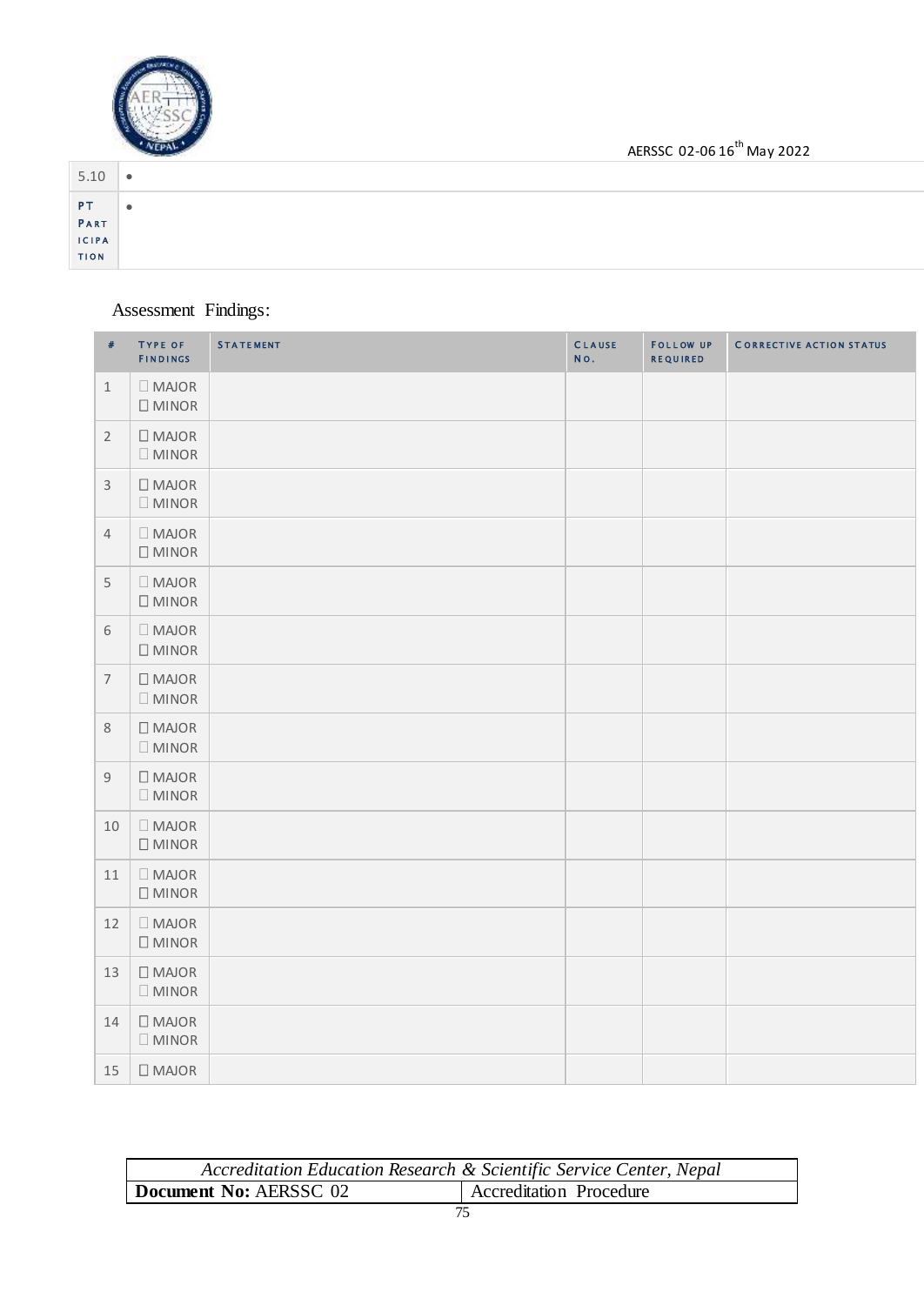

#### **Part 4: Detailed Recommendations for Scope of Accreditation** Note:

- A Accredit the Test Method/ Continued Accreditation (surveillance/re-assessment),
- C Not Accredit/suspended Test Method. Finding/s observed detrimental to the final results

#### **Part 5: Proposed CA from Lab**

- B Accreditation shall be granted/Continue only corrective action is submitted and verified
- D Pending Scope that was not assessed during visit

CAB is conformity assessment body

#### **Part 6: Conclusion and recommendation of Team Leader**

| $\Box$ Accreditation shall be granted/continue | $\Box$ Accreditation shall be granted/continue subject to acceptance<br>of corrective actions evidence |
|------------------------------------------------|--------------------------------------------------------------------------------------------------------|
| $\Box$ Accreditation shall be suspended        | $\Box$ Accreditation shall be withdrawn                                                                |
| $\Box$ Scope shall be extended                 | $\Box$ Scope shall be extended subject to acceptance of corrective<br>actions evidence                 |
| $\Box$ Re-witness                              | $\square$ Follow up visit is required                                                                  |
| $\Box$ CAB is ready for initial assessment     | $\Box$ CAB can be ready for initial assessment subject to closing the<br>Pre-assessment findings       |

| Accreditation Education Research & Scientific Service Center, Nepal |                         |  |
|---------------------------------------------------------------------|-------------------------|--|
| <b>Document No: AERSSC 02</b>                                       | Accreditation Procedure |  |
|                                                                     |                         |  |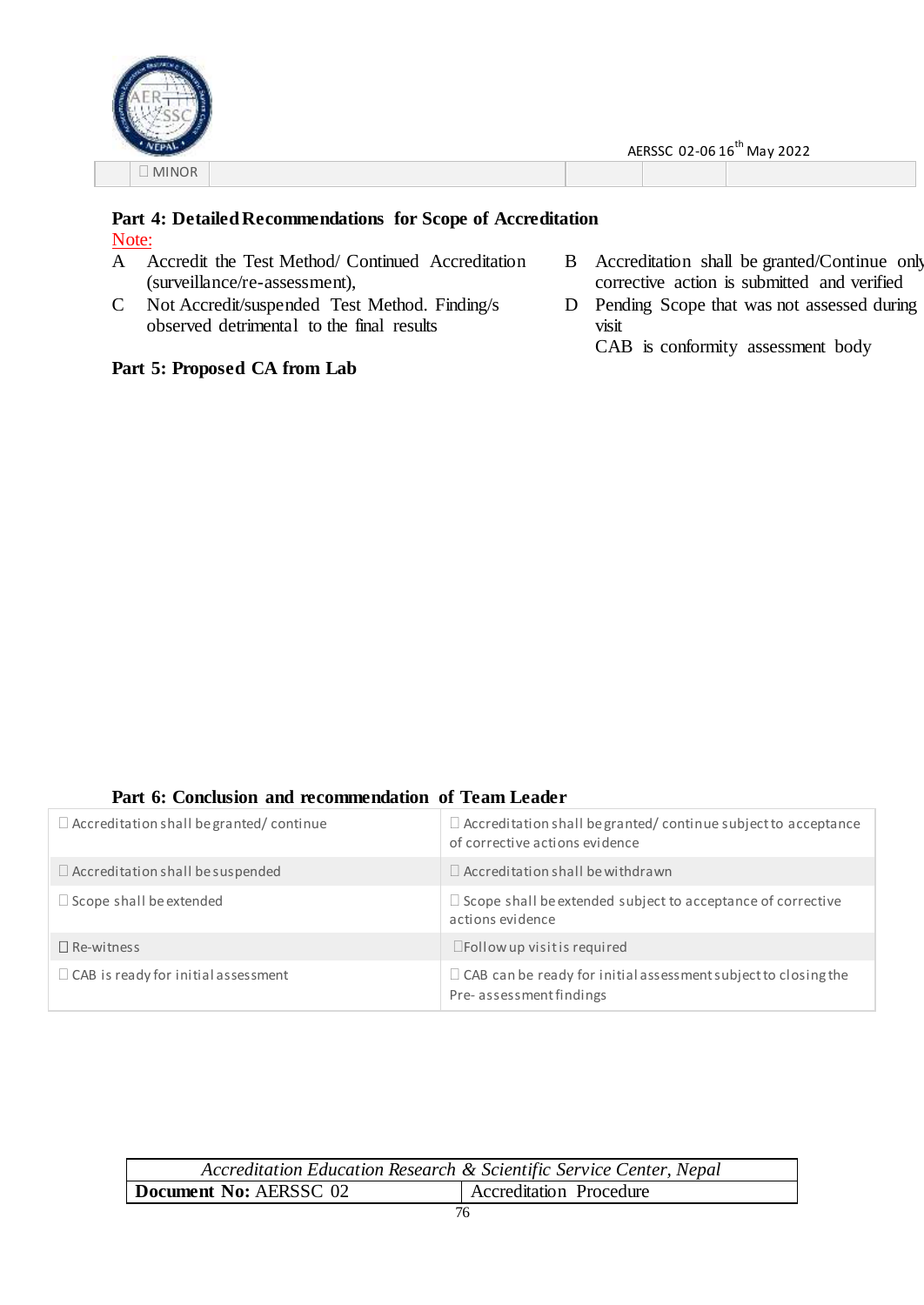

## **Part 7: Submission of the Final Report**

#### **FOR OFFICE USE ONLY**

1. Submission of final report for decision

**Date: [Publish Date]**

Name: Name: Name: Name: Name: Name: Name: Name: Name: Name: Name: Name: Name: Name: Name: Name: Name: Name: Name: Name: Name: Name: Name: Name: Name: Name: Name: Name: Name: Name: Name: Name: Name: Name: Name: Name: Name:

2. Decision Regarding Accreditation of CAB:------------------------------------------------

| Accreditation Education Research & Scientific Service Center, Nepal |  |  |
|---------------------------------------------------------------------|--|--|
| <b>Accreditation Procedure</b><br><b>Document No: AERSSC 02</b>     |  |  |
| --                                                                  |  |  |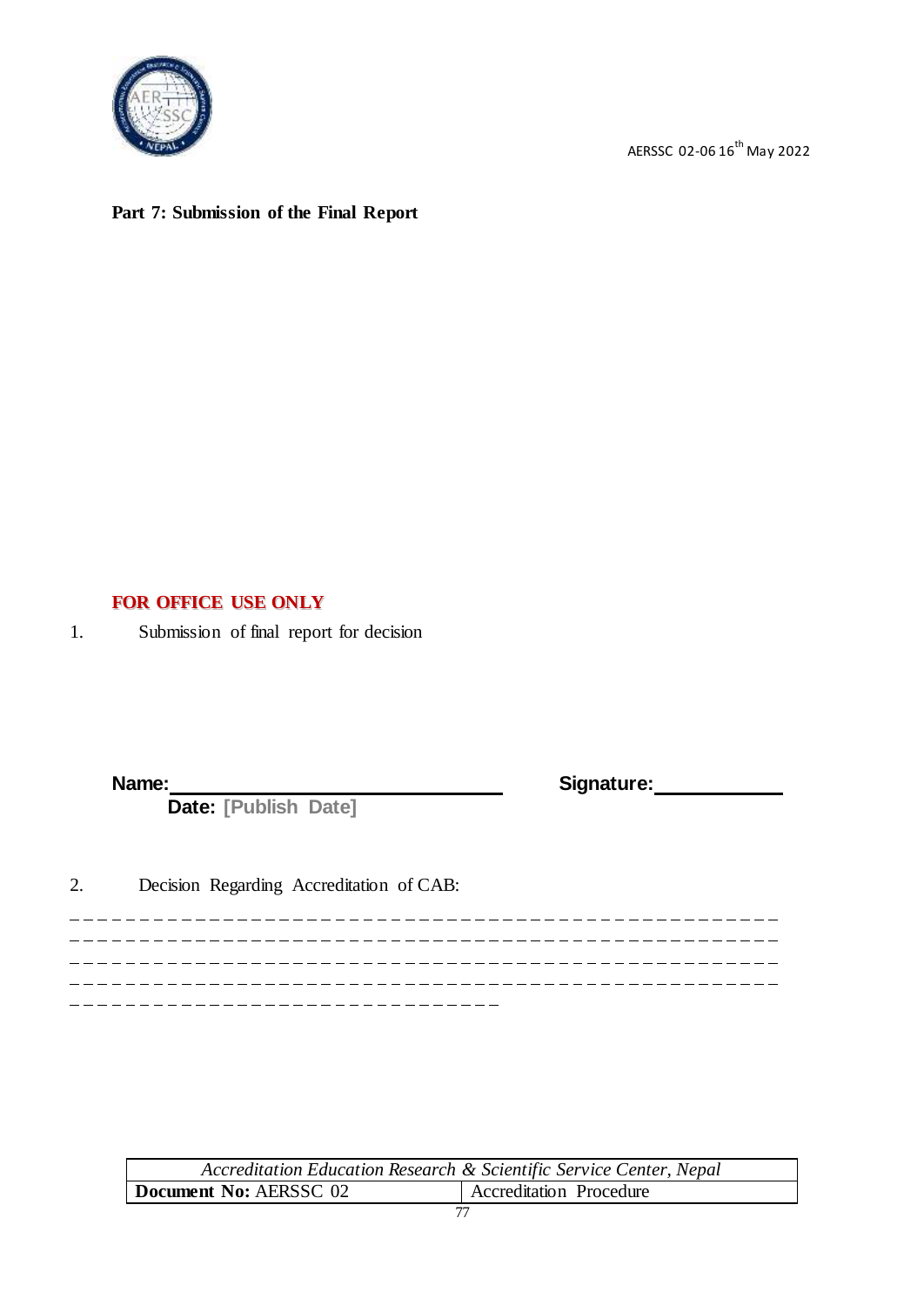

Head of Section:

AERSSC 02-06 16<sup>th</sup> May 2022

| Name:                                          | Signature: |  |  |
|------------------------------------------------|------------|--|--|
| Date: [Publish Date]                           |            |  |  |
| 3.<br>Approval of accreditation Board Director |            |  |  |
| Name:<br>_______________                       | Signature: |  |  |

**Date: [Publish Date]**

| Accreditation Education Research & Scientific Service Center, Nepal |                         |  |
|---------------------------------------------------------------------|-------------------------|--|
| <b>Document No: AERSSC 02</b>                                       | Accreditation Procedure |  |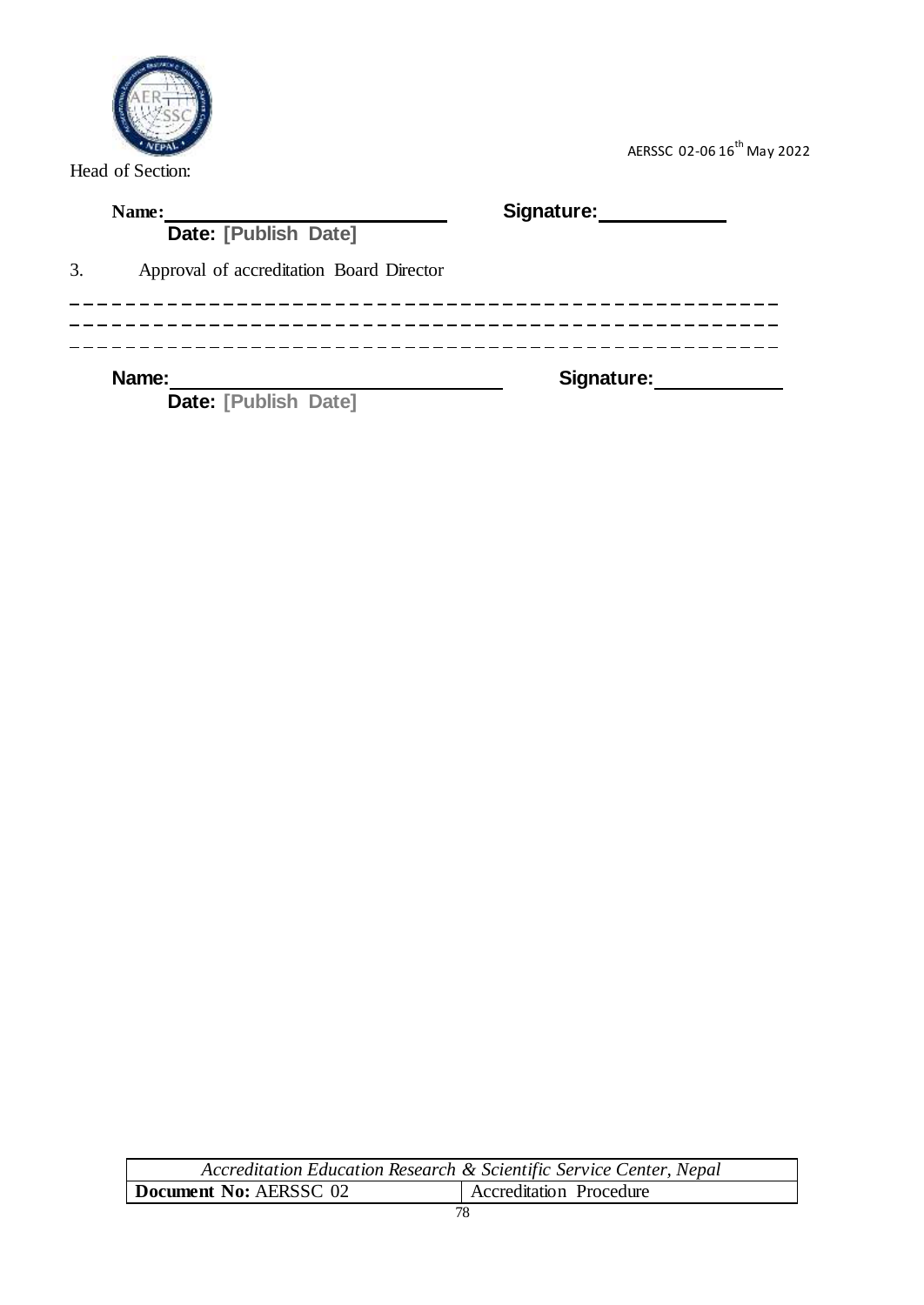

F 13

| S. No          | Item                                                                                |                 | Details                                            |           |  |
|----------------|-------------------------------------------------------------------------------------|-----------------|----------------------------------------------------|-----------|--|
| 1              | Laboratory (Lab ID)                                                                 |                 |                                                    |           |  |
| $\overline{2}$ | Field                                                                               |                 |                                                    |           |  |
| $\overline{3}$ | Facility                                                                            |                 |                                                    | Permanent |  |
| $\overline{4}$ | Accreditation Cycle                                                                 |                 |                                                    |           |  |
| $\overline{5}$ | Date of last On-site assessment visit                                               |                 |                                                    |           |  |
| 6              | Documents to be provided by the laboratory for Desktop<br><b>Status of Document</b> |                 |                                                    |           |  |
|                | Surveillance<br>submitted by lab                                                    |                 |                                                    |           |  |
|                | Information on the following (since the last on-site<br>6.1                         |                 |                                                    |           |  |
|                | assessment visit)                                                                   |                 |                                                    |           |  |
|                | Internal audit and corrective actions<br>$\mathbf{i}$                               |                 |                                                    |           |  |
|                | $\ddot{\mathbf{i}}$<br>Management review                                            |                 |                                                    |           |  |
|                |                                                                                     |                 |                                                    |           |  |
|                | $\overline{\text{iii}}$<br>Types of internal quality checks and their               |                 |                                                    |           |  |
|                | frequency                                                                           |                 |                                                    |           |  |
|                | Participation in ILC/PT programs and corrective<br>iv                               |                 |                                                    |           |  |
|                |                                                                                     | actions, if any |                                                    |           |  |
|                |                                                                                     |                 |                                                    |           |  |
|                | List of CRMs/reference standards available and<br>V                                 |                 |                                                    |           |  |
|                | used                                                                                |                 |                                                    |           |  |
|                |                                                                                     |                 |                                                    |           |  |
|                | Change in legal status, ownership, top<br>vi                                        |                 |                                                    |           |  |
|                | management, key personnel, main policies,                                           |                 |                                                    |           |  |
|                |                                                                                     |                 | resources, premises, scope of accreditation, if    |           |  |
|                |                                                                                     |                 | any                                                |           |  |
|                |                                                                                     | vii             | List of authorized signatories and changes, if any |           |  |
|                |                                                                                     |                 |                                                    |           |  |
|                |                                                                                     |                 |                                                    |           |  |
|                | 6.2                                                                                 |                 | Self-declaration on calibration status of          |           |  |
|                |                                                                                     |                 | equipment, reference materials etc                 |           |  |

## **Desk Top Surveillance Form**

**Name of Representative of AERSSC Sitaram Joshi Signature**

| Accreditation Education Research & Scientific Service Center, Nepal |                         |  |
|---------------------------------------------------------------------|-------------------------|--|
| <b>Document No: AERSSC 02</b>                                       | Accreditation Procedure |  |